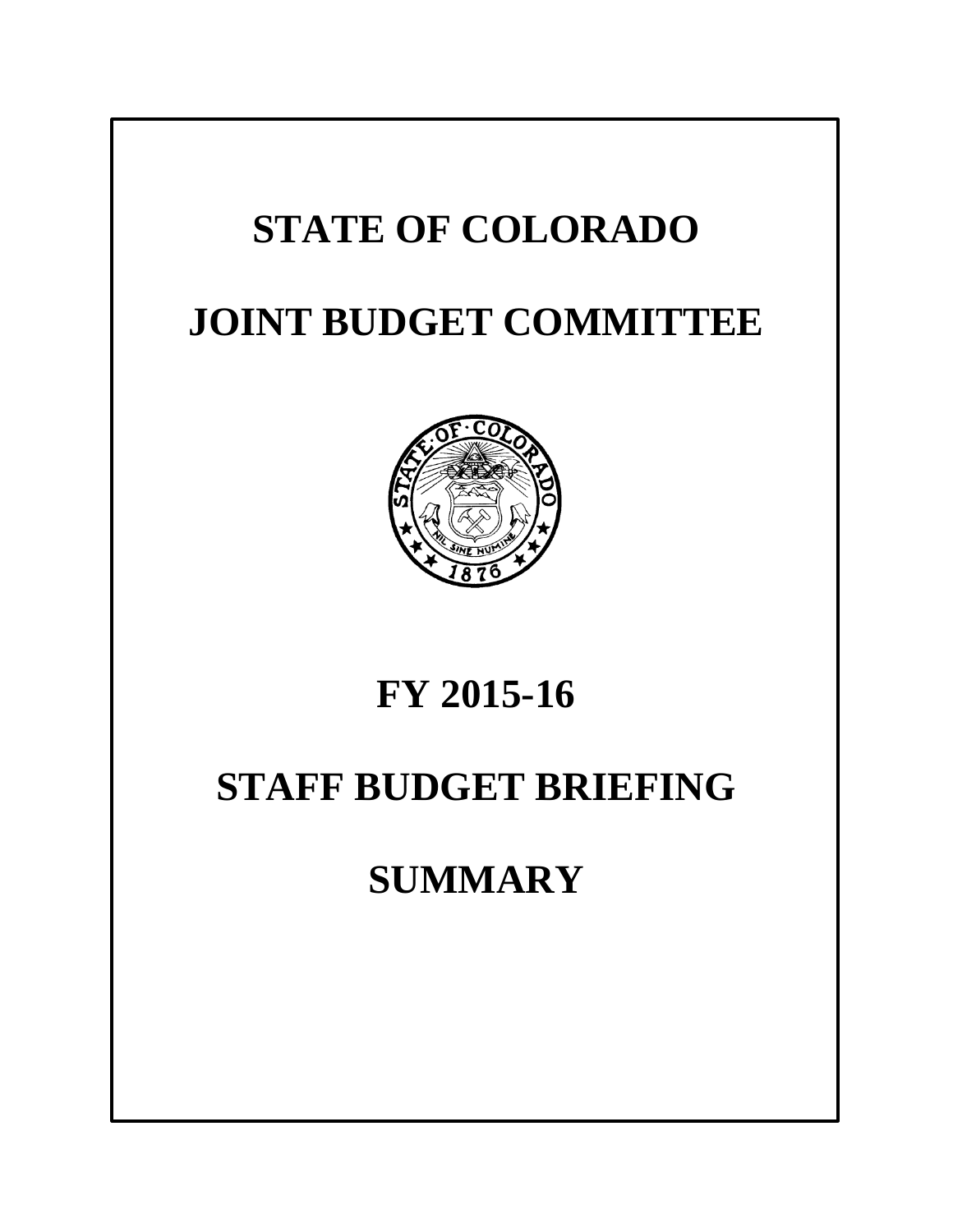# STATE OF COLORADO

Kent Lambert, Chair Kevin Grantham Pat Steadman

**REPRESENTATIVES** Millie Hamner, Vice-Chair Dave Young Bob Rankin



**JOINT BUDGET COMMITTEE** 200 East 14th Avenue, 3rd Floor LEGISLATIVE SERVICES BUILDING Denver, CO 80203 Telephone 303-866-2061 *www.tornado.state.co.us/gov\_dir/leg\_dir/jbc/jbchome.htm*

# **M E M O R A N D U M**

**TO: Members of the General Assembly**

**FROM: Joint Budget Committee**

**SUBJECT: FY 2015-16 Budget Briefing Summary**

**DATE: January 7, 2015**

For the past two months, the Joint Budget Committee staff has been briefing the Committee on each department's budget request for FY 2015-16. The staff briefing is a written and oral presentation of budget issues and a review of expenditures and requests for each department. These briefings are aimed at stimulating discussion among the Committee members about each department's budget request, its operations, issues of efficiency and effectiveness, and plans for the future.

During the briefing, Committee members decide which issues they wish to discuss with the department. These topics are addressed at a formal hearing with each department's executive director. This hearing also allows time for the department to discuss its priorities with the Committee.

This report summarizes the budget briefings by providing an overview of each department's responsibilities, the department's total request as compared to the current year appropriation, and a summary of issues that were addressed. The detailed staff briefing write-ups can be found at the Committee's web site:

http://www.tornado.state.co.us/gov\_dir/leg\_dir/jbc/2014-15/briefing.htm

We hope this budget briefing summary, and the documents from which it was created, will help you become familiar with the FY 2015-16 budget requests and major issues that impact the budget. We look forward to discussing the budget with you throughout the 2015 legislative session.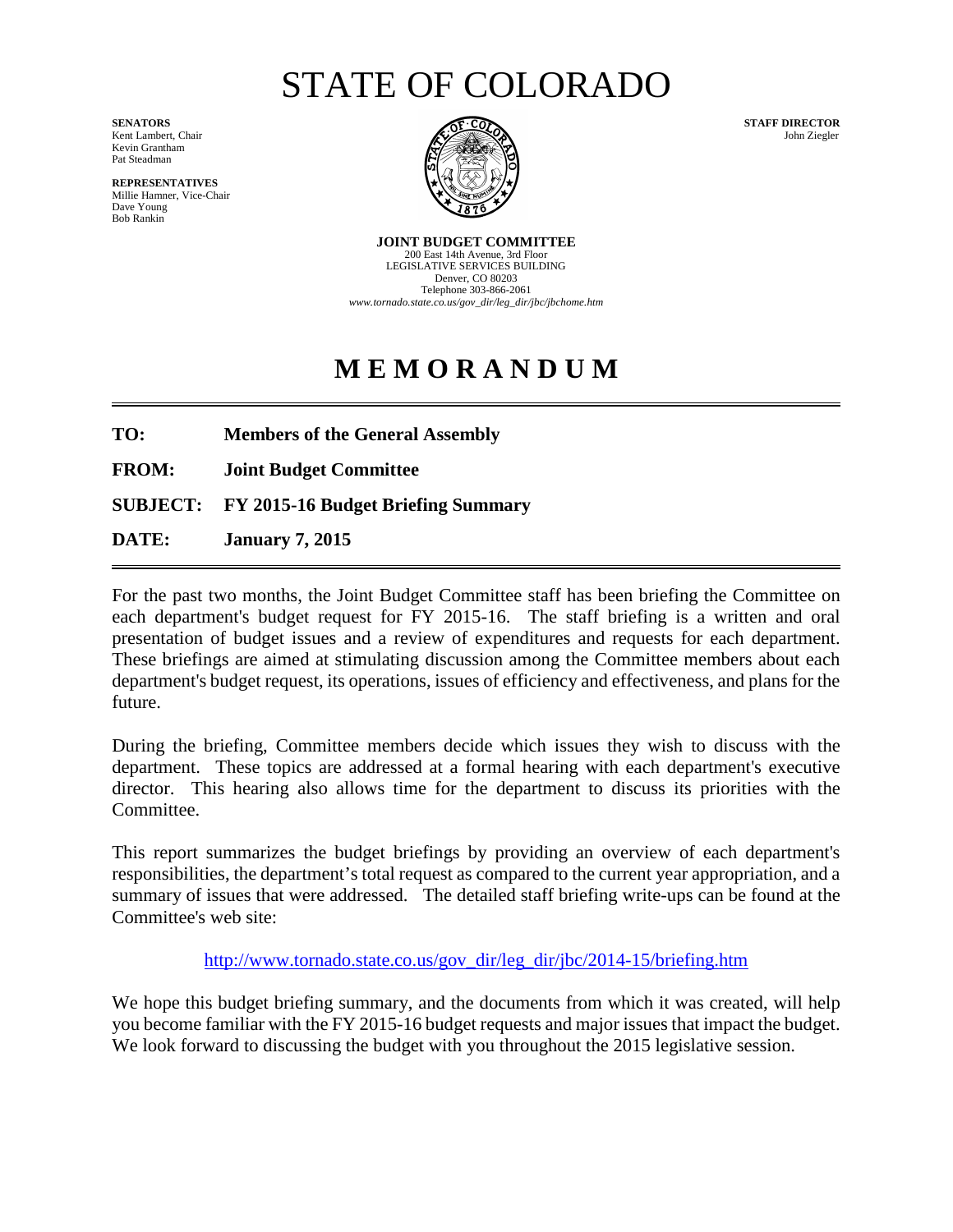### SUMMARY OF FY 2015-16 BUDGET BRIEFING

### **Table of Contents**

### Page Number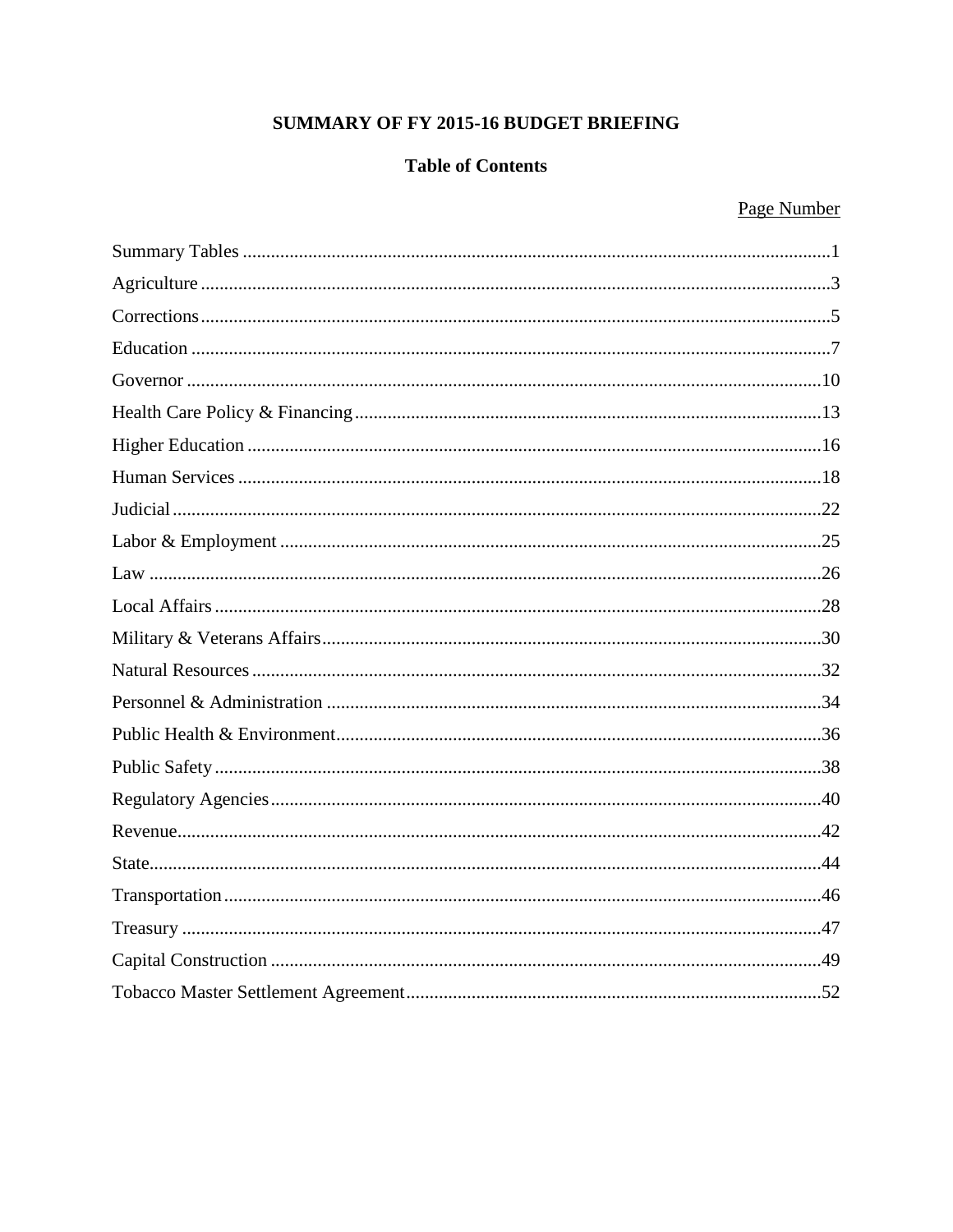### *All Departments*

The Executive and Judicial branches of state government submitted their FY 2015-16 budget requests to the Joint Budget Committee on November 3, 2014. The following table summarizes the total request.

### **FY 2014-15 Appropriation and FY 2015-16 Request**

| <b>All Departments</b>                                                                                                                    |                                                       |                                                   |                                                   |                                                  |                                                  |                               |
|-------------------------------------------------------------------------------------------------------------------------------------------|-------------------------------------------------------|---------------------------------------------------|---------------------------------------------------|--------------------------------------------------|--------------------------------------------------|-------------------------------|
|                                                                                                                                           | <b>Total</b><br><b>Funds</b>                          | General<br>Fund                                   | Cash<br><b>Funds</b>                              | Reappropriated<br><b>Funds</b>                   | Federal<br><b>Funds</b>                          | <b>FTE</b>                    |
| FY 2014-15 Appropriation:<br>HB 14-1336 (Long Bill) / HB 14-1293<br>(Legislative appropriation)<br>Additional legislation<br><b>TOTAL</b> | \$24,046,763,997<br>536, 352, 459<br>\$24,583,116,456 | \$8,766,491,756<br>149,553,393<br>\$8,916,045,149 | \$6,708,992,529<br>276,967,816<br>\$6,985,960,345 | \$1,346,373,063<br>97,742,584<br>\$1,444,115,647 | \$7,224,906,649<br>12,088,666<br>\$7,236,995,315 | 54,723.1<br>213.0<br>54,936.1 |
| FY 2015-16 Requested Appropriation:                                                                                                       |                                                       |                                                   |                                                   |                                                  |                                                  |                               |
| FY 2014-15 Appropriation                                                                                                                  | \$24,583,116,456                                      | \$8,916,045,149                                   | \$6,985,960,345                                   | \$1,444,115,647                                  | \$7,236,995,315                                  | 54,936.1                      |
| Decision items                                                                                                                            | 1,373,358,138                                         | 631,477,860                                       | 230,396,617                                       | 21,681,985                                       | 489,801,676                                      | 302.2                         |
| <b>Technical changes</b>                                                                                                                  | 169,953,122                                           | 4,883,716                                         | 106,577,214                                       | (1,758,910)                                      | 60,251,102                                       | (0.1)                         |
| Centrally appropriated line items                                                                                                         | 46,552,400                                            | 25,439,762                                        | 11,827,737                                        | 5,807,029                                        | 3,477,872                                        | 0.0                           |
| Annualize prior year funding                                                                                                              | (52, 141, 173)                                        | 6,102,904                                         | 1,606,789                                         | (43,661,091)                                     | (16, 189, 775)                                   | 2.1                           |
| Annualize prior year legislation                                                                                                          | (37,990,738)                                          | (26, 388, 719)                                    | (11, 441, 736)                                    | (5,311,454)                                      | 5,151,171                                        | 38.4                          |
| <b>TOTAL</b>                                                                                                                              | \$26,082,848,205                                      | 9,557,560,672                                     | \$7,324,926,966                                   | \$1,420,873,206                                  | \$7,779,487,361                                  | 55,278.7                      |
| Increase/(Decrease)                                                                                                                       | \$1,499,731,749                                       | \$641,515,523                                     | \$338,966,621                                     | $(\$23,242,441)$                                 | \$542,492,046                                    | 342.6                         |
| Percentage Change                                                                                                                         | 6.1%                                                  | 7.2%                                              | 4.9%                                              | $(1.6\%)$                                        | 7.5%                                             | 0.6%                          |

### **Summary of Major Changes**

**Decision items:** Represents programmatic funding changes included in the FY 2015-16 budget request. Examples include funding for new programs, expansion of existing programs, and reductions to or elimination of existing programs. These items increase the FY 2015-16 budget request by \$1.4 billion total funds, including an increase of \$631.5 billion General Fund, compared to the current FY 2014-15 appropriation. Major highlights include:

- $\triangleright$  Health Care Policy and Financing Increase of \$715.3 million total funds (\$176.7 million General Fund);
- $\triangleright$  Education Increase of \$394.9 million total funds (\$242.4 million General Fund);
- $\triangleright$  Higher Education Increase of \$109.4 million total funds (\$106.9 million General Fund); and
- $\blacktriangleright$  Human Services Increase of \$39.4 million total funds (\$29.4 million General Fund).

**Technical changes:** Represents revenue forecast adjustments and various technical changes included in the FY 2015-16 budget request. These items increase the FY 2015-16 budget request by \$170.0 million total funds,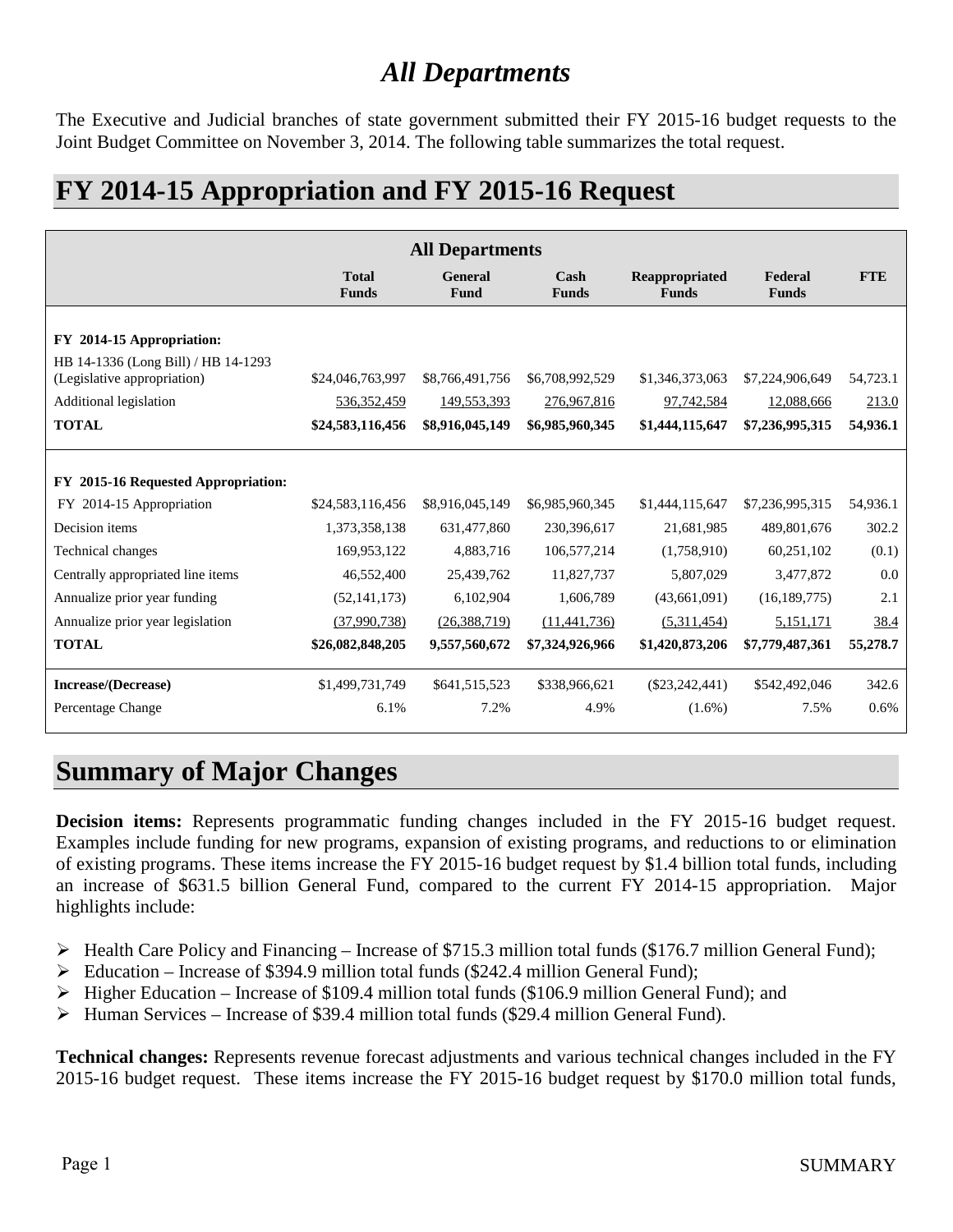including an increase of \$4.9 million General Fund, compared to the current FY 2014-15 appropriation. Major highlights include:

- $\triangleright$  Transportation Increase of \$144.8 million total funds;
- $\triangleright$  Judicial Increase of \$21.7 million total funds (\$0.1 million General Fund); and
- $\triangleright$  Corrections Increase of \$7.1 million total funds (\$7.0 million General Fund).

**Centrally appropriated line items:** Represents changes reflected in the Executive Director's Office (or comparable division) for each agency for use department-wide included in the FY 2015-16 budget request. Examples include employee benefits (salary changes and health/life/dental insurance), vehicle lease payments, Capitol Complex leased space, and information technology services. These items increase the FY 2015-16 budget request by \$46.6 million total funds, including an increase of \$25.4 million General Fund, compared to the current FY 2014-15 appropriation. Major highlights include:

- $\triangleright$  Judicial Increase of \$18.5 million total funds (\$16.9 million General Fund);
- $\triangleright$  Governor Increase of \$5.2 million total funds (\$0.4 million General Fund);
- $\triangleright$  Public Safety Increase of \$3.5 million total funds (decrease of \$1.0 million General Fund);
- $\triangleright$  Human Services Increase of \$2.9 million total funds (\$0.9 million General Fund); and
- $\triangleright$  Public Health and Environment Increase of \$2.8 million total funds (\$0.9 million General Fund).

**Annualize prior year funding:** Represents the FY 2015-16 impact of budgetary decision items included in prior fiscal year appropriations included in the FY 2015-16 budget requests. These items decrease the FY 2015- 16 budget request by \$52.1 million total funds, including an increase of \$6.1 million General Fund, compared to the current FY 2014-15 appropriation. Major highlights include:

- $\triangleright$  Corrections Increase of \$11.6 million total funds (\$11.2 million General Fund);
- $\triangleright$  Governor Decrease of \$49.4 million total funds (\$4.8 million General Fund);
- Public Health and Environment Decrease of \$26.4 million total funds (\$22.5 million General Fund);
- $\triangleright$  Health Care Policy and Financing Decrease of \$23.8 million total funds (increase of \$36.4 million General Fund); and
- Revenue Decrease of \$5.2 million total funds (\$7.6 million General Fund).

**Annualize prior year legislation:** Represents the FY 2015-16 impact of legislation passed by the General Assembly in prior fiscal years included in the FY 2015-16 budget request. These items decrease the FY 2015- 16 budget request by \$38.0 million total funds, including a decrease of \$26.4 million General Fund, compared to the current FY 2014-15 appropriation. Major highlights include:

- $\triangleright$  Health Care Policy and Financing Increase of \$9.7 million total funds (\$0.9 million General Fund);
- $\triangleright$  Education Increase of \$6.2 million total funds (decrease of \$0.3 million General Fund);
- Human Services Decrease of \$26.6 million total funds (\$8.5 million General Fund);
- $\triangleright$  Natural Resources Decrease of \$11.9 million total funds;
- Public Safety Decrease of \$6.6 million total funds (\$11.2 million General Fund); and
- $\triangleright$  Public Health and Environment Decrease of \$5.6 million total funds (\$3.9 million General Fund).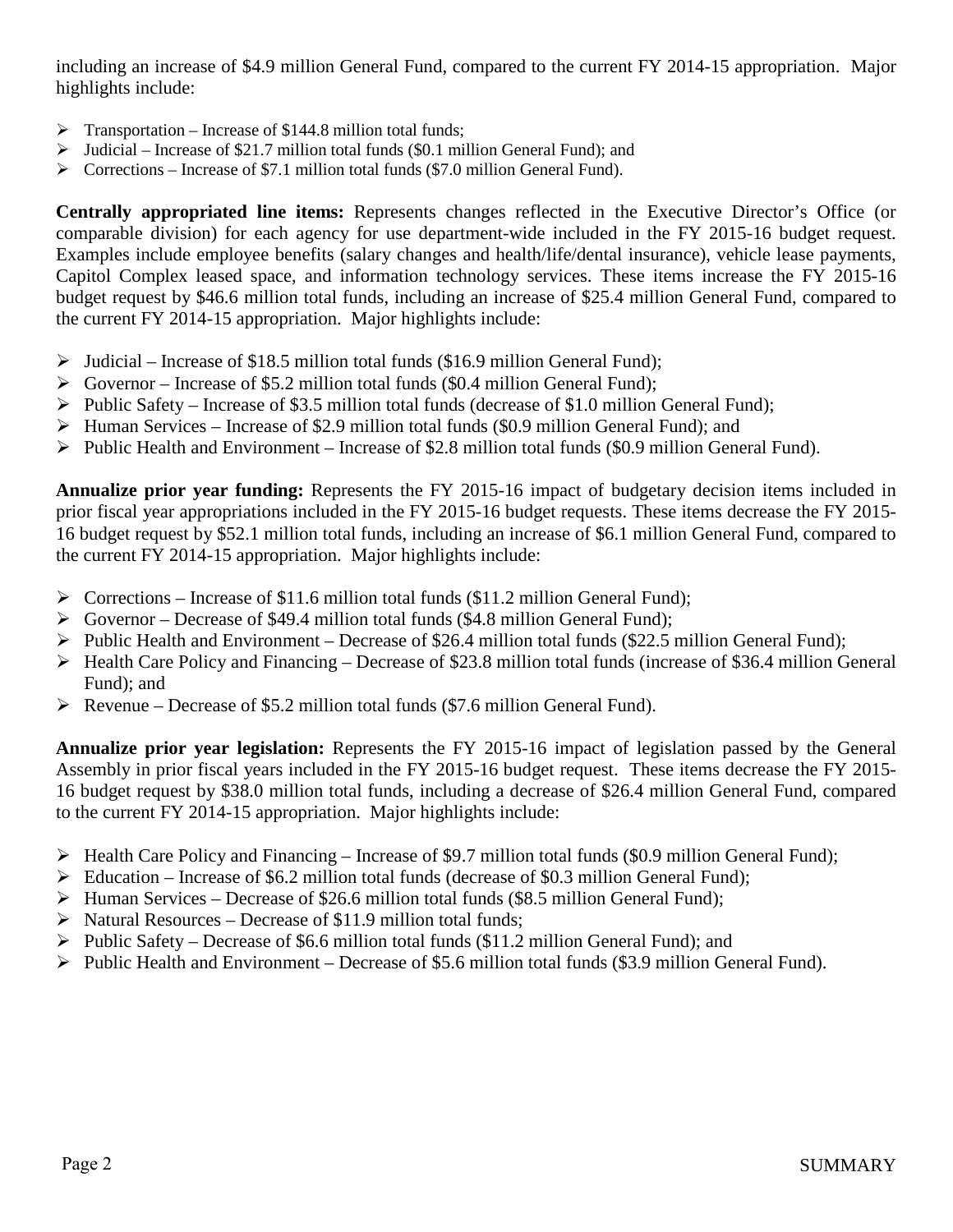### *Department of Agriculture*

The Department of Agriculture regulates, promotes and supports various agricultural activities throughout Colorado. Department personnel perform a wide range of services including: regulatory and inspection services relating to agriculture; investigations and hearings; standardizing, grading, inspecting, labeling, handling, storage, and marketing of agricultural products; and agriculture-related policy analysis. The Department's FY 2014-15 appropriation represents 0.17 percent of statewide operating appropriations and 0.10 percent of statewide General Fund appropriations.

### **FY 2014-15 Appropriation and FY 2015-16 Request**

| <b>Department of Agriculture</b>     |                              |                               |                      |                                |                         |            |
|--------------------------------------|------------------------------|-------------------------------|----------------------|--------------------------------|-------------------------|------------|
|                                      | <b>Total</b><br><b>Funds</b> | <b>General</b><br><b>Fund</b> | Cash<br><b>Funds</b> | Reappropriated<br><b>Funds</b> | Federal<br><b>Funds</b> | <b>FTE</b> |
| FY 2014-15 Appropriation             |                              |                               |                      |                                |                         |            |
| HB 14-1336 (Long Bill)               | \$44,184,405                 | \$9,311,389                   | \$29,141,578         | \$1,629,526                    | \$4,101,912             | 274.1      |
| <b>TOTAL</b>                         | \$44,184,405                 | \$9,311,389                   | \$29,141,578         | \$1,629,526                    | \$4,101,912             | 274.1      |
|                                      |                              |                               |                      |                                |                         |            |
| FY 2015-16 Requested Appropriation   |                              |                               |                      |                                |                         |            |
| 2014-15 Appropriation<br>FY          | \$44,184,405                 | 9,311,389                     | \$29,141,578         | \$1,629,526                    | \$4,101,912             | 274.1      |
| R1 State fair facilities maintenance | 300,000                      | 300,000                       | $\theta$             | $\Omega$                       | $\Omega$                | 0.0        |
| NP1 Annual fleet vehicle request     | 15,775                       | $\mathbf{0}$                  | 15,775               | $\mathbf{0}$                   | $\mathbf{0}$            | 0.0        |
| Centrally appropriated line items    | 238,348                      | 52,436                        | 126,283              | $\Omega$                       | 59,629                  | 0.0        |
| Indirect cost assessment             | 54,044                       | $\Omega$                      | 27,022               | 27,022                         | $\Omega$                | 0.0        |
| <b>Technical changes</b>             | $\mathbf{0}$                 | $\Omega$                      | $\overline{0}$       | $\mathbf{0}$                   | $\Omega$                | 0.0        |
| Annualize prior year funding         | (155,809)                    | (2,560)                       | (152, 856)           | $\overline{0}$                 | (393)                   | 0.0        |
| <b>TOTAL</b>                         | \$44,636,763                 | \$9,661,265                   | \$29,157,802         | \$1,656,548                    | \$4,161,148             | 274.1      |
| Increase/(Decrease)                  | \$452,358                    | \$349,876                     | \$16,224             | \$27,022                       | \$59,236                | 0.0        |
| Percentage Change                    | 1.0%                         | 3.8%                          | 0.1%                 | 1.7%                           | 1.4%                    | 0.0%       |

### **Summary of Issues Presented to the Joint Budget Committee**

### **Colorado State Fairgrounds Maintenance and Operations**

This issue brief provides a summary of the maintenance and operations of the Colorado State Fairgrounds, as well as an overview of revenue sources and associated operating expenses. The Department has requested additional General Funds for the Colorado State Fair Authority (Authority).

### **Industrial Hemp Production in Colorado**

This issue brief provides a summary of the difficulties facing the implementation of industrial hemp cultivation and production in Colorado.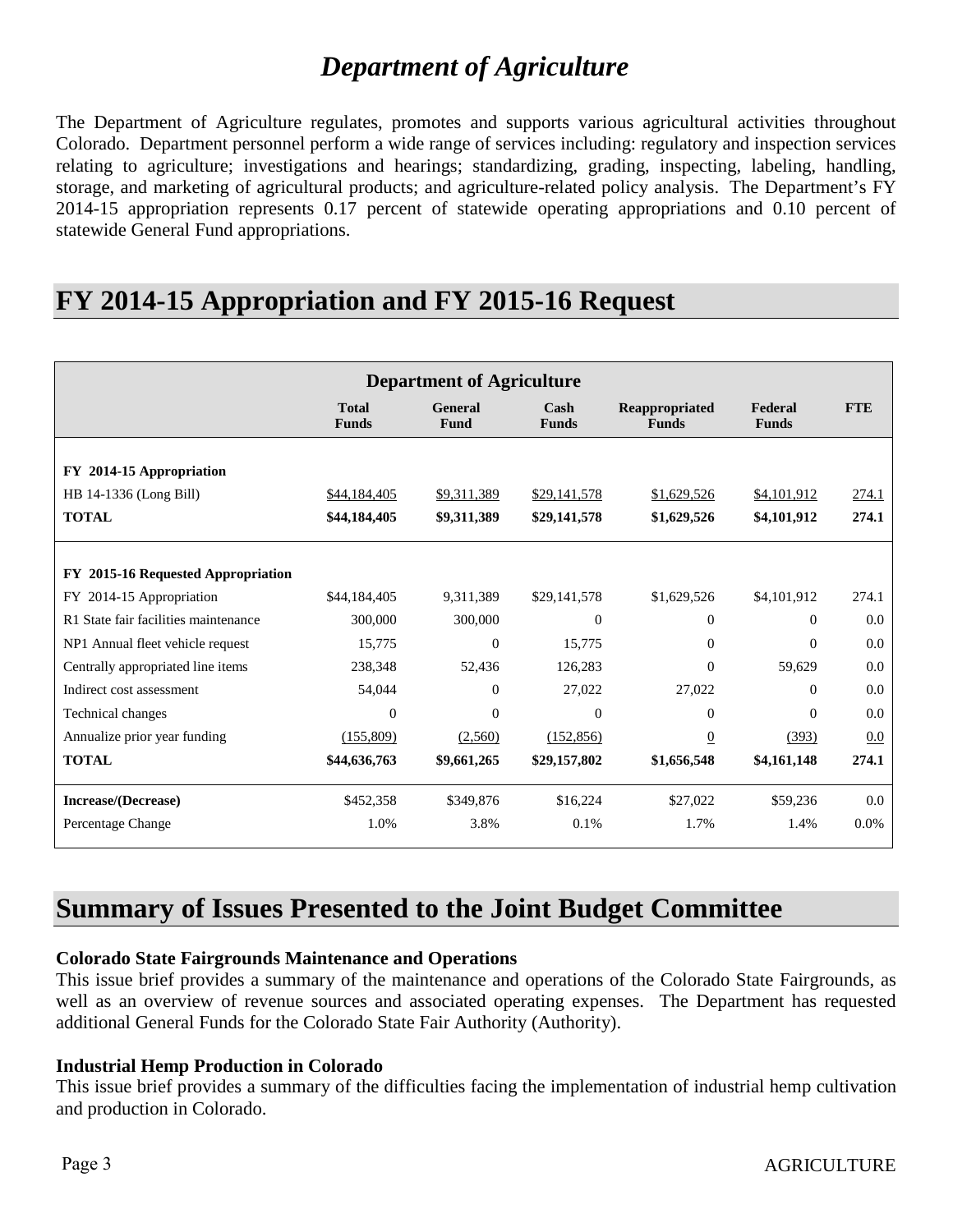### **Long Bill Line Item Format Change**

This issue brief provides a summary of a staff initiated request to make changes to the Agriculture Services Division line item of the Department of Agriculture's section of the Long Bill.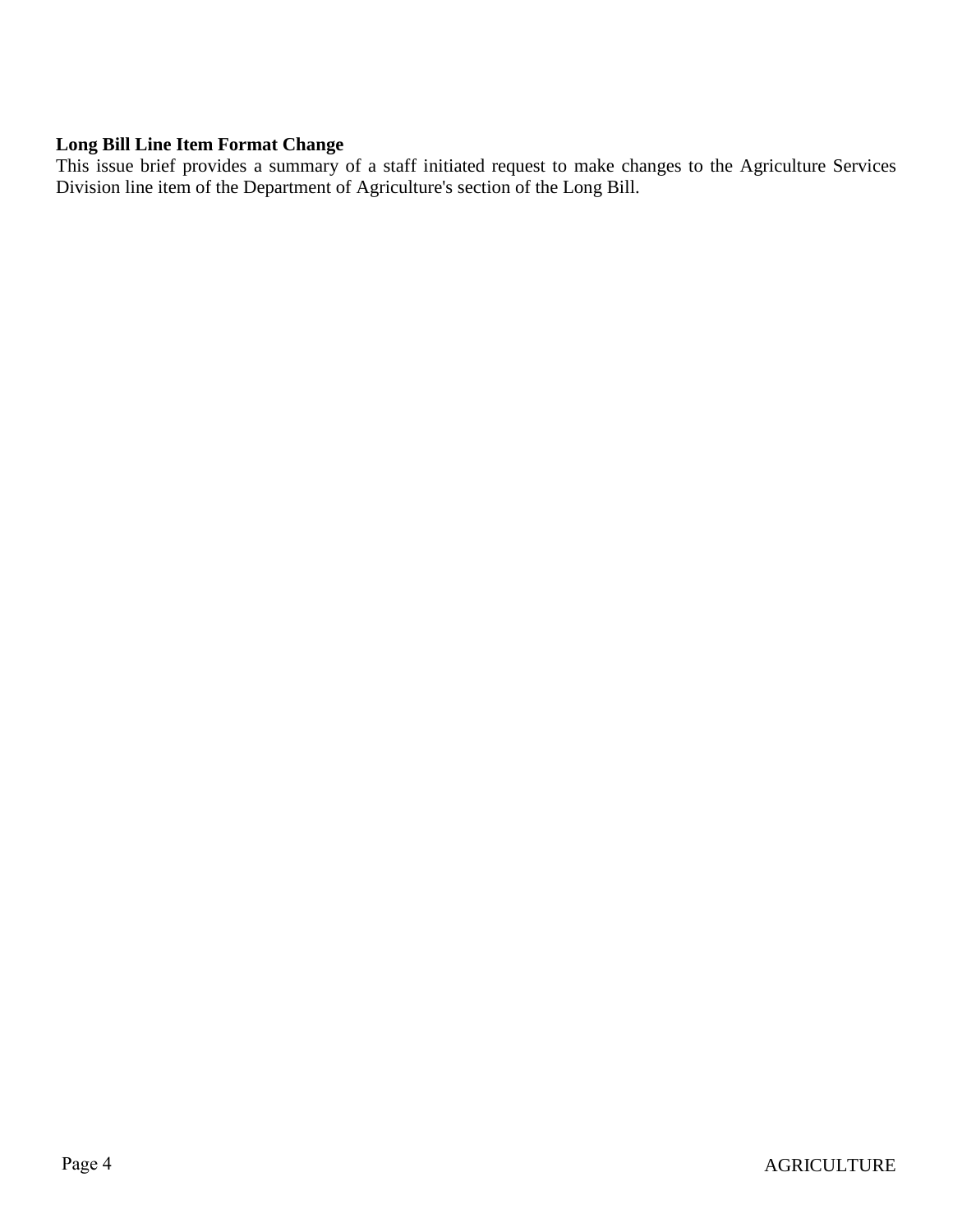# *Department of Corrections*

The Department of Corrections is responsible for

- Managing, supervising, and controlling the correctional facilities operated and supported by the State;
- Supervising the population of offenders placed in the custody of the Department, including inmates, parolees, and transition inmates who are placed into community corrections programs;
- Planning for the projected, long-range needs of the institutions under the Department's control; and
- Developing educational, treatment, and correctional industries programs that have a rehabilitative or therapeutic value for inmates and supply products for state and private purposes, as provided by law.

The Department's FY 2014-15 appropriation represents 3.3% percent of statewide operating appropriations and 8.1 percent of statewide General Fund appropriations.

### **FY 2014-15 Appropriation and FY 2015-16 Request**

| <b>Department of Corrections</b>                                                |                              |                        |                      |                                |                         |            |  |
|---------------------------------------------------------------------------------|------------------------------|------------------------|----------------------|--------------------------------|-------------------------|------------|--|
|                                                                                 | <b>Total</b><br><b>Funds</b> | <b>General</b><br>Fund | Cash<br><b>Funds</b> | Reappropriated<br><b>Funds</b> | Federal<br><b>Funds</b> | <b>FTE</b> |  |
| FY 2014-15 Appropriation                                                        |                              |                        |                      |                                |                         |            |  |
| HB 14-1535 (Long Bill)                                                          | 798,310,521                  | 710,711,718            | 39,979,286           | 46,380,247                     | 1,239,270               | 6,116.3    |  |
| HB 14-1355 Reentry Programs for Adult<br>Parolees                               | 7,953,877                    | 7,953,877              | $\mathbf{0}$         | $\overline{0}$                 | $\mathbf{0}$            | 71.9       |  |
| SB 14-064 Use of Isolated Confinement<br>for Mental Illness                     | 1,565,025                    | 1,565,025              | $\theta$             | $\overline{0}$                 | $\mathbf{0}$            | 24.0       |  |
| FY 2014-15 Appropriation in 5 year<br>sentencing bills passed in prior sessions | 198,977                      | 198,977                | $\theta$             | $\mathbf{0}$                   | $\mathbf{0}$            | 0.0        |  |
| <b>TOTAL</b>                                                                    | \$808,028,400                | \$720,429,597          | \$39,979,286         | \$46,380,247                   | \$1,239,270             | 6,212.2    |  |
| FY 2015-16 Requested Appropriation                                              |                              |                        |                      |                                |                         |            |  |
| FY 2014-15 Appropriation                                                        | \$808,028,400                | 720,429,597            | \$39,979,286         | \$46,380,247                   | \$1,239,270             | 6,212.2    |  |
| R1 External Capacity (Caseload)                                                 | 6,626,765                    | 6,626,765              | $\boldsymbol{0}$     | $\boldsymbol{0}$               | $\mathbf{0}$            | 0.0        |  |
| R2 Mental Health Staffing                                                       | 1,740,565                    | 1,740,565              | $\boldsymbol{0}$     | $\boldsymbol{0}$               | $\mathbf{0}$            | 22.9       |  |
| R3 Transportation Operating Expenses                                            | 148,744                      | 148,744                | $\Omega$             | $\overline{0}$                 | $\Omega$                | 0.0        |  |
| R4 Radio Replacement Plan                                                       | 2,081,665                    | 2,081,665              | $\Omega$             | $\overline{0}$                 | $\Omega$                | 0.0        |  |
| R5 Buena Vista Wastewater                                                       | 225,924                      | 225,924                | $\overline{0}$       | $\overline{0}$                 | $\theta$                | 0.0        |  |
| R6 Food Service Equipment and Inflation                                         | 665,230                      | 665,230                | $\overline{0}$       | $\boldsymbol{0}$               | $\boldsymbol{0}$        | 0.0        |  |
| R7 Maintenance Operating Increase                                               | 834,175                      | 834,175                | $\theta$             | $\theta$                       | $\overline{0}$          | 0.0        |  |
| R8 Correctional Industries and Canteen<br>Spending Authority                    | 517,490                      | $\mathbf{0}$           | 367,490              | 150,000                        | $\mathbf{0}$            | 0.0        |  |
| R9 Payments to District Attorneys                                               | (400,000)                    | (400,000)              | $\mathbf{0}$         | $\boldsymbol{0}$               | $\mathbf{0}$            | 0.0        |  |
| R10 Provider Rate Increase                                                      | 1,128,941                    | 1,128,941              | $\Omega$             | $\overline{0}$                 | $\mathbf{0}$            | 0.0        |  |
| NPR-01 Annual Fleet Vehicle Request                                             | (6,706)                      | (141,742)              | 135,036              | $\Omega$                       | $\Omega$                | 0.0        |  |
| Annualize Prior Salary Survey and Merit<br>Pay                                  | 11,400,691                   | 11,036,956             | 363,735              | $\overline{0}$                 | $\mathbf{0}$            | 0.3        |  |
| Other Total Compensation Adjustments                                            | 7,593,139                    | 7,564,590              | 28,549               | $\boldsymbol{0}$               | $\boldsymbol{0}$        | 0.0        |  |
| Salary Survey, Merit Pay, Shift<br>Differential                                 | (4,689,158)                  | (4,497,826)            | (191, 332)           | $\boldsymbol{0}$               | $\mathbf{0}$            | 0.0        |  |
| H.B. 12-1223 Earned Time                                                        | 6,783,807                    | 6,783,807              | $\overline{0}$       | $\overline{0}$                 | $\mathbf{0}$            | 0.3        |  |
| Leap Year Adjustment                                                            | 251,530                      | 251,530                | $\Omega$             | $\overline{0}$                 | $\mathbf{0}$            | 0.0        |  |
| <b>Leased Space Escalators</b>                                                  | 157,211                      | 150,101                | 7,110                | $\overline{0}$                 | $\overline{0}$          | 0.0        |  |
| Annualize Prior Legislation                                                     | 82,079                       | 82,079                 | $\overline{0}$       | $\overline{0}$                 | $\overline{0}$          | 6.5        |  |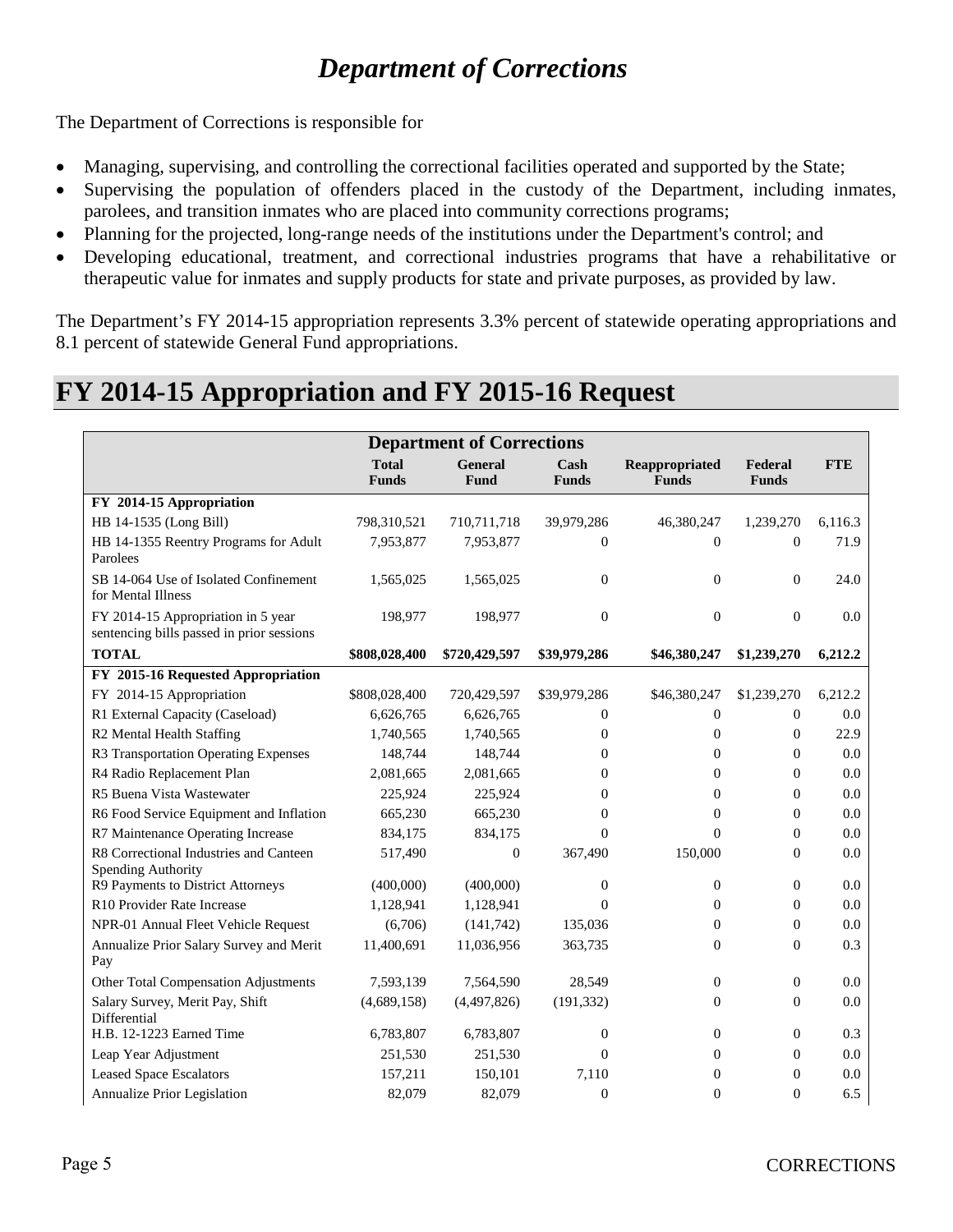| <b>Department of Corrections</b>                                |                              |                        |                      |                                       |                         |            |  |
|-----------------------------------------------------------------|------------------------------|------------------------|----------------------|---------------------------------------|-------------------------|------------|--|
|                                                                 | <b>Total</b><br><b>Funds</b> | <b>General</b><br>Fund | Cash<br><b>Funds</b> | <b>Reappropriated</b><br><b>Funds</b> | Federal<br><b>Funds</b> | <b>FTE</b> |  |
| <b>Annualize Prior Decision Items</b>                           | 10.020                       | 10.020                 |                      | 0                                     | 0                       | 0.6        |  |
| OIT Adjustment                                                  | (3,681,706)                  | (3,656,163)            | (25, 543)            | 0                                     | $\mathbf{0}$            | 0.0        |  |
| Other Common Policy Adjustments and<br>Indirect Cost Adjustment | (1,684,256)                  | (1,753,852)            | (43,750)             | 78.576                                | 34,770                  | 0.0        |  |
| <b>TOTAL</b>                                                    | \$837,814,550                | \$749,311,106          | \$40,620,581         | \$46,608,823                          | \$1,274,040             | 6,242.8    |  |
| Increase/(Decrease)                                             | \$29,786,150                 | \$28,881,509           | \$641,295            | \$228,576                             | \$34,770                | 30.6       |  |
| Percentage Change                                               | 3.7%                         | 4.0%                   | 1.6%                 | 0.5%                                  | 2.8%                    | 0.5%       |  |

### **Summary of Issues Presented to the Joint Budget Committee**

**The unexpected savings from H.B. 12-1223:** H.B. 12-1223, a JBC bill, allowed offenders in the Department of Corrections to accumulate additional earned time while in prison, while on parole, and while temporarily reincarcerated for a parole violation. The bill's legislative declaration directed the resulting General Fund Savings to inmate education and parole wrap-around services. The resulting appropriations are growing far faster than anticipated. Staff recommends that the Committee carry a bill that appropriates a fixed amount to the Department.

**Administrative Segregation and Maximum Security:** Over the last three years, the Department of Corrections has dramatically reduced the number of offenders in Administrative Segregation, which is now called Maximum Security and differs from Administrative Segregation in several important regards. The Department has also divided its "Close" custody designation for offenders into several new high-security classifications. A substantial number of former Administrative Segregation offenders appear to have been reclassified into the new designations.

**The December 2014 Offender Population Projections:** The December forecasts released by Legislative Council Staff (LCS) and by the Division of Criminal Justice (DCJ) both project that the DOC inmate population will continue to rise for the remainder of FY 2014-15 and will continue rising in FY 2015-16 and FY 2016-17. DCJ projects a larger increase than does LCS. Both forecasts predict that the parole population will continue to drop through the end of FY 2014-15, but LCS predicts the parole population will subsequently rise while DCJ predicts that it will continue to fall.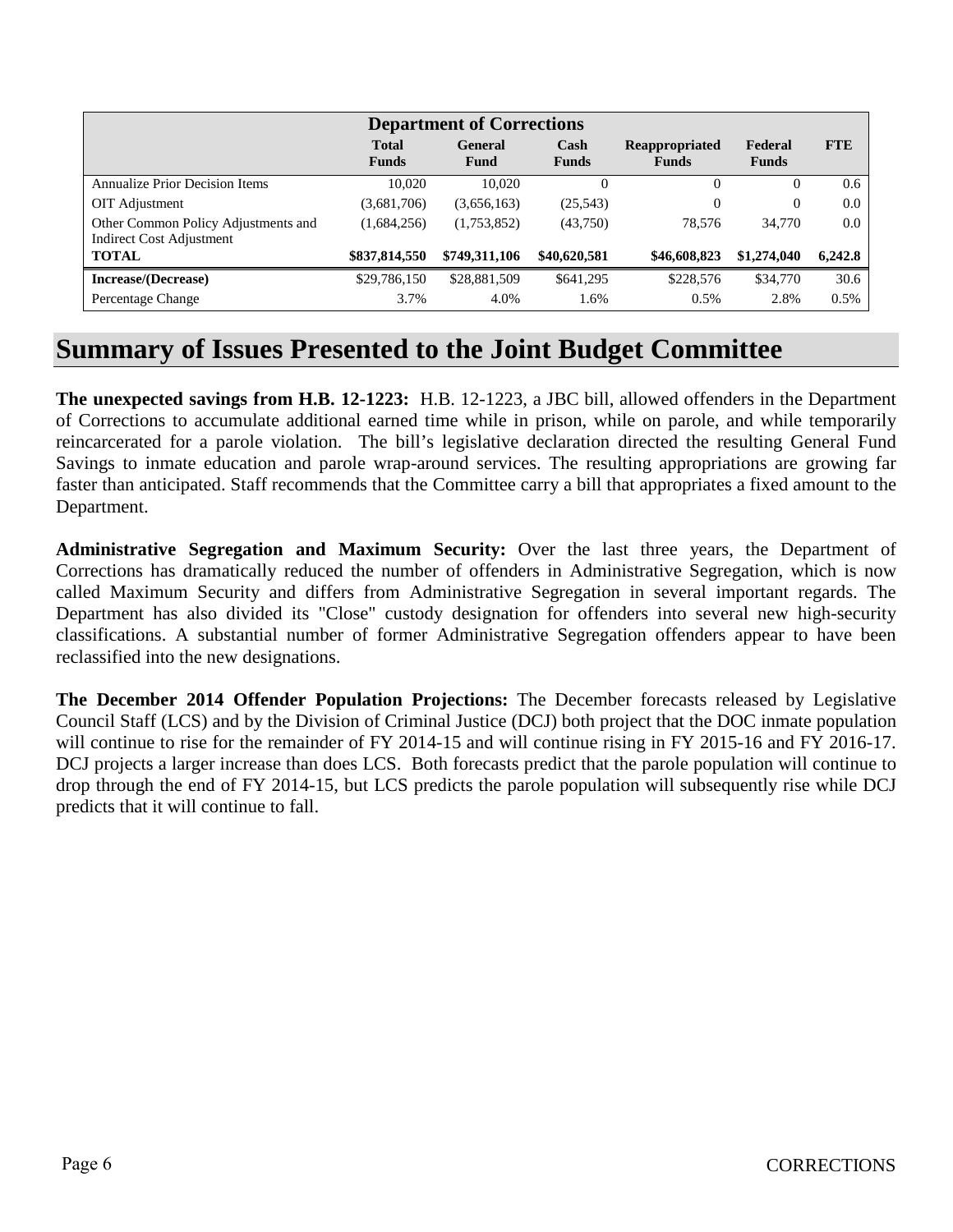### *Department of Education*

The Department of Education supports the State Board of Education in its duty to exercise general supervision over public schools, including accrediting public schools and school districts. The Department distributes state and federal funds to school districts, and it administers a variety of education-related programs, including educator licensure, education programs for children with special needs, English language proficiency programs, the Colorado Preschool Program, and a variety of grant programs. The Department develops and maintains state model content standards, and administers associated assessments. The Department also includes three independent agencies: (1) the Board of Trustees for the Colorado School for the Deaf and the Blind; (2) the State Charter School Institute Board, which is responsible for authorizing and monitoring institute charter schools; and (3) the Public School Capital Construction Assistance Board, which is responsible for assessing public school capital construction needs statewide and making recommendations concerning the prioritization of state financial assistance for school construction projects. The Department's FY 2014-15 appropriation represents 21.4 percent of statewide operating appropriations and 37.7 percent of statewide General Fund appropriations.

| <b>Department of Education</b>                  |                              |                        |                      |                                |                         |            |  |
|-------------------------------------------------|------------------------------|------------------------|----------------------|--------------------------------|-------------------------|------------|--|
|                                                 | <b>Total</b><br><b>Funds</b> | <b>General</b><br>Fund | Cash<br><b>Funds</b> | Reappropriated<br><b>Funds</b> | Federal<br><b>Funds</b> | <b>FTE</b> |  |
|                                                 |                              |                        |                      |                                |                         |            |  |
| FY 2014-15 Appropriation                        |                              |                        |                      |                                |                         |            |  |
| HB 14-1336 (Long Bill)                          | \$4,983,060,379              | \$3,355,683,787        | \$960,419,839        | \$30,693,725                   | \$636,263,028           | 574.8      |  |
| HB 14-1292 (Student Success)                    | 179,052,176                  | $\theta$               | 179,052,176          | $\Omega$                       | $\Omega$                | 0.0        |  |
| HB 14-1298 (School Finance)                     | 72,000,495                   | $\mathbf{0}$           | 44,500,495           | 27,500,000                     | $\Omega$                | 1.2        |  |
| Other Legislation                               | 17,086,756                   | 2,212,017              | 11,914,739           | 2,960,000                      | $\overline{0}$          | 6.0        |  |
| <b>TOTAL</b>                                    | \$5,251,199,806              | \$3,357,895,804        | \$1,195,887,249      | \$61,153,725                   | \$636,263,028           | 582.0      |  |
|                                                 |                              |                        |                      |                                |                         |            |  |
| FY 2015-16 Requested Appropriation              |                              |                        |                      |                                |                         |            |  |
| FY 2014-15 Appropriation                        | \$5,251,199,806              | 3,357,895,804          | \$1,195,887,249      | \$61,153,725                   | \$636,263,028           | 582.0      |  |
| R1 Increase total program                       | 381,088,678                  | 239,895,415            | 141,193,263          | $\mathbf{0}$                   | $\mathbf{0}$            | 0.0        |  |
| R2 Categorical programs increase                | 7,792,138                    | $\Omega$               | 7,792,138            | $\Omega$                       | $\Omega$                | 0.0        |  |
| R3 Field implementation support                 | 1,266,535                    | 1,266,535              | $\Omega$             | $\mathbf{0}$                   | $\Omega$                | 7.3        |  |
| R4 State Review Panel online portal             | 77,375                       | 77,375                 | $\Omega$             | $\Omega$                       | $\Omega$                | 0.0        |  |
| R5 CSDB strategic plan implementation           | 1,087,179                    | 1,087,179              | $\Omega$             | $\Omega$                       | $\Omega$                | 11.5       |  |
| R6 CSDB teacher salary adjustment               | 102,391                      | 102,391                | $\theta$             | $\mathbf{0}$                   | $\Omega$                | 0.0        |  |
| R7 BEST statewide priority assessment           | 3,472,914                    | $\Omega$               | 3,472,914            | $\mathbf{0}$                   | $\Omega$                | 6.0        |  |
| Annualize prior year legislation                | 6,183,680                    | (299, 323)             | 6,483,003            | $\mathbf{0}$                   | $\Omega$                | 0.0        |  |
| Centrally appropriated line item<br>adjustments | 1,607,380                    | 469,669                | 210,961              | 219,361                        | 707,389                 | 0.0        |  |
| Annualize prior year budget actions             | (991,095)                    | (1,255,755)            | 10,708               | 280,529                        | (26, 577)               | 1.0        |  |
| Marijuana tax revenue adjustment                | (219, 556)                   | $\overline{0}$         | (219, 556)           | $\overline{0}$                 | $\overline{0}$          | 0.0        |  |
| <b>TOTAL</b>                                    | \$5,652,667,425              | \$3,599,239,290        | \$1,354,830,680      | \$61,653,615                   | \$636,943,840           | 607.8      |  |

### **FY 2014-15 Appropriation and FY 2015-16 Request**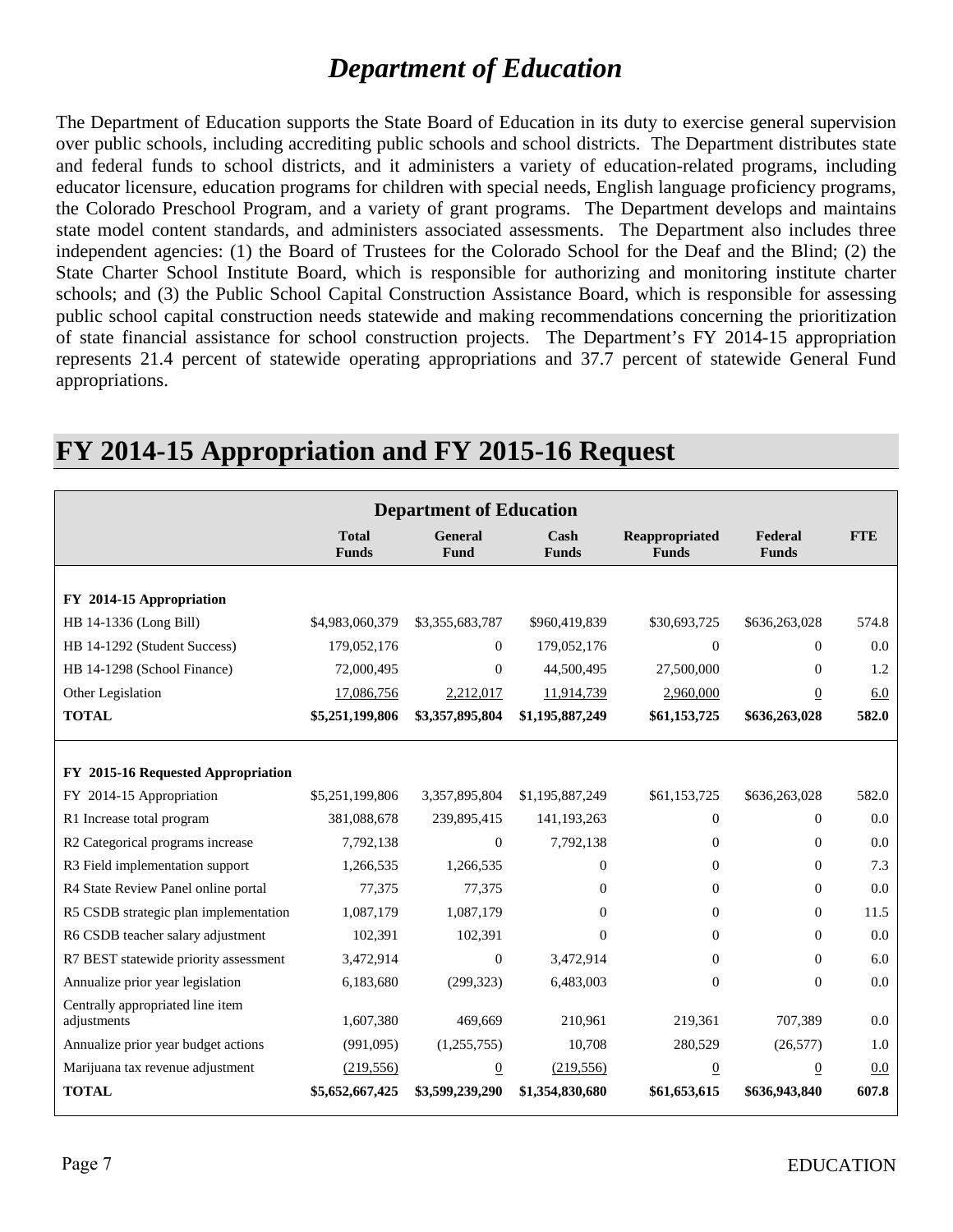| <b>Department of Education</b> |                              |                 |                      |                                       |                         |            |
|--------------------------------|------------------------------|-----------------|----------------------|---------------------------------------|-------------------------|------------|
|                                | <b>Total</b><br><b>Funds</b> | General<br>Fund | Cash<br><b>Funds</b> | <b>Reappropriated</b><br><b>Funds</b> | Federal<br><b>Funds</b> | <b>FTE</b> |
| Increase/(Decrease)            | \$401,467,619                | \$241,343,486   | \$158,943,431        | \$499,890                             | \$680,812               | 25.8       |
| Percentage Change              | 7.6%                         | 7.2%            | 13.3%                | 0.8%                                  | 0.1%                    | 4.4%       |

### **Summary of Issues Presented to the Joint Budget Committee**

**School Finance Act Funding Projections:** The General Assembly faces three basic decisions with respect to school finance appropriations in FY 2015-16 and beyond. First, how much should Colorado spend on school finance in FY 2015-16 and beyond? Second, how should the General Assembly manage the balance of the State Education Fund going forward? Third, should the General Assembly target sustainable appropriations and sustainable growth or maximize appropriations in the short term at the risk of not being able to sustain that growth going forward? The Governor is proposing a total increase of \$380.6 million in state spending on total program in FY 2015-16 (including increases of \$239.9 million General Fund and \$144.7 million cash funds from the State Education Fund and a decrease of \$4.1 million cash funds from the State Public School Fund). The Governor's proposal includes a one-time \$200.0 million reduction in the negative factor in FY 2015-16.

**Status of** *Dwyer v. State of Colorado* **Litigation:** In June 2014, a group of parents of public school students, the Colorado Rural Schools Caucus, the East Central Board of Cooperative Educational Services (BOCES), the Colorado PTA, and six individual school districts filed a complaint in Denver District Court asserting that the negative factor violates Amendment 23 and is therefore unconstitutional. The suit asks the Court to enjoin the State from continuing to implement the negative factor as part of the School Finance Act. The Court denied the State's motion to dismiss the case but has not set a trial date. The future timing of the case is uncertain.

**State Education Fund Status and Total Program Funding:** In FY 2014-15, the General Assembly is spending approximately \$970 million from the State Education Fund (SEF), including appropriations from the SEF and transfers from the SEF to other funds. That level of spending is possible because of the availability of one-time revenues from prior year transfers to the SEF. The FY 2014-15 expenditures include \$670.5 million for school finance, \$136.5 million for categorical programs, and \$162.8 million for other programs. Continuing to spend those amounts outside of school finance will constrain the ability to use the SEF to support school finance when the existing one-time revenues are depleted.

**Eliminating Minimum State Aid:** With the enactment of H.B. 10-1318, the General Assembly suspended minimum state aid for FY 2010-11 through FY 2014-15. Current law will reinstate the statutory minimum state aid provision of the school finance formula in FY 2015-16. Reinstating minimum state aid would increase the dollar value of the negative factor at any given level of total program funding as long as the negative factor is in place. The General Assembly should consider eliminating the minimum state aid provision or delaying reinstatement of the provision.

**R3 Field Implementation and Support of Educator Effectiveness and the Colorado Academic Standards:**  The Department is requesting an increase of \$1.3 million General Fund in FY 2015-16 (annualizing to \$1.8 million General Fund in FY 2016-17) to continue the Department's support of field implementation of S.B. 10- 191 (Educator Effectiveness) and the Colorado Academic Standards adopted pursuant to S.B. 08-212 (CAP4K).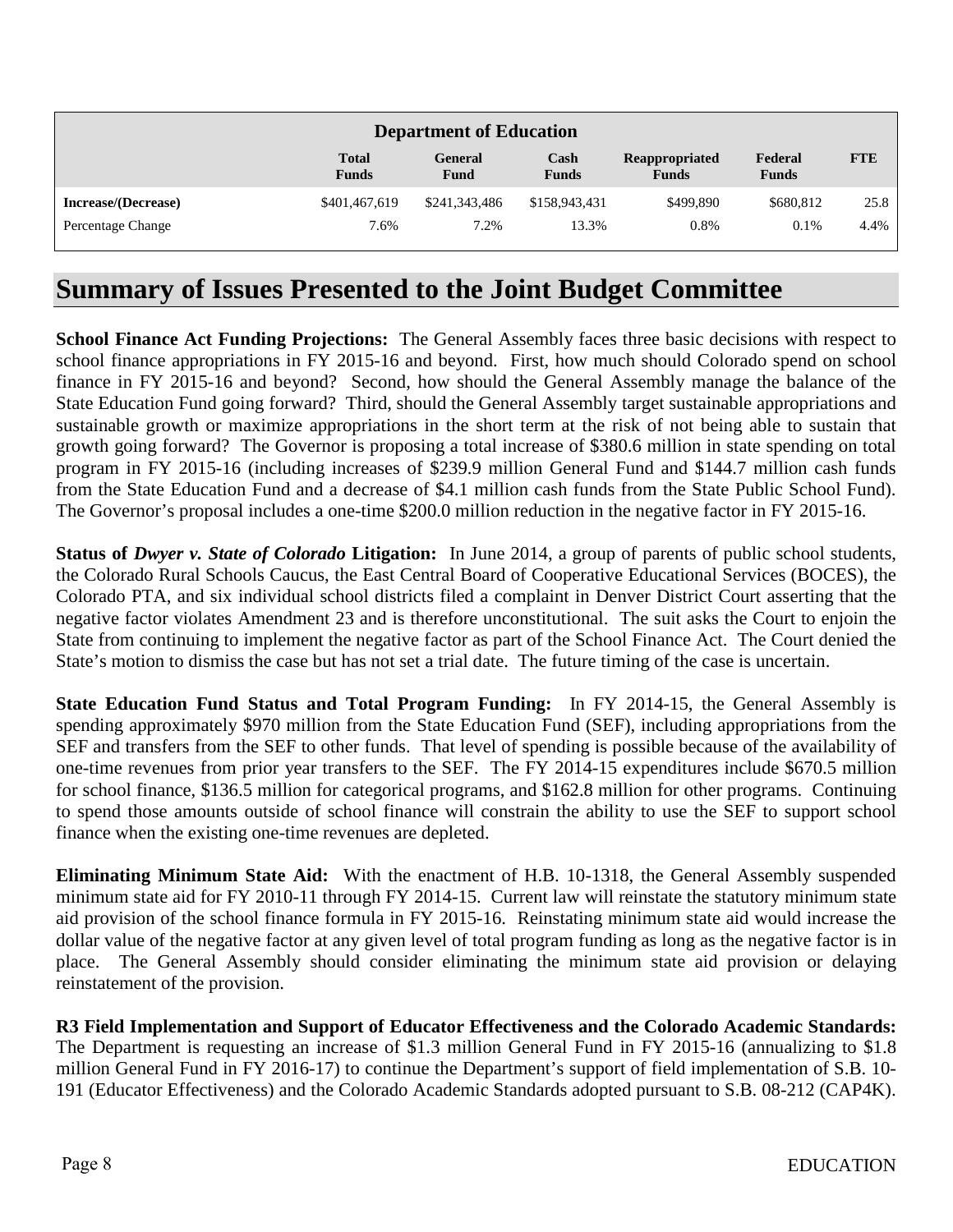The request would continue to fund the following staff and activities that are currently supported with one-time state, federal, and private funding: (1) 7.3 FTE in FY 2015-16 (annualizing to 10.5 FTE in subsequent years) focused on the implementation of educator effectiveness and the statewide standards; (2) ongoing field training and technical assistance provided to local school districts for both initiatives; and (3) ongoing updates and maintenance of educator evaluation systems, including two information technology systems created to support educator effectiveness implementation.

**R5 CSDB Strategic Plan:** The Department is requesting an increase of \$1.1 million General Fund and 11.5 FTE in FY 2015-16 (annualizing to \$1.2 million and 12.6 FTE in subsequent years) for the Colorado School for the Deaf and the Blind (CSDB) to enhance school services in accordance with the school's strategic plan. The request includes three major components: (1) \$304,489 and 5.9 FTE (annualizing to \$439,438 and 6.0 FTE) to extend the CSDB school year by 10 days (this component does not include new staff but reflects increased work time for the existing staff); (2) \$501,846 and 5.6 FTE (annualizing to \$521,269 and 6.2 FTE) to add *additional*  CSDB staff; and \$275,844 (annualizing to \$245,124) to support increased operating expenses, including technology updates and general operating expenses increases.

**Standardized Assessment Update and Options:** The Department has not submitted a change request associated with standardized assessments in FY 2015-16. The Department's request assumes a continuation of the current assessment system. However, in light of ongoing public and legislative discussions of the State's standardized assessment system (including the Standards and Assessment Task Force established pursuant to H.B. 14-1202), staff has included a discussion of the assessment system under current law and the anticipated budgetary changes associated with a variety of illustrative options to change the system of assessments that the General Assembly may consider during the 2015 Session to change the system of assessments.

**Eliminating Double Line Item Appropriations:** The Department's FY 2014-15 appropriation includes six programs with dual appropriations (which first appropriate funds into a cash fund in one line item and then appropriate the same funds out of the cash fund as reappropriated funds in a separate line item), four of which were created during the 2014 Session. The use of such dual appropriations is inflating the Department's FY 2014-15 appropriation by \$33.6 million and creating other budgetary complications. The General Assembly should consider eliminating the structure in most cases.

**Consolidating Leased Space Appropriations:** The Department is currently leasing private space to support a wide variety of programs, and the use of leased space has grown as the General Assembly and the Department have added programs and staff. However, unlike nearly every other state agency, the Department's Long Bill does not include a "Leased Space" line item. Rather, lease costs are included in the line item supporting each program, reducing transparency regarding the Department's leased space expenditures. Staff recommends that the Committee add a "Leased Space" line item to the FY 2015-16 Long Bill to consolidate the Department's private leased space funding in one line item.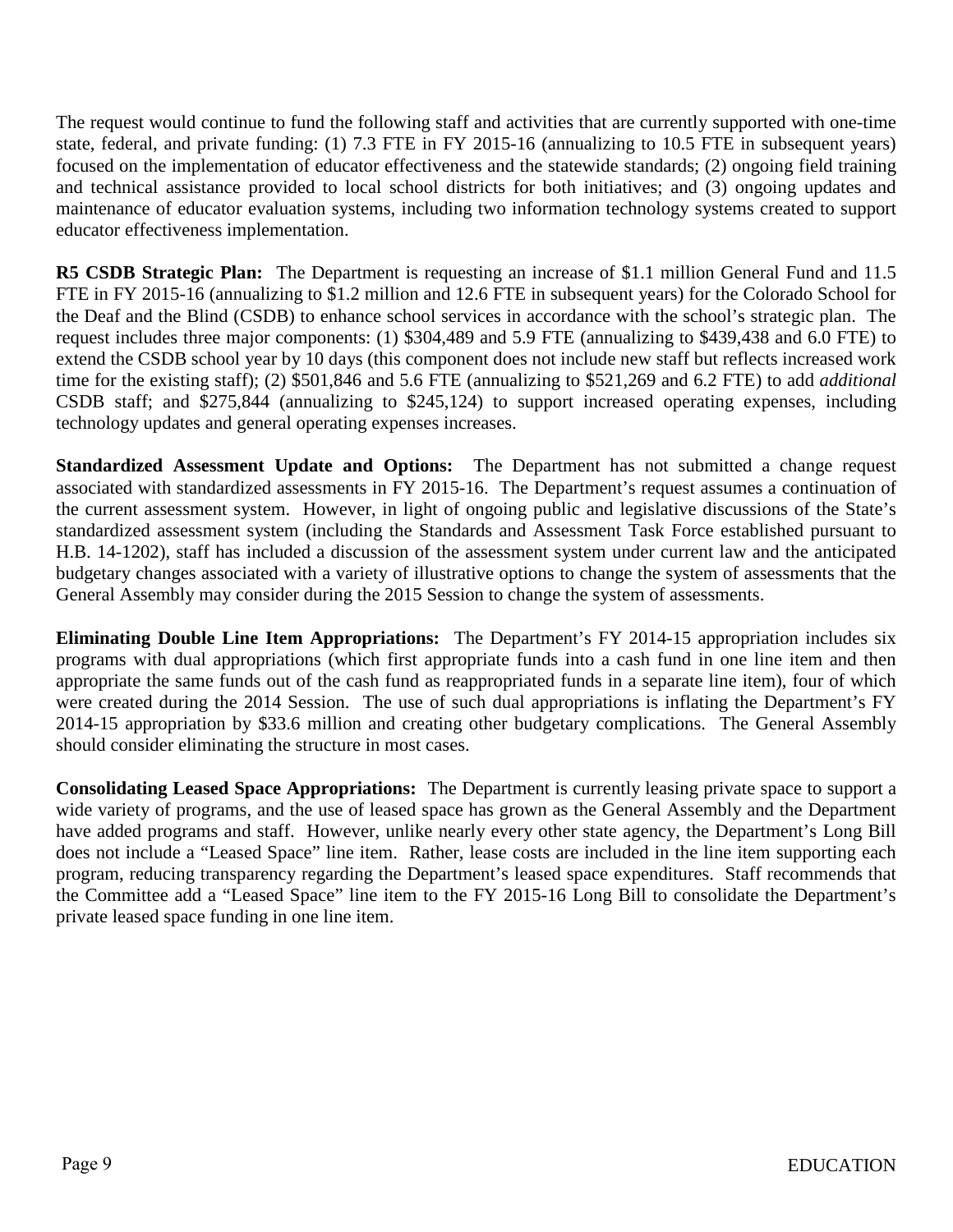# *Office of the Governor*

The Office of the Governor includes the functions associated with the Governorship (oversight of executive branch agencies, policy development, communications, and citizen support services), as well as the Office of the Lieutenant Governor, Office of State Planning and Budgeting, Office of Economic Development and International Trade, Office of Information Technology, and Colorado Energy Office. The Department's FY 2014-15 appropriation represents 1.2 percent of statewide operating appropriations and 0.4 percent of statewide General Fund appropriations

| <b>Governor - Lieutenant Governor - State Planning and Budgeting</b>             |                              |                 |                      |                                |                         |            |  |
|----------------------------------------------------------------------------------|------------------------------|-----------------|----------------------|--------------------------------|-------------------------|------------|--|
|                                                                                  | <b>Total</b><br><b>Funds</b> | General<br>Fund | Cash<br><b>Funds</b> | Reappropriated<br><b>Funds</b> | Federal<br><b>Funds</b> | <b>FTE</b> |  |
|                                                                                  |                              |                 |                      |                                |                         |            |  |
| FY 2014-15 Appropriation                                                         |                              |                 |                      |                                |                         |            |  |
| H.B. 14-1336 (Long Bill)                                                         | \$276,156,502                | \$31,523,647    | \$41,178,760         | \$197,025,868                  | \$6,428,227             | 1,068.6    |  |
| Other legislation                                                                | 8,787,156                    | 2,842,883       | 446,858              | 5,497,415                      | $\boldsymbol{0}$        | 3.0        |  |
| <b>TOTAL</b>                                                                     | \$284,943,658                | \$34,366,530    | \$41,625,618         | \$202,523,283                  | \$6,428,227             | 1,071.6    |  |
| FY 2015-16 Requested Appropriation                                               |                              |                 |                      |                                |                         |            |  |
| FY 2014-15 Appropriation                                                         | \$284,943,658                | \$34,366,530    | \$41,625,618         | \$202,523,283                  | \$6,428,227             | 1,071.6    |  |
| Office of State Planning and Budgeting                                           |                              |                 |                      |                                |                         |            |  |
| OSPB R1 Ongoing staffing for Results<br>First and performance planning           | 157,800                      | 157,800         | $\boldsymbol{0}$     | $\boldsymbol{0}$               | $\mathbf{0}$            | 2.0        |  |
| Office of Economic Development and International Trade                           |                              |                 |                      |                                |                         |            |  |
| OEDIT R1 Competitive intelligence and<br>marketing plan                          | 1,600,000                    | 1,600,000       | $\boldsymbol{0}$     | $\boldsymbol{0}$               | $\theta$                | 1.0        |  |
| <b>OEDIT R2 Colorado Tourism Office</b>                                          | 3,000,000                    | 3,000,000       | $\Omega$             | $\Omega$                       | $\Omega$                | 0.0        |  |
| OEDIT R3 Aerospace and defense<br>industry champion                              | 298,393                      | 298,393         | $\overline{0}$       | $\mathbf{0}$                   | $\theta$                | 1.0        |  |
| OEDIT R4 Colorado FIRST and<br><b>Existing Industry Program</b>                  | 1,774,978                    | 1,774,978       | $\overline{0}$       | $\mathbf{0}$                   | $\theta$                | 0.0        |  |
| <b>OEDIT R5 Colorado Credit Reserve</b><br><b>OEDIT R6 Film incentive rebate</b> | 400,000                      | 400,000         | $\boldsymbol{0}$     | $\boldsymbol{0}$               | $\Omega$                | 0.0        |  |
| program                                                                          | 5,000,000                    | 5,000,000       | $\boldsymbol{0}$     | $\boldsymbol{0}$               | $\theta$                | 0.0        |  |
| <b>OEDIT R7 Leading Edge Program</b>                                             | 25,000                       | 25,000          | $\boldsymbol{0}$     | $\boldsymbol{0}$               | $\overline{0}$          | 0.0        |  |
| Office of Information Technology                                                 |                              |                 |                      |                                |                         |            |  |
| OIT R1 IT infrastructure refresh                                                 | 3,407,200                    | 3,407,200       | $\boldsymbol{0}$     | $\boldsymbol{0}$               | $\overline{0}$          | 0.0        |  |
| OIT R2 Systems infrastructure staff                                              | 796,726                      | 796,726         | $\overline{0}$       | $\mathbf{0}$                   | $\mathbf{0}$            | 7.3        |  |
| OIT R3 Active directory consolidation                                            | 606,956                      | 606,956         | $\overline{0}$       | $\mathbf{0}$                   | $\theta$                | 0.0        |  |
| OIT R4 Enterprise wireless                                                       | 300,000                      | 300,000         | $\overline{0}$       | $\mathbf{0}$                   | $\overline{0}$          | 0.0        |  |
| OIT R5 Elevation data acquisition and<br>comprehensive GIS coordination          | 2,574,716                    | 2,574,716       | $\boldsymbol{0}$     | $\boldsymbol{0}$               | $\boldsymbol{0}$        | 3.7        |  |
| OIT R6 CDPHE network infrastructure                                              | 508,200                      | $\mathbf{0}$    | $\theta$             | 508,200                        | $\theta$                | 0.0        |  |

## **FY 2014-15 Appropriation and FY 2015-16 Request**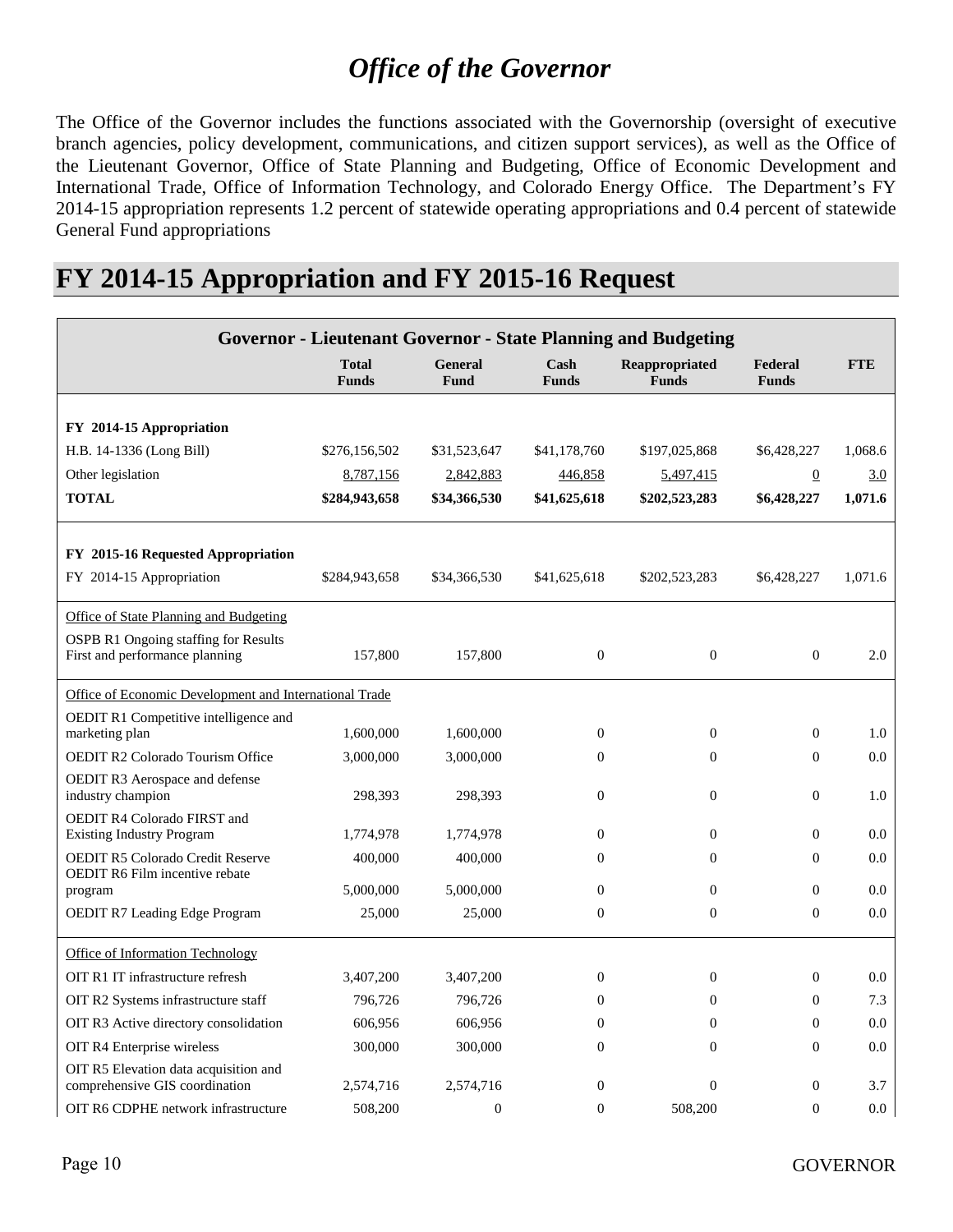| Governor - Lieutenant Governor - State Planning and Budgeting |                              |                        |                      |                                |                         |            |  |  |
|---------------------------------------------------------------|------------------------------|------------------------|----------------------|--------------------------------|-------------------------|------------|--|--|
|                                                               | <b>Total</b><br><b>Funds</b> | <b>General</b><br>Fund | Cash<br><b>Funds</b> | Reappropriated<br><b>Funds</b> | Federal<br><b>Funds</b> | <b>FTE</b> |  |  |
| OIT R7 Colorado Information<br>Marketplace                    | 65,000                       | 65,000                 | $\boldsymbol{0}$     | $\mathbf{0}$                   | $\mathbf{0}$            | 0.0        |  |  |
| OIT R8 Data governance and analytics<br>planning              | 226,800                      | 226,800                | $\boldsymbol{0}$     | $\boldsymbol{0}$               | $\theta$                | 0.0        |  |  |
|                                                               |                              |                        |                      |                                |                         |            |  |  |
| <b>Base Changes</b>                                           |                              |                        |                      |                                |                         |            |  |  |
| Centrally appropriated line items                             | 5,219,153                    | 402,660                | 464,845              | 4,331,366                      | 20,282                  | 0.0        |  |  |
| NPI Fleet adjustment                                          | 7,155                        | $\mathbf{0}$           | $\mathbf{0}$         | 7,155                          | $\overline{0}$          | 0.0        |  |  |
| Annualize prior year funding                                  | (49,353,375)                 | (4,812,134)            | (972)                | (44, 540, 337)                 | 68                      | 0.8        |  |  |
| Annualize prior year legislation                              | (1,404,500)                  | 743,397                | (203, 806)           | (1,944,091)                    | $\overline{0}$          | 0.5        |  |  |
| <b>TOTAL</b>                                                  | \$260,153,860                | \$50,934,022           | \$41,885,685         | \$160,885,576                  | \$6,448,577             | 1,087.9    |  |  |
| Increase/(Decrease)                                           | $(\$24,789,798)$             | \$16,567,492           | \$260,067            | $(\$41,637,707)$               | \$20,350                | 16.3       |  |  |
| Percentage Change                                             | $(8.7\%)$                    | 48.2%                  | 0.6%                 | $(20.6\%)$                     | 0.3%                    | 1.5%       |  |  |

### **Summary of Issues Presented to the Joint Budget Committee**

**Economic Development Funding Requests:** The FY 2015-16 budget request for the Office of Economic Development and International Trade seeks an increase of \$8.0 million General Fund and 2.7 FTE for business marketing, tourism promotion, aerospace industry advancement, job training, lending assistance, and film incentives.

**Statewide Information Technology Base Budget Request:** The Governor's Office of Information Technology (OIT) provides services to State agencies on a cost reimbursement basis, with OIT acting as a vendor to State agencies. The Office's FY 2015-16 base budget (does not include new funding requests) request includes \$114.6 million billed to State agencies for a variety of services.

**New Information Technology Funding Requests (Operating/Capital**): Executive branch agencies requested \$132.6 million total funds, including \$108.3 million General Fund, for FY 2015-16 for new information technology projects. The projects include 14 operating budget items requested by six different agencies and 10 capital construction items requested by six different agencies. The operating budget items and capital construction budget items requested were submitted to the Joint Budget Committee in a combined prioritized list for FY 2015-16.

**Senate Bill 14-169 (OIT Reports To General Assembly) Asset Update:** Pursuant to S.B. 14-169 (Office Of Information Technology Reports To GA), the Governor's Office of Information Technology (OIT) is required to annually submit an asset inventory and refresh cycle information to the Joint Budget Committee and the Joint Technology Committee for personal computers, including operating systems and productivity software, network infrastructure, servers, and non-productivity software.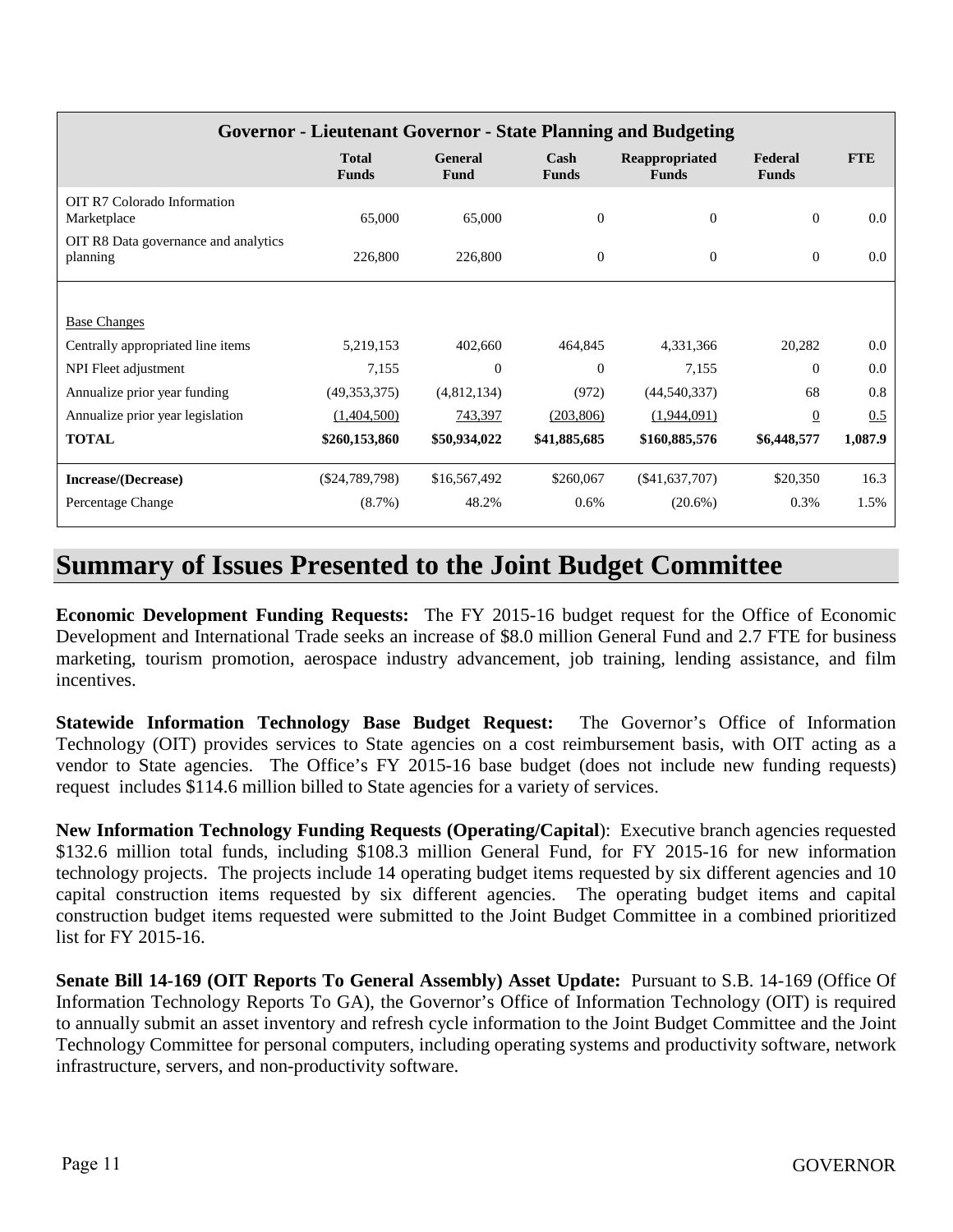**Information Technology Expenditures Outside of OIT:** Senate Bill 08-155 (Centralize IT Management In OIT) consolidated information technology resources from State agencies in the Governor's Office of Information Technology (OIT) for the purpose of coordinating and directing the use of information technology by executive branch agencies. During FY 2010-11, the executive branch completed the transfer of personnel resources, yet a plan has not yet been submitted to transfer operating expenses for information technology assets from executive branch agencies to OIT.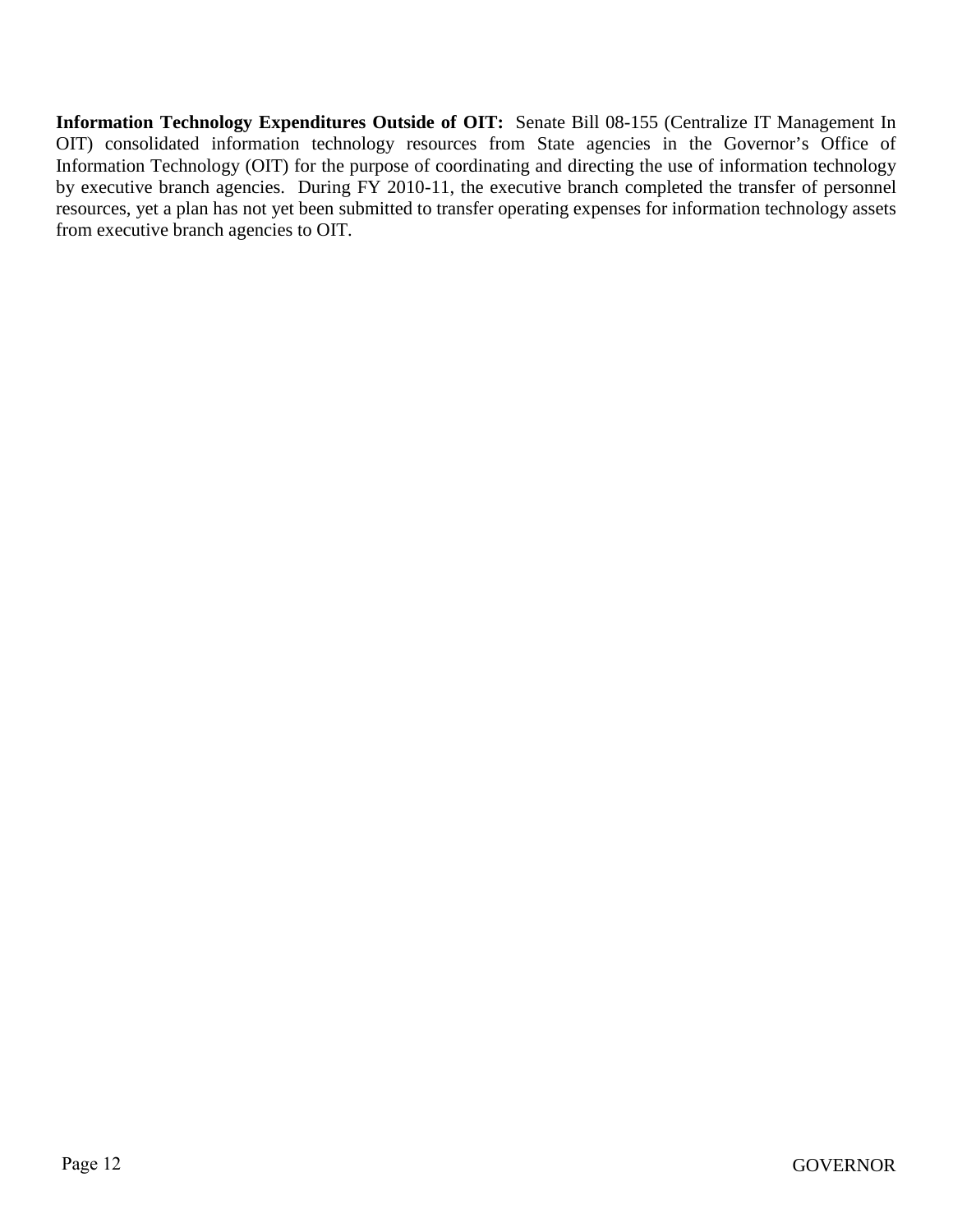### *Department of Health Care Policy and Financing*

The Department of Health Care Policy and Financing helps pay health and long-term care expenses for lowincome and vulnerable populations. To assist with these costs the Department receives significant federal matching funds, but must adhere to federal rules regarding program eligibility, benefits, and other features, as a condition of accepting the federal money. The Department's FY 2014-15 appropriation represents 32.0 percent of statewide operating appropriations and 25.4 percent of statewide General Fund appropriations.

### **FY 2014-15 Appropriation and FY 2015-16 Request**

| <b>Department of Health Care Policy and Financing</b> |                              |                        |                      |                                |                         |            |
|-------------------------------------------------------|------------------------------|------------------------|----------------------|--------------------------------|-------------------------|------------|
|                                                       | <b>Total</b><br><b>Funds</b> | <b>General</b><br>Fund | Cash<br><b>Funds</b> | Reappropriated<br><b>Funds</b> | Federal<br><b>Funds</b> | <b>FTE</b> |
|                                                       |                              |                        |                      |                                |                         |            |
| FY 2014-15 Appropriation                              |                              |                        |                      |                                |                         |            |
| HB 14-1336 (Long Bill)                                | \$7,855,593,433              | \$2,259,525,686        | \$946,748,434        | \$7,782,578                    | \$4,641,536,735         | 389.1      |
| Other legislation                                     | 21,262,030                   | 4,945,577              | 5,529,056            | $\overline{0}$                 | 10,787,397              | 1.8        |
| <b>TOTAL</b>                                          | \$7,876,855,463              | \$2,264,471,263        | \$952,277,490        | \$7,782,578                    | \$4,652,324,132         | 390.9      |
| FY 2015-16 Requested Appropriation                    |                              |                        |                      |                                |                         |            |
| FY 2014-15 Appropriation                              | \$7,876,855,463              | 2,264,471,263          | \$952,277,490        | \$7,782,578                    | \$4,652,324,132         | 390.9      |
| R1 Medical Services Premiums                          | 557,958,547                  | 130,769,564            | 54,975,173           | $\boldsymbol{0}$               | 372,213,810             | 0.0        |
| R2 Behavioral Health Programs                         | 77,148,072                   | 21,340,878             | 467,470              | $\mathbf{0}$                   | 55,339,724              | 0.0        |
| R3 Children's Basic Health Plan                       | (15,392,141)                 | (21,502,903)           | (12, 922, 721)       | $\boldsymbol{0}$               | 19,033,483              | 0.0        |
| R4 Medicare Modernization Act                         | 15,613,436                   | 20,315,956             | $\overline{0}$       | $\overline{0}$                 | (4,702,520)             | 0.0        |
| R5 Office of Community Living                         | 22,459,283                   | 11,002,803             | $\overline{0}$       | $\theta$                       | 11,456,480              | 0.0        |
| R6 Enrollment simplification                          | 1,050,191                    | 147,729                | 213,004              | $\boldsymbol{0}$               | 689,458                 | 0.0        |
| R7 Participant directed programs                      | 1,708,633                    | 816,371                | $\theta$             | $\overline{0}$                 | 892,262                 | 0.9        |
| R8 Children with autism waiver                        | 10,616,568                   | 367,564                | 4,840,203            | $\mathbf{0}$                   | 5,408,801               | 0.0        |
| R9 Personal health records                            | 772,570                      | 122,257                | $\theta$             | $\theta$                       | 650,313                 | 0.0        |
| R <sub>10</sub> Customer service center               | 2,077,065                    | 674,424                | 364,111              | $\overline{0}$                 | 1,038,530               | 20.8       |
| R11 Public health and Medicaid<br>alignment           | 1.400,000                    | 495.740                | 190.120              | $\theta$                       | 714,140                 | 0.0        |
| R12 Provider rates                                    | 32,910,761                   | 11,389,124             | 716,803              | $\mathbf{0}$                   | 20,804,834              | 0.0        |
| R13 ACC reprocurement preparation                     | 250,000                      | 125,000                | $\mathbf{0}$         | $\boldsymbol{0}$               | 125,000                 | 0.0        |
| R14 Primary Care Fund audit                           | $\Omega$                     | $\Omega$               | $\Omega$             | $\mathbf{0}$                   | $\Omega$                | 0.0        |
| R15 Managed care organization audits                  | 300,000                      | 150,000                | $\Omega$             | $\theta$                       | 150,000                 | 0.0        |
| R16 Comprehensive primary care                        | 84,952                       | 42,476                 | $\Omega$             | $\mathbf{0}$                   | 42,476                  | 0.0        |
| R17 School-based early intervention and<br>prevention | 4,216,324                    | 1,999,674              | $\overline{0}$       | $\boldsymbol{0}$               | 2,216,650               | 0.0        |
| R18 DDDWeb stabilization                              | 205,260                      | 102,629                | $\overline{0}$       | $\overline{0}$                 | 102,631                 | 0.0        |
| R <sub>19</sub> Public school health services         | 5,476,888                    | $\mathbf{0}$           | 2,683,127            | $\overline{0}$                 | 2,793,761               | 0.0        |
| Annualize prior year budget decisions*                | 32,933,996                   | 37,201,699             | 2,303,306            | (7,600)                        | (6,563,409)             | $0.2\,$    |
| Centrally appropriated line items                     | 3,112,363                    | 1,438,617              | 167,071              | 138,691                        | 1,367,984               | 0.0        |
| Human Services programs                               | 556,455                      | 117,511                | (453)                | $\overline{0}$                 | 439,397                 | 0.0        |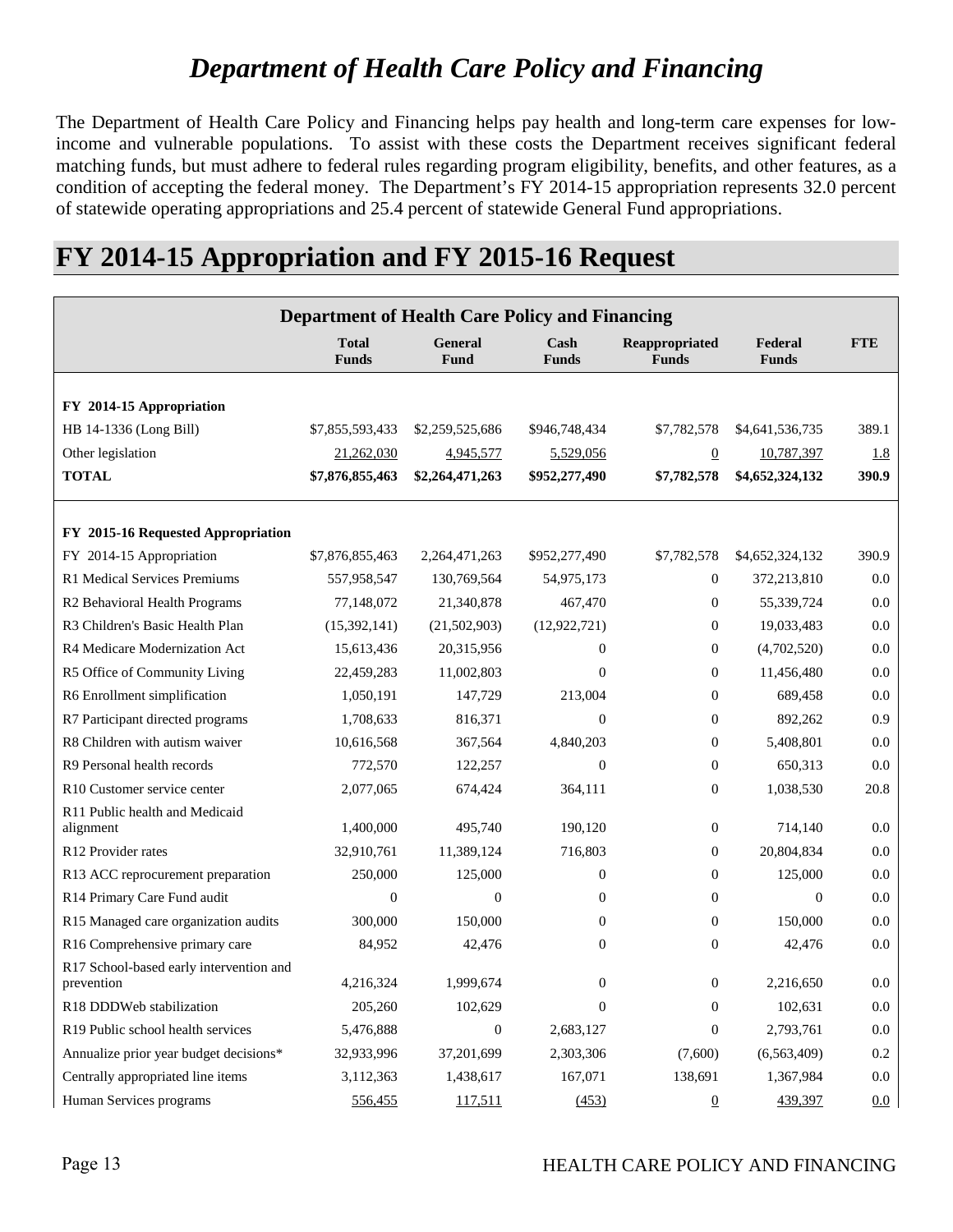| <b>Department of Health Care Policy and Financing</b> |                              |                 |                      |                                       |                         |            |
|-------------------------------------------------------|------------------------------|-----------------|----------------------|---------------------------------------|-------------------------|------------|
|                                                       | <b>Total</b><br><b>Funds</b> | General<br>Fund | Cash<br><b>Funds</b> | <b>Reappropriated</b><br><b>Funds</b> | Federal<br><b>Funds</b> | <b>FTE</b> |
| TOTAL*                                                | \$8,632,314,686              | \$2,481,588,376 | \$1,006,274,704      | \$7,913,669                           | \$5,136,537,937         | 412.8      |
| Increase/(Decrease)                                   | \$755,459,223                | \$217,117,113   | \$53,997,214         | \$131,091                             | \$484,213,805           | 21.9       |
| Percentage Change                                     | 9.6%                         | 9.6%            | 5.7%                 | l.7%                                  | 10.4%                   | 5.6%       |

*\* Includes a reduction of \$1,950,000 General Fund for the annualization of S.B. 14-215 (Disposition of Legal Marijuana Related Revenue) that was not included in the Governor's November 1, 2014 submission. OSPB indicates the omission was a technical error, and so including the annualization better reflects the Governor's request.*

### **Summary of Issues Presented to the Joint Budget Committee**

### **Medical Service Premiums, Indigent Care, Other Medical Services, Executive Director's Office**

**Forecast trends:** This issue brief provides a brief overview of forecast trends in enrollment and expenditures for Medical Service Premiums, the Children's Basic Health Plan, and the Medicare Modernization Act State Contribution Payment.

**Affordable Care Act Expansion (and R10 Call Center):** This issue brief discusses the Affordable Care Act implementation's impact on the state and some of the effects on the Department's workload, including the Department's request for new FTE to address call center volume.

**Federal medical assistance percentage (FMAP):** This issue brief discusses changes in the federal match rates for Medicaid and the Children's Basic Health Plan (CHP+).

**Provider Rate Setting Process (R12, RFI #1, and RFI #2):** This issue brief discusses the Department's request for rate increases for FY 2015-16 and a plan the Department submitted for how an annual rate review process could be implemented for future years.

**Determining income and other eligibility calculations (R6):** This issue brief discusses the effect of the Affordable Care Act (ACA) on income determinations for eligibility purposes and the Department's R6 request for additional changes to the eligibility criteria.

**Children with Autism Waiver Expansion (R8):** This issue brief discusses the Department's R8 request for the JBC to sponsor legislation to expand and modify the Children with Autism waiver.

**Hospital Provider Fee TABOR impact:** This issue brief discusses the interaction of the Hospital Provider Fee and TABOR.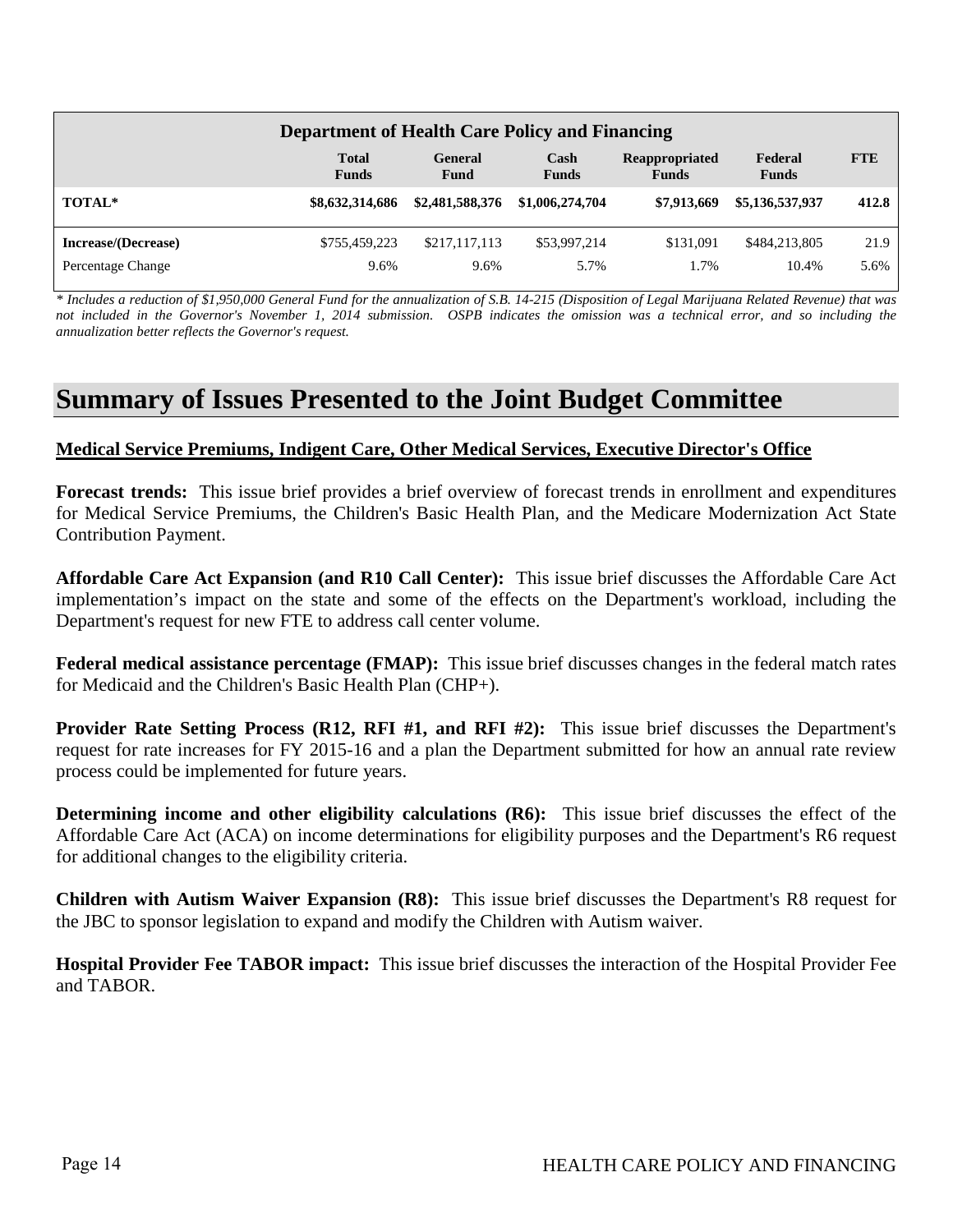### **Behavioral Health**

**Overview of Department's FY 2015-16 Request for Behavioral Health Community Programs:** The Department's FY 2015-16 request includes a \$75.6 million (13.6 percent) increase in funding for behavioral health programs. This request primarily reflects the continued implementation of S.B. 13-200, which expanded eligibility for the Medicaid program.

**Implementation of S.B. 14-215:** The Department's FY 2015-16 request includes continuation funding for one of two programs that were funded through S.B. 14-215 (Disposition of Legal Marijuana Related Revenue). Approval of this request would require a statutory change.

### **Office of Community Living**

**Overview of Funding Mechanisms for IDD Services:** Services for individuals with intellectual and developmental disabilities are provided at state-run Regional Centers and through community-based Community Center Boards. Funding is primarily from Medicaid funds through either the Home and Community Based Services waivers for individuals with intellectual and developmental disabilities or the daily reimbursement rate for Intermediate Care Facilities for Individuals with Intellectual Disabilities. The following is a brief overview of the provision of services and funding mechanisms. The issue concludes with a table comparing the two service delivery methods.

**IDD Caseload and Expenditures:** For a second year, there is a projected underexpenditure of funds appropriated for IDD waiver services in the range of \$19.6 million to \$42.4 million. There are a number of policy decisions which will drive future IDD waiver service expenditures.

**Community First Choice Option and CDASS Expansion:** The Department is requesting funding to explore the cost and feasibility of implementing the Community First Choice option for Medicaid State Plan Services. Additionally the Department is requesting funding to expand the Consumer Directed Attendant Support Services to all individuals receiving Supported Living waiver services.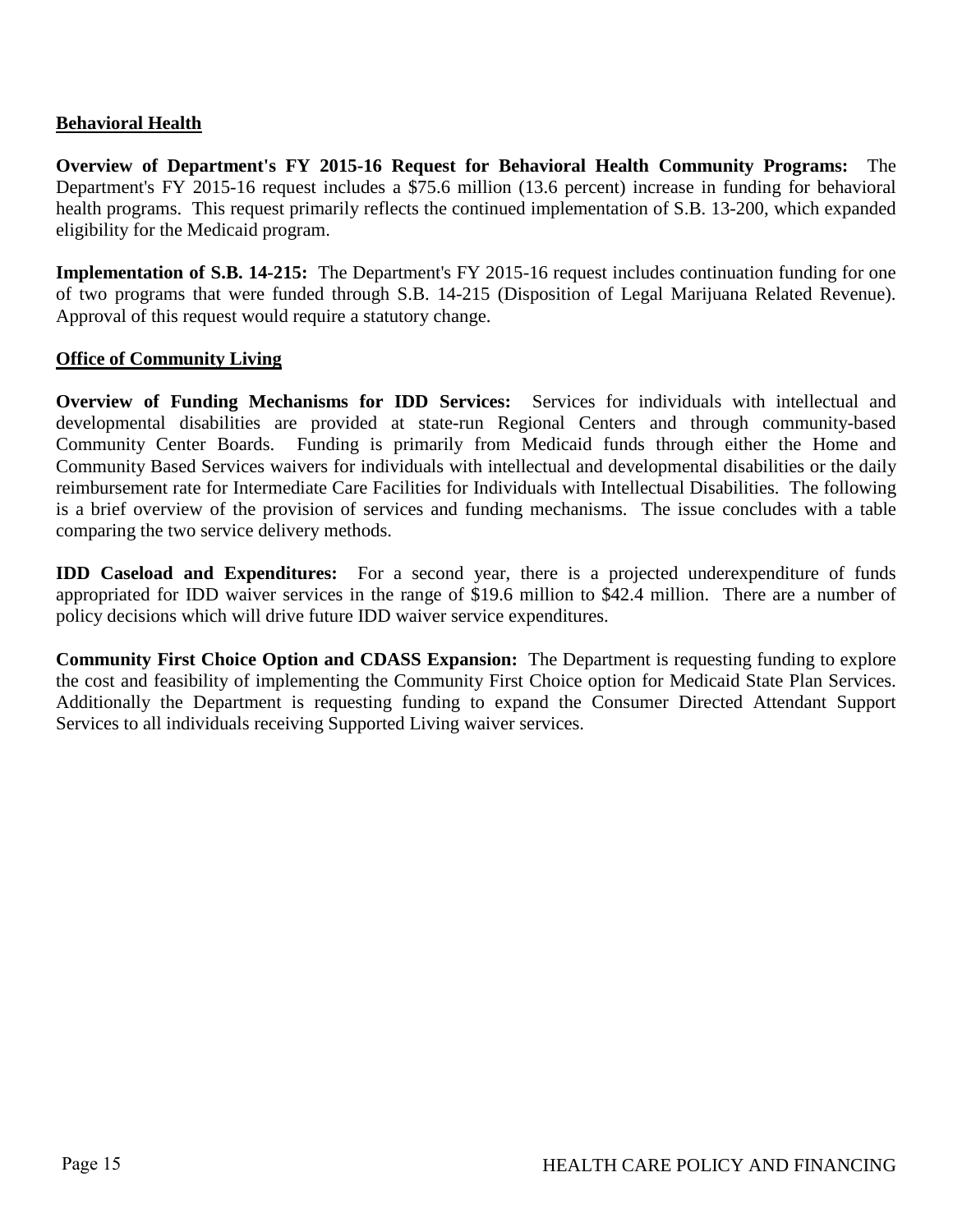# *Department of Higher Education*

The Department of Higher Education is responsible for higher education and vocational training programs in the state. The Department's FY 2014-15 appropriation represents 14.0 percent of statewide operating appropriations and 8.5 percent of statewide General Fund appropriations.

### **FY 2014-15 Appropriation and FY 2015-16 Request**

| <b>Department of Higher Education</b>                         |                              |                  |                      |                                |                         |            |
|---------------------------------------------------------------|------------------------------|------------------|----------------------|--------------------------------|-------------------------|------------|
|                                                               | <b>Total</b><br><b>Funds</b> | General<br>Fund  | Cash<br><b>Funds</b> | Reappropriated<br><b>Funds</b> | Federal<br><b>Funds</b> | <b>FTE</b> |
|                                                               |                              |                  |                      |                                |                         |            |
| FY 2014-15 Appropriation                                      |                              |                  |                      |                                |                         |            |
| HB 14-1336 (Long Bill)                                        | \$3,282,561,278              | \$659,765,586    | \$2,023,919,592      | \$576,442,493                  | \$22,433,607            | 23,452.2   |
| SB 14-001 (College Affordability)                             | 157,876,365                  | 100,162,480      | $\overline{0}$       | 57,713,885                     | $\Omega$                | 0.0        |
| Other legislation                                             | 2,304,986                    | 2,054,986        | $\overline{0}$       | 250,000                        | $\overline{0}$          | 3.0        |
| <b>TOTAL</b>                                                  | \$3,442,742,629              | \$761,983,052    | \$2,023,919,592      | \$634,406,378                  | \$22,433,607            | 23,455.2   |
| FY 2015-16 Requested Appropriation                            |                              |                  |                      |                                |                         |            |
| FY 2014-15 Appropriation                                      | \$3,442,742,629              | 761,983,052      | \$2,023,919,592      | \$634,406,378                  | \$22,433,607            | 23,455.2   |
| R1 Operating Increase for Public<br>Colleges and Universities | 75,588,527                   | 75,588,527       | $\boldsymbol{0}$     | $\boldsymbol{0}$               | $\mathbf{0}$            | 0.0        |
| R2 Colorado Opportunity Scholarship<br>Initiative             | 30,000,000                   | 30,000,000       | $\mathbf{0}$         | $\theta$                       | $\theta$                | 0.0        |
| R3 DHE Data and Research Personnel<br>Shore Up                | 190,268                      | $\boldsymbol{0}$ | $\mathbf{0}$         | 190,268                        | $\overline{0}$          | 0.0        |
| R4 Geologic Hazard Mitigation FTE,<br>CGS at Mines            | 105,494                      | 105,494          | $\boldsymbol{0}$     | $\boldsymbol{0}$               | $\theta$                | 1.0        |
| R5 Fort Lewis Native American Tuition<br>Waiver               | 1,169,115                    | 1,169,115        | $\mathbf{0}$         | $\theta$                       | $\theta$                | 0.0        |
| NP1 Colorado First/Existing Industry<br><b>Job Training</b>   | 1,774,978                    | $\boldsymbol{0}$ | $\theta$             | 1,774,978                      | $\overline{0}$          | 0.0        |
| Annualize prior year actions                                  | 1,998,187                    | 83,890           | 1,361,798            | 558,882                        | (6,323)                 | 0.0        |
| Centrally appropriated line items                             | 752,837                      | 112,645          | 419,361              | 71,098                         | 149,733                 | 0.0        |
| Auraria Higher Education Center                               |                              |                  |                      |                                |                         |            |
| adjustment                                                    | 579,000                      | $\overline{0}$   | $\boldsymbol{0}$     | 579,000                        | $\overline{0}$          | 0.0        |
| <b>TOTAL</b>                                                  | \$3,554,901,035              | \$869,042,723    | \$2,025,700,751      | \$637,580,544                  | \$22,577,017            | 23,456.2   |
| Increase/(Decrease)                                           | \$112,158,406                | \$107,059,671    | \$1,781,159          | \$3,174,166                    | \$143,410               | 1.0        |
| Percentage Change                                             | 3.3%                         | 14.1%            | 0.1%                 | 0.5%                           | 0.6%                    | 0.0%       |

### **Summary of Issues Presented to the Joint Budget Committee**

**Overview of Higher Education Request:** The Department of Higher Education has requested a \$75.6 million General Fund increase for the governing boards of public institutions and a \$30.0 million General Fund transfer to the Colorado Opportunity Scholarship Initiative Fund. Staff recommends that a portion of the amounts in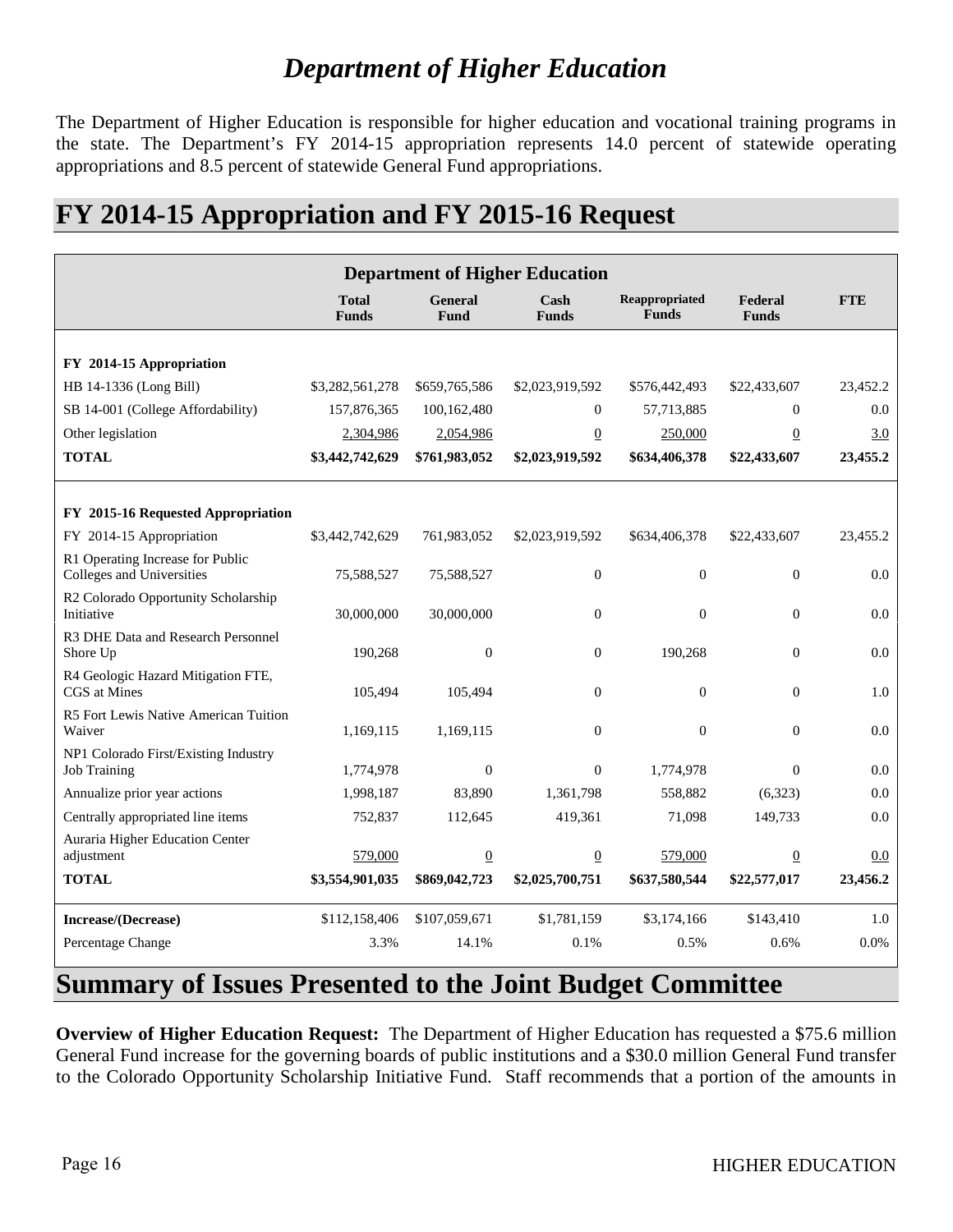these requests be set aside for a grant program to assist institutions in achieving the goals outlined in the state Higher Education Master Plan and to increase funding for need based financial aid and work-study.

**House Bill 14-1319 and the New Funding Model:** The Colorado Commission on Higher Education has developed a proposed new funding model for higher education, as required pursuant to H.B. 14-1319. It engaged a large number of stakeholders in the process and is poised to approve a consensus model that provides a General Fund increase for each governing board of between 10.0 and 15.0 percent for FY 2015-16, once transitional funding is included.

**The Completion Agenda:** Colorado and the nation have struggled with high postsecondary drop-out rates, increasing time-to-completion, and poor participation and completion rates among low-income and minority populations. The Colorado Higher Education Master Plan outlines state goals for addressing these problems. House Bill 14-1319 represents an ambitious effort to more closely align state funding with the Master Plan goals.

**Financial Health of Colorado Public Higher Education Institutions:** The overall financial performance for state institutions over the last three years reflects a mixed bag: the state's two smallest governing boards are still in marginal condition but are likely to show improved results due to state capital construction investments. Enrollment declines have been driving down performance for some institutions, while enrollment increases, particularly among non-resident students, have had a positive impact at others.

**Colorado Opportunity Scholarship Initiative:** The executive branch requests that the General Assembly transfer \$30.0 million General Fund to the Colorado Opportunity Scholarship Initiative (COSI) Fund created by H.B. 14-1384. Amounts in the COSI Fund, including \$34.6 million deposited in FY 2014-15, are to be used for programs that help students access and succeed in college and for associated student scholarships. Because this is a new initiative, it is too early to determine the initiative's likelihood of success or long-term sustainability.

**Tuition and Fees:** Over the last ten years, tuition and fees at Colorado public higher education institutions have increased far faster than inflation. Once fees are included, undergraduate sticker-prices at public institutions increased from 2.6 to 7.9 percent in FY 2014-15. The General Assembly's authority to appropriate tuition returns in FY 2016-17, but authority to appropriate fees does not return in the absence of statutory change.

**History Colorado Performance Audit:** A recent SAO Performance Audit has highlighted significant financial management problems at History Colorado. The agency has hired new accounting and budget staff who are tackling these issues. The audit also recommends that the agency "reassess its governance and organizational structure," as History Colorado's legal structure provides for little executive branch oversight.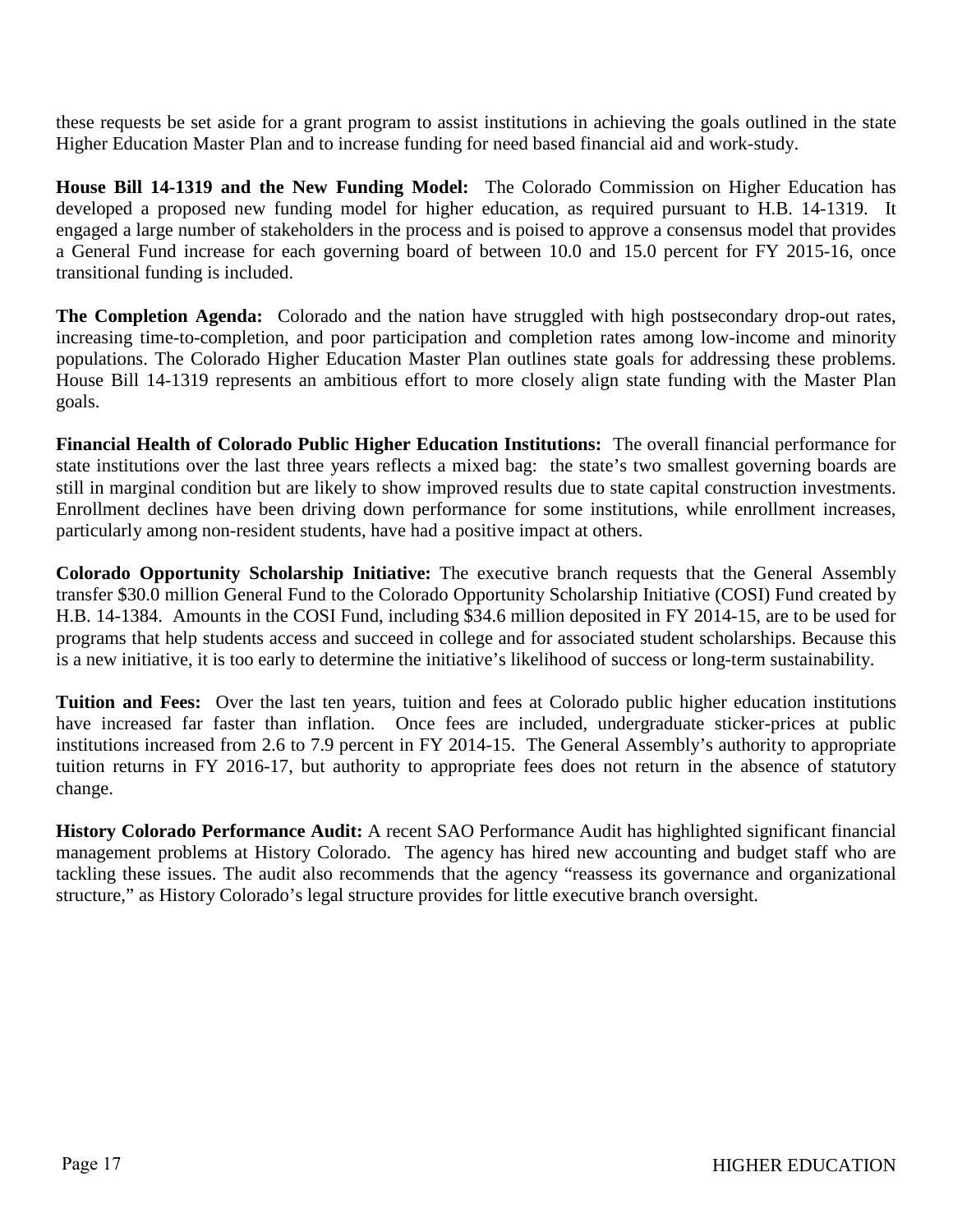### *Department of Human Services*

The Department of Human Services is responsible for the administration and supervision of all non-medical public assistance and welfare activities including assistance payments, the Supplemental Nutrition Assistance Program, child welfare services, vocational rehabilitation programs, alcohol and drug treatment programs, and programs for the aging. The Department is responsible for inspecting and licensing child care facilities and operation of two mental health institutes, three regional centers for persons with intellectual and developmental disabilities, and ten institutions for juvenile delinquents. The Department provides funding for the care of indigent mentally ill individuals and contracts for the supervision and treatment of delinquent juveniles. The Department's FY 2014-15 appropriation represents 7.7 percent of statewide operating appropriations and 8.8 percent of statewide General Fund appropriations.

### **FY 2014-15 Appropriation and FY 2015-16 Request**

|                                         |                              | <b>Department of Human Services</b> |                      |                                |                         |            |
|-----------------------------------------|------------------------------|-------------------------------------|----------------------|--------------------------------|-------------------------|------------|
|                                         | <b>Total</b><br><b>Funds</b> | <b>General</b><br>Fund              | Cash<br><b>Funds</b> | Reappropriated<br><b>Funds</b> | Federal<br><b>Funds</b> | <b>FTE</b> |
|                                         |                              |                                     |                      |                                |                         |            |
| FY 2014-15 Appropriation                |                              |                                     |                      |                                |                         |            |
| HB 14-1336 (Long Bill)                  | \$1,879,020,661              | \$773,025,447                       | \$336,536,384        | \$143,098,145                  | \$626,360,685           | 4,903.0    |
| Other legislation                       | 22,252,986                   | 8,976,252                           | 10,700,208           | 1,275,257                      | 1,301,269               | 3.1        |
| <b>TOTAL</b>                            | \$1,901,273,647              | \$782,001,699                       | \$347,236,592        | \$144,373,402                  | \$627,661,954           | 4,906.1    |
| FY 2015-16 Requested Appropriation      |                              |                                     |                      |                                |                         |            |
| FY 2014-15 Appropriation                | \$1,901,273,647              | 782,001,699                         | \$347,236,592        | \$144,373,402                  | \$627,661,954           | 4,906.1    |
| R1 New MHI treatment unit               | 2,614,238                    | 2,614,238                           | $\boldsymbol{0}$     | $\boldsymbol{0}$               | $\boldsymbol{0}$        | 36.7       |
| R2 Early intervention caseload          | 2,453,204                    | 1,098,960                           | 680,961              | 292,746                        | 380,537                 | 0.0        |
| R3 OAP COLA                             | 2,056,969                    | $\overline{0}$                      | 2,056,969            | $\mathbf{0}$                   | $\mathbf{0}$            | 0.0        |
| R4 DYC Staffing                         | 3,828,057                    | 3,828,057                           | $\overline{0}$       | $\mathbf{0}$                   | $\mathbf{0}$            | 83.0       |
| R5 Collaborative management             | 2,139,104                    | 2,139,104                           | $\overline{0}$       | $\theta$                       | $\theta$                | 1.8        |
| R6 Child welfare case management        | 191,758                      | 159,159                             | $\overline{0}$       | $\overline{0}$                 | 32,599                  | 2.7        |
| R7 Medical oversight                    | 743,140                      | 464,071                             | $\mathbf{0}$         | 279,069                        | $\boldsymbol{0}$        | 3.6        |
| R8 Child welfare workload study         | 8,227,138                    | 6,578,035                           | 1,551,685            | $\mathbf{0}$                   | 97,418                  | 0.9        |
| R9 Child care micro loans               | 338,200                      | 338,200                             | $\theta$             | $\mathbf{0}$                   | $\Omega$                | 0.0        |
| R10 Child care micro grants             | 250,000                      | 250,000                             | $\boldsymbol{0}$     | $\mathbf{0}$                   | $\mathbf{0}$            | 0.0        |
| R11 Gerontology program                 | 179,438                      | 179,438                             | $\mathbf{0}$         | $\mathbf{0}$                   | $\overline{0}$          | 0.0        |
| R12 BEP spending authority              | 300,000                      | $\mathbf{0}$                        | 63,900               | $\mathbf{0}$                   | 236,100                 | 0.0        |
| R13 Circle program                      | 225,000                      | 225,000                             | $\boldsymbol{0}$     | $\mathbf{0}$                   | $\mathbf{0}$            | 0.0        |
| R14 Institute equipment replacement     | 1,711,403                    | 1,711,403                           | $\overline{0}$       | $\Omega$                       | $\mathbf{0}$            | 0.0        |
| R15 Food inflation                      | 91,723                       | 71,268                              | $\boldsymbol{0}$     | 20,455                         | $\boldsymbol{0}$        | 0.0        |
| R16 RC depreciation spending            | 932,429                      | $\overline{0}$                      | $\boldsymbol{0}$     | 932,429                        | $\mathbf{0}$            | 0.0        |
| R17 Provider rate spending authority    | 228,794                      | $\theta$                            | $\mathbf{0}$         | $\mathbf{0}$                   | 228,794                 | 0.0        |
| R18 Senior services                     | 4,000,000                    | 4,000,000                           | $\boldsymbol{0}$     | $\boldsymbol{0}$               | $\boldsymbol{0}$        | 0.0        |
| R <sub>19</sub> Title IV-E correction   | $\theta$                     | $\theta$                            | $\theta$             | $\theta$                       | $\theta$                | 0.0        |
| R <sub>20</sub> Community provider rate | 7,206,903                    | 4.198.450                           | 964.565              | 234,013                        | 1.809.875               | 0.0        |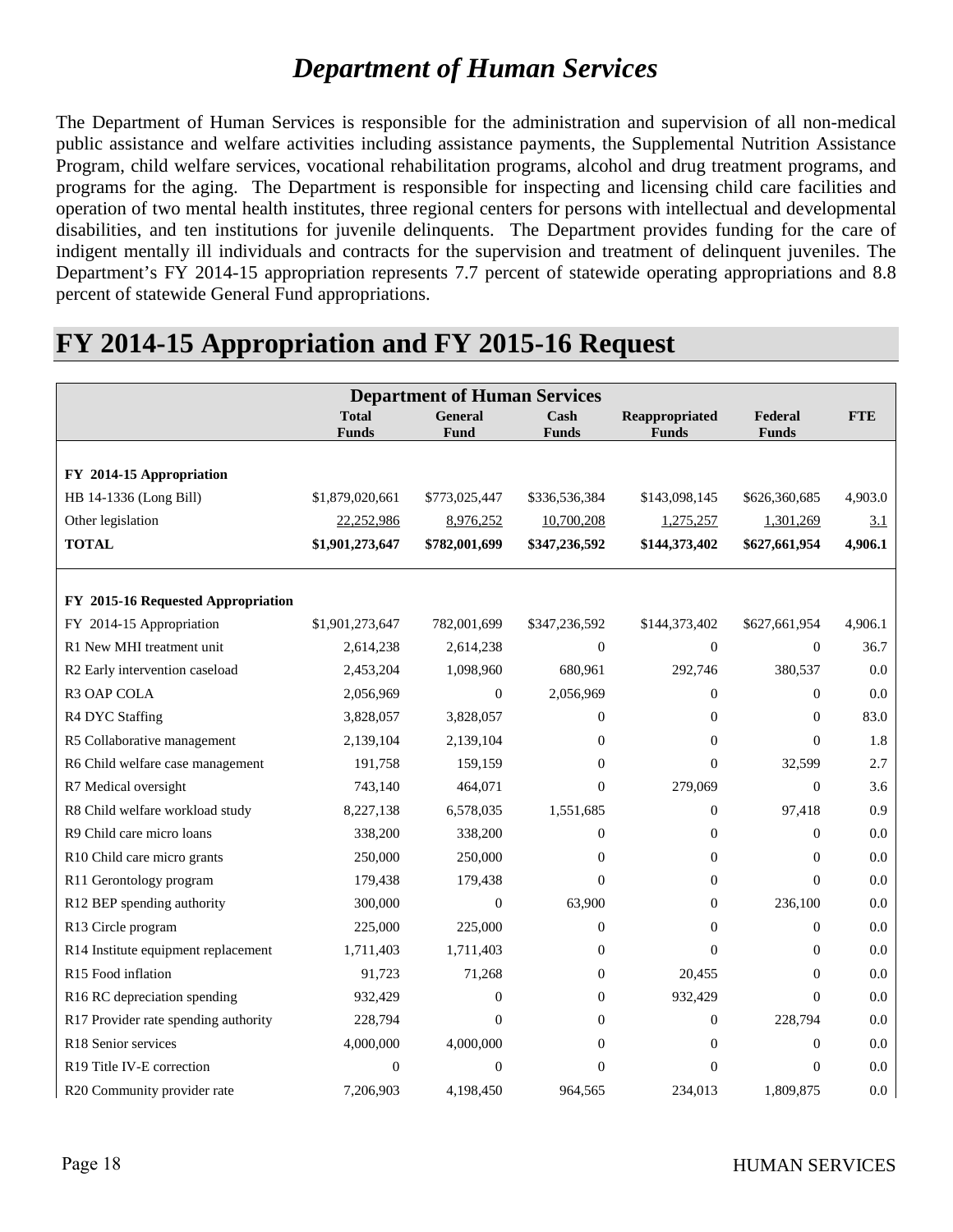| <b>Department of Human Services</b> |                              |                        |                      |                                |                         |            |  |  |
|-------------------------------------|------------------------------|------------------------|----------------------|--------------------------------|-------------------------|------------|--|--|
|                                     | <b>Total</b><br><b>Funds</b> | <b>General</b><br>Fund | Cash<br><b>Funds</b> | Reappropriated<br><b>Funds</b> | Federal<br><b>Funds</b> | <b>FTE</b> |  |  |
| R21 Youth prevention services       | 1,651,107                    | 1,651,107              | $\mathbf{0}$         | $\mathbf{0}$                   | $\Omega$                | 0.0        |  |  |
| Non-prioritized requested changes   | 35,382                       | (76,071)               | (10,525)             | 145,613                        | (23, 635)               | 0.0        |  |  |
| Centrally appropriated line items   | 6,361,885                    | 6,458,210              | (32,775)             | (980, 238)                     | 916,688                 | 0.0        |  |  |
| Annualize prior year legislation    | (6,108,692)                  | 816,032                | (5,605,089)          | (18, 870)                      | (1,300,765)             | 0.5        |  |  |
| Annualize prior year budget actions | (23, 204, 477)               | (11,690,822)           | (945,711)            | (5,803,292)                    | (4,764,652)             | 3.6        |  |  |
| <b>TOTAL</b>                        | \$1,917,726,350              | \$807,015,538          | \$345,960,572        | \$139,475,327                  | \$625,274,913           | 5,038.9    |  |  |
| Increase/(Decrease)                 | \$16,452,703                 | \$25,013,839           | (\$1,276,020)        | (\$4,898,075)                  | $(\$2,387,041)$         | 132.8      |  |  |
| Percentage Change                   | 0.9%                         | 3.2%                   | $(0.4\%)$            | $(3.4\%)$                      | $(0.4\%)$               | 2.7%       |  |  |

### **Summary of Issues Presented to the Joint Budget Committee**

### **Executive Director's Office and Services for People with Disabilities**

**Funding for Legal Auxiliary Services:** The Legal Auxiliary Services Program is administered by the Commission for the Deaf and Hard of Hearing and provides sign language interpreters and/or assistive technology systems to individuals involved with the state court system (either as a direct participant or a jury member). The Legal Auxiliary Services Program is funded by a monthly fee on telephone land lines, which does not have a direct nexus to the purpose of the Program.

**Regional Centers:** Regional Centers are state-operated facilities that provide services to individuals with intellectual and developmental disabilities. The debate surrounding what the role of Regional Centers is not new but it is definitely heated. It is most important to remember that the individuals receiving services at Regional Centers all have a unique story about their disability, about how they came to Regional Center services, and most importantly how they want to live their lives. What this issue looks at is how policy decisions regarding Regional Centers aligns or contradicts with the State's work to provide services and supports that enable individuals with an intellectual and developmental disability to live a life of their choosing.

**Funding Formula for Centers for Independent Living:** The current funding formula for General Fund dollars appropriated for Centers for Independent Living requires an equal distribution among the ten Centers regardless of each Center's costs. This issue discusses two options for how the formula could be updated to account for the needs and costs specific to each Center.

**Vocational Rehabilitation Programs:** The Vocational Rehabilitation Programs provide services to individuals with disabilities that enable them to achieve their employment goals. There are a number of specialty programs which provide services for individuals who are blind and visually impaired, deaf or hard of hearing, and for students who have a disability. The Department anticipates a \$5.3 million underexpenditure in the appropriation for services despite having a waiting list. The issue concludes with a discussion of the policy options the General Assembly could pursue in an effort to create a functional Vocational Rehabilitation Programs.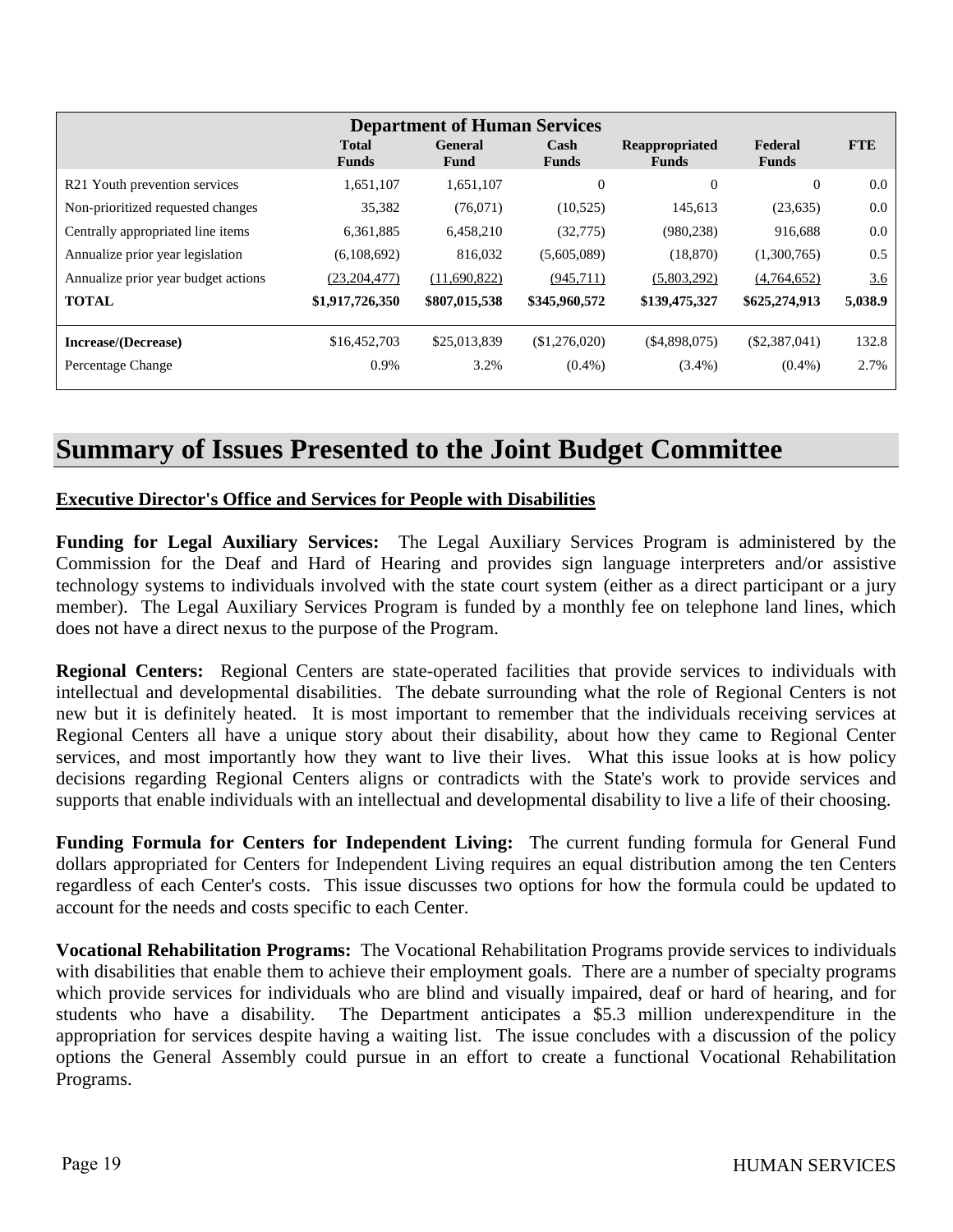### **Division of Child Welfare, County Administration, Office of Early Childhood**

**Early Intervention Services:** The Department is requesting an increase of \$2.5 million total funds, including \$1.1 million General Fund, to fund a 5.3 percent caseload growth in early intervention case management and services.

**Part C Child Find Early Intervention Evaluations:** Each child, birth through two years of age who is referred for early intervention services shall receive an evaluation by a multidisciplinary team to determine if there is a developmental delay and an assessment to identify a child's current levels of development in all developmental domains. Child Find evaluations are performed by teams within local school districts or Boards of Cooperative Educational Services (BOCES); services and case management are provided by Community Centered Boards.

**The 3+ Initiative:** Children aging out of early intervention services at the age of three are no longer eligible for Part C services and coordinated case management under the federal Individuals with Disabilities Education Act (IDEA). In order to reduce the gap in services and supports for three and four year old children and facilitate a smooth transition from Part C services to Part B special education services, Developmental Pathways has developed a 3+ initiative.

**Child Welfare Audit:** On November 12, 2014, the Office of the State Auditor (OSA) released the performance audit report on child welfare programs in the Department of Human Services. This issue brief contains a summary of this audit and the OSA's recommendations to the Department.

**Child Welfare Workload Study:** In August 2014, the Office of the State Auditor released the Colorado Child Welfare County Workload Study. The purpose of study was to "establish a comprehensive picture of the state's county child welfare workload, case management, and staffing levels and identify estimated workload and staffing levels to accomplish child welfare goals."

**Collaborative Management Program:** The program was established pursuant to H.B. 04-1451 and utilizes the collaboration of multiple youth serving agencies to create better outcomes for youth who have struggled with substance abuse, delinquency, educational outcomes, behavioral health, and other barriers to successful development. The Department is requesting \$2.1 million General Fund and 1.8 FTE in addition to the cash fund spending authority in FY 2015-16 to provide oversight and technical assistance to the counties and ensure adequate funding levels for CMPs.

**Provider Rate Increase:** The Department has requested \$7.2 million total funds, including \$4.2 million General Fund, in FY 2015-16 and beyond for a 1.0 percent increase for contracted providers. Provider rate increases apply to community programs and services provided by contracted providers or county staff.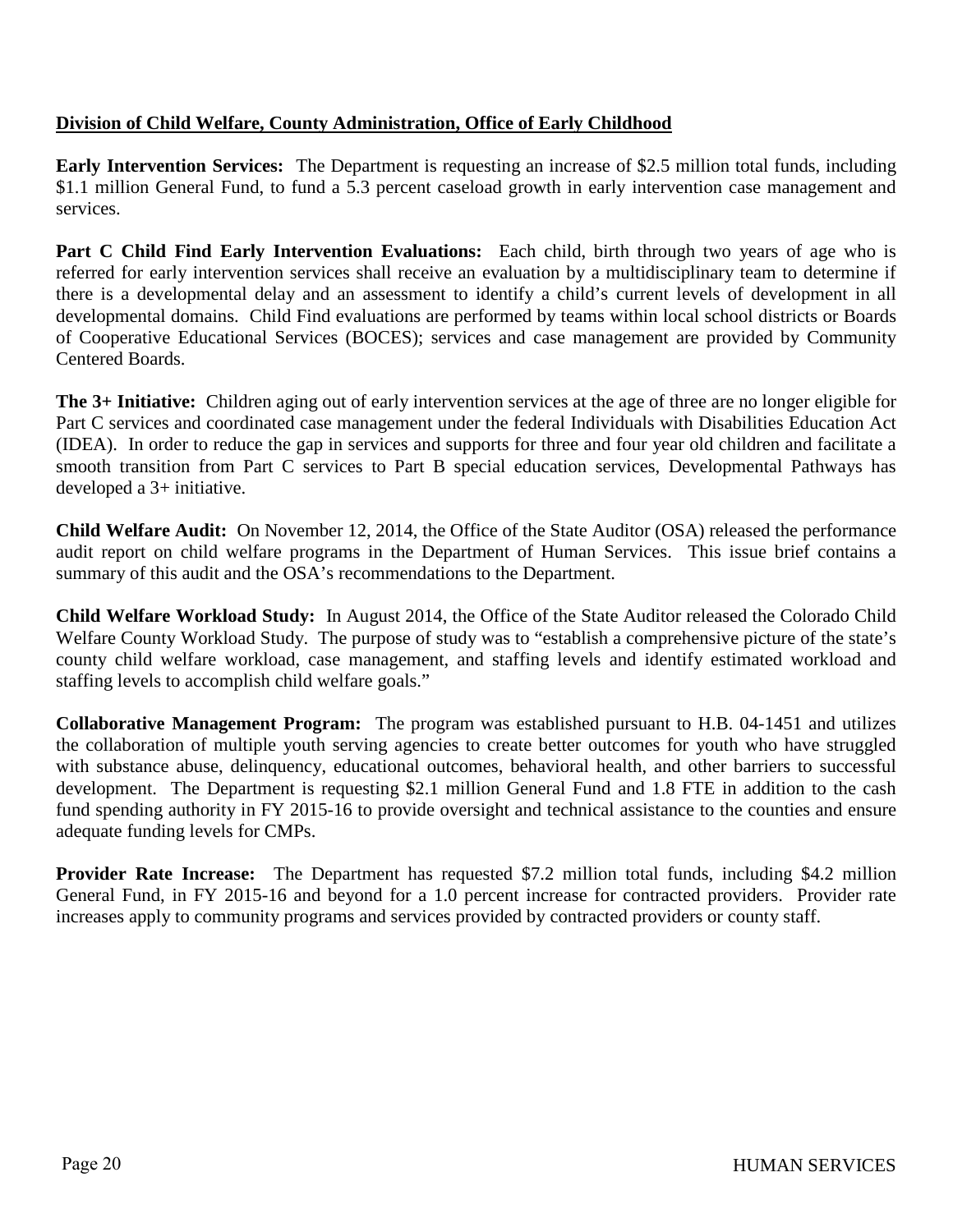### **Office of Information Technology Services, Office of Operations, Office of Self Sufficiency, Adult Assistance Programs, and the Division of Youth Corrections**

**Youth Corrections' Staffing Levels:** The Division of Youth Corrections' budget request includes an increase of \$3.8 million General Fund and 83.0 FTE for FY 2015-16 to begin implementing federally-mandated staff-toyouth ratios at the unit's ten State-owned and operated facilities by an October 2017 deadline. In addition to meeting federal requirements, the request seeks to address on-going safety and security issues within the Division's State-operated facilities.

**Medical Oversight of Youth in the Child Welfare and Youth Corrections Systems**: The Department of Human Services<sup>7</sup> FY 2015-16 budget request includes an increase of \$0.7 million total funds, including \$0.6 million net General Fund, and 3.6 FTE to oversee the medical, behavioral health, and dental well-being of all youth involved in the child welfare and youth corrections systems.

**State Funding for Senior Services:** The Department of Human Services FY 2015-16 budget request includes an increase of \$4.0 million General Fund to provide services for elderly adults in need to enable seniors to live independently in the community.

### **Behavioral Health Services**

**New Mental Health Institute Treatment Unit (R1):** The Department requests \$2.6 million General Fund and 36.7 FTE for FY 2015-16 for a new security-enhanced treatment unit that was recently created at the Colorado Mental Health Institute at Pueblo. This new unit now houses patients that were previously transferred from the Institute to a correctional facility for safety reasons.

**Status of Major Behavioral Health Initiatives:** In response to the Department's November 2012 budget request, the General Assembly authorized and funded three major initiatives to strengthen Colorado's behavioral health system. The implementation of many of these initiatives was delayed during FY 2013-14, and FY 2014- 15 represents the first full year of funding for most components. This issue brief provides a status update on the Department's implementation of each initiative.

**Implementation of S.B. 14-215:** The Department's FY 2015-16 request includes continuation funding for two of six programs that were funded through S.B. 14-215 (Disposition of Legal Marijuana Related Revenue). Approval of this request, as submitted, would require a statutory change.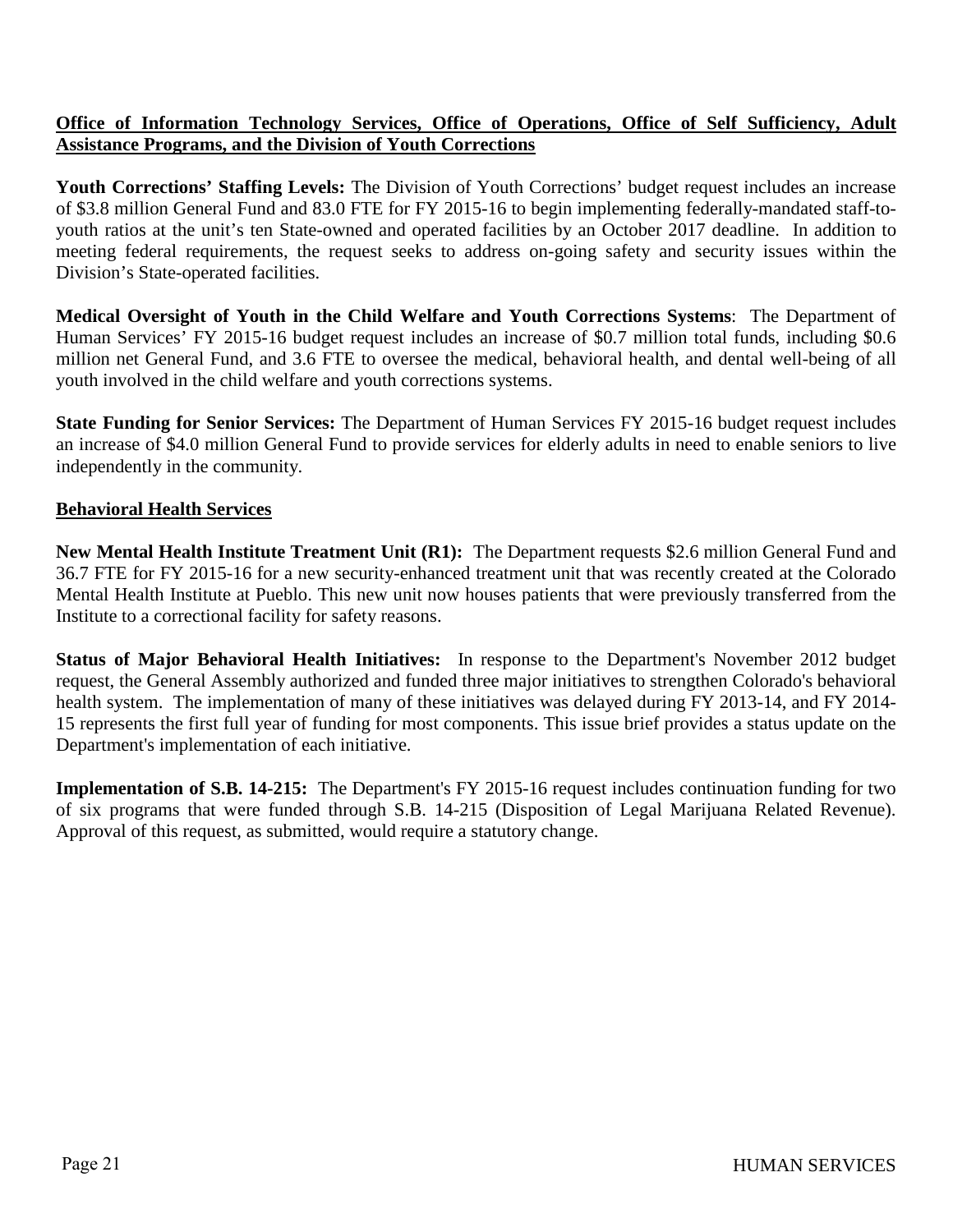# *Judicial Department*

The Judicial Department consists of the Colorado Supreme Court, the Colorado Court of Appeals, district courts, the Denver probate and juvenile courts, and all county courts except the Denver county court. The Judicial Department also supervises juvenile and adult offenders who are sentenced to probation, and it includes four independent agencies. The Office of the State Public Defender (OSPD) and the Office of Alternate Defense Counsel (OADC) provide legal representation for indigent criminal defendants. Such cases are first assigned to the OSPD, and cases are referred to the OADC if the OSPD has an ethical conflict of interest. The Office of the Child's Representative oversees the provision of legal services to children entitled to legal representation at state expense, and is responsible for ensuring quality representation. Finally, the Independent Ethics Commission provides advice and guidance on ethics-related matters concerning public officers, members of the General Assembly, local government officials, and government employees. The Department's FY 2014- 15 appropriation represents 2.5 percent of statewide operating appropriations and 5.0 percent of statewide General Fund appropriations.

| <b>Judicial Department</b>                                  |               |                            |                       |                  |                |            |  |
|-------------------------------------------------------------|---------------|----------------------------|-----------------------|------------------|----------------|------------|--|
|                                                             | <b>Total</b>  | General                    | $\operatorname{Cash}$ | Reappropriated   | Federal        | <b>FTE</b> |  |
|                                                             | <b>Funds</b>  | Fund                       | <b>Funds</b>          | <b>Funds</b>     | <b>Funds</b>   |            |  |
| FY 2014-15 Appropriation                                    |               |                            |                       |                  |                |            |  |
| HB 14-2336 (Long Bill)                                      | \$606,373,925 | \$436,154,841              | \$135,845,989         | \$29,948,095     | \$4,425,000    | 4,500.0    |  |
| Other legislation                                           | 8,569,501     | 7,922,851                  | (53,350)              | 700,000          | $\overline{0}$ | 28.3       |  |
| <b>TOTAL</b>                                                | \$614,943,426 | \$444,077,692              | \$135,792,639         | \$30,648,095     | \$4,425,000    | 4,528.3    |  |
|                                                             |               |                            |                       |                  |                |            |  |
|                                                             |               |                            |                       |                  |                |            |  |
| FY 2015-16 Requested Appropriation                          |               |                            |                       |                  |                |            |  |
| FY 2014-15 Appropriation                                    | \$614,943,426 | 444,077,692                | \$135,792,639         | \$30,648,095     | \$4,425,000    | 4,528.3    |  |
| <b>Requests from Judicial Department (Courts/Probation)</b> |               |                            |                       |                  |                |            |  |
| JUD R1 General Fund Support of Cash<br>Funds                | $\mathbf{0}$  | 9,400,000                  | (9,400,000)           | $\mathbf{0}$     | $\mathbf{0}$   | 0.0        |  |
| <b>JUD R2 Banking Fees</b>                                  | 495,702       | 495,702                    | $\boldsymbol{0}$      | $\boldsymbol{0}$ | $\mathbf{0}$   | 0.0        |  |
| JUD R3 Network Bandwidth and                                |               |                            |                       |                  |                |            |  |
| Networking Equipment                                        | 3,913,000     | $\overline{0}$             | 3,913,000             | $\mathbf{0}$     | $\overline{0}$ | 0.0        |  |
| JUD R5 Probation Supervisors and Staff                      | 2,755,755     | 2,725,005                  | 30,750                | $\theta$         | $\Omega$       | 25.0       |  |
| JUD R6 Self-represented Litigant                            |               |                            |                       |                  |                |            |  |
| Coordinators and Family Court<br>Facilitators               | 957.909       | 940.689                    | 17,220                | $\theta$         | $\theta$       | 14.0       |  |
| JUD R7 Appellate Court FTE                                  | 195,716       | 193,256                    | 2,460                 | $\mathbf{0}$     | $\Omega$       | 2.0        |  |
| JUD R8 Senior Judge Program                                 |               |                            |                       |                  |                |            |  |
| Maintenance                                                 | 95,982        | 95,982                     | $\theta$              | $\theta$         | $\theta$       | 0.0        |  |
| <b>JUD R9 Regional Trainers</b>                             | 279,587       | 275,897                    | 3.690                 | $\Omega$         | $\Omega$       | 3.0        |  |
|                                                             |               | <b>Judicial Department</b> |                       |                  |                |            |  |
|                                                             | <b>Total</b>  | <b>General</b>             | Cash                  | Reappropriated   | Federal        | <b>FTE</b> |  |
|                                                             | <b>Funds</b>  | Fund                       | <b>Funds</b>          | <b>Funds</b>     | <b>Funds</b>   |            |  |
| <b>JUD R10 Recruitment and Retention</b>                    | 93,230        | 92,000                     | 1,230                 | $\boldsymbol{0}$ | $\mathbf{0}$   | 1.0        |  |
| JUD R11 Courthouse Capital and                              |               |                            |                       |                  |                |            |  |
| <b>Infrastructure Maintenance</b>                           | 4,082,000     | 2,256,000                  | 1,826,000             | $\boldsymbol{0}$ | $\Omega$       | 0.0        |  |

### **FY 2014-15 Appropriation and FY 2015-16 Request**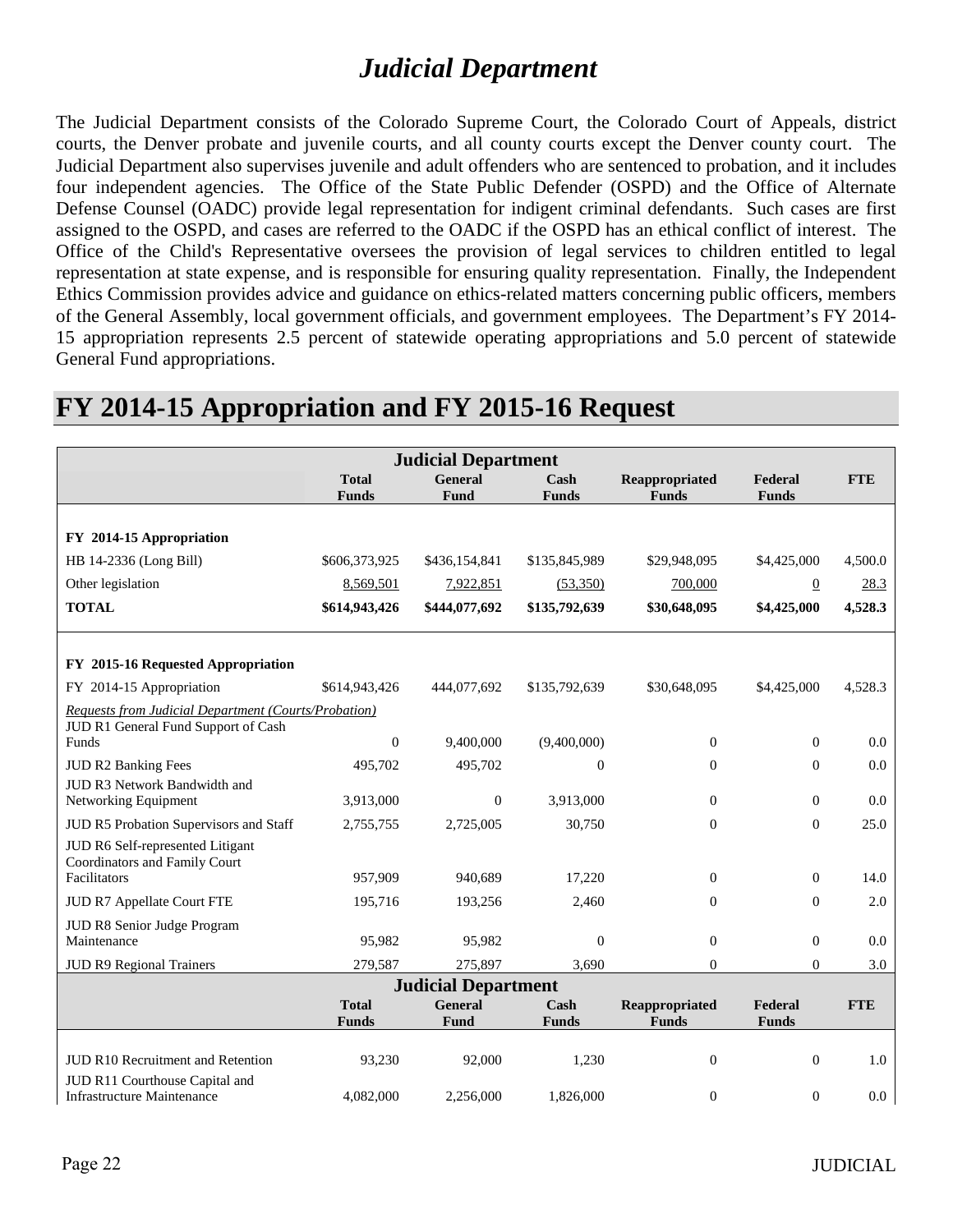| JUD R12 Problem-solving Courts FTE                                                  | 183,040       | 179,658          | 3,382            | $\mathbf{0}$     | $\boldsymbol{0}$ | 2.8     |
|-------------------------------------------------------------------------------------|---------------|------------------|------------------|------------------|------------------|---------|
| JUD R13 Language Access<br>Administration<br>JUD R14 Establishment of the Office of | 80,094        | 78,864           | 1,230            | $\mathbf{0}$     | $\boldsymbol{0}$ | 1.0     |
| the Respondent Parents' Counsel<br>JUD R15 Restorative Justice                      | 953,664       | 953,664          | $\boldsymbol{0}$ | $\mathbf{0}$     | $\boldsymbol{0}$ | 2.7     |
| Coordinator                                                                         | 40,048        | $\mathbf{0}$     | 40,048           | $\overline{0}$   | $\mathbf{0}$     | 0.5     |
| JUD R16 Fleet Vehicles                                                              | (1,716)       | (1,716)          | $\boldsymbol{0}$ | $\mathbf{0}$     | $\boldsymbol{0}$ | 0.0     |
| Requests from Office of the Alternate Defense Counsel                               |               |                  |                  |                  |                  |         |
| <b>OADC R1 Staff Support</b>                                                        | 169,325       | 169,325          | $\boldsymbol{0}$ | $\mathbf{0}$     | $\boldsymbol{0}$ | 1.5     |
| Requests from Office of the Child's Representative                                  |               |                  |                  |                  |                  |         |
| OCR R1 Caseload/Workload Increase                                                   | 1,508,778     | 1,508,778        | $\mathbf{0}$     | $\mathbf{0}$     | $\boldsymbol{0}$ | 0.0     |
| OCR R2 FTE Increase                                                                 | 38,928        | 38,928           | $\mathbf{0}$     | $\overline{0}$   | $\mathbf{0}$     | 1.5     |
| <b>OCR R3 Mandated Costs</b>                                                        | 17,200        | 17,200           | $\boldsymbol{0}$ | $\overline{0}$   | $\boldsymbol{0}$ | 0.0     |
| <b>Requests from Independent Ethics Commission</b>                                  |               |                  |                  |                  |                  |         |
| IEC R1 Legal Services and Operating                                                 | 91,436        | 91,436           | $\boldsymbol{0}$ | $\mathbf{0}$     | $\boldsymbol{0}$ | 0.0     |
| Request from Colorado District Attorneys' Council                                   |               |                  |                  |                  |                  |         |
| <b>CDAC R1 District Attorney Mandated</b><br>Costs                                  | 165,257       | 165,257          | $\boldsymbol{0}$ | $\boldsymbol{0}$ | $\boldsymbol{0}$ | 0.0     |
| <b>Other Requested Changes</b>                                                      |               |                  |                  |                  |                  |         |
| Transfer from capital construction<br>budget                                        | 21,543,903    | $\boldsymbol{0}$ | 21,543,903       | $\mathbf{0}$     | $\boldsymbol{0}$ | 0.0     |
| Employee benefits/common changes                                                    | 18,408,915    | 16,939,704       | 1,469,211        | $\theta$         | $\mathbf{0}$     | 0.0     |
| Annualize prior year budget actions                                                 | (3,235,752)   | (2,404,989)      | (830,763)        | $\mathbf{0}$     | $\mathbf{0}$     | 1.3     |
| Annualize prior year legislation                                                    | (993, 547)    | (3,317,146)      | 23,599           | 2,300,000        | $\mathbf{0}$     | 3.9     |
| Other changes                                                                       | 231,053       | 100,972          | 118,447          | 11,634           | $\overline{0}$   | 0.0     |
| <b>TOTAL</b>                                                                        | \$667,012,933 |                  |                  |                  |                  | 4,588.5 |
|                                                                                     |               | \$475,072,158    | \$154,556,046    | \$32,959,729     | \$4,425,000      |         |
| Increase/(Decrease)                                                                 | \$52,069,507  | \$30,994,466     | \$18,763,407     | \$2,311,634      | \$0              | 60.2    |
| Percentage Change                                                                   | 8.5%          | 7.0%             | 13.8%            | 7.5%             | 0.0%             | 1.3%    |
|                                                                                     |               |                  |                  |                  |                  |         |
| Informational Item from the Judicial Department (Courts/Probation):                 |               |                  |                  |                  |                  |         |
| JUD R4 District Court Judge and Staff                                               | 381,737       | 374,717          | 7,020            | $\overline{0}$   | $\underline{0}$  | 4.0     |
| <b>TOTAL</b>                                                                        | \$667,394,670 | \$475,446,875    | \$154,563,066    | \$32,959,729     | \$4,425,000      | 4,592.5 |
| Increase/(Decrease)                                                                 | \$52,451,244  | \$31,369,183     | \$18,770,427     | \$2,311,634      | \$0              | 64.2    |
| Percentage Change                                                                   | 8.5%          | 7.1%             | 13.8%            | 7.5%             | 0.0%             | 1.4%    |

NOTE: The descriptions of prioritized requested changes in the above table indicate the source of the request: "JUD" - Courts and Probation programs; "OSPD" - Office of the State Public Defender; "OADC" - Office of the Alternate Defense Counsel, "OCR" - Office of the Child's Representative; "IEC" - Independent Ethics Commission; and "CDAC" - Colorado District Attorneys' Council.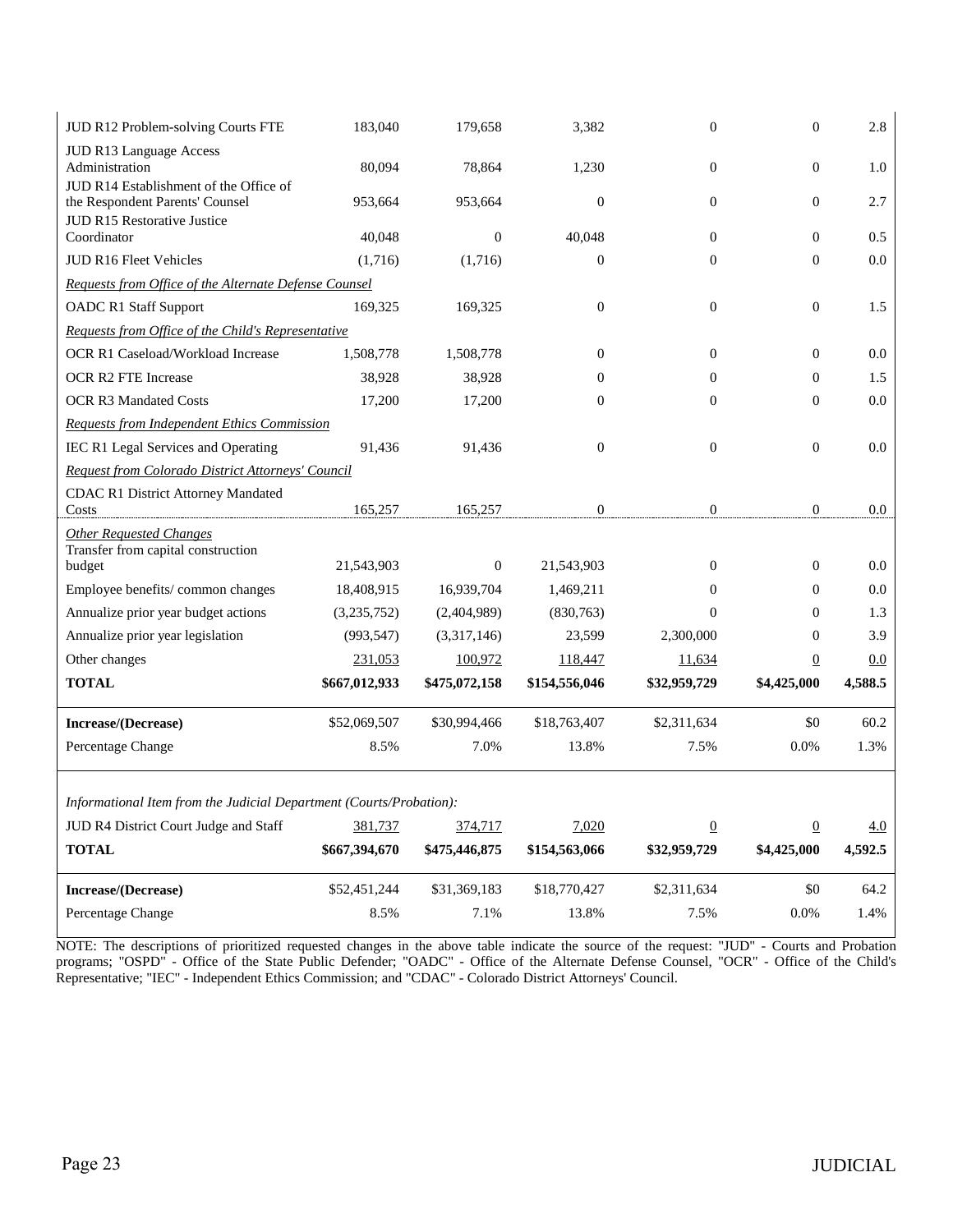### **Summary of Issues Presented to the Joint Budget Committee**

**Declining Cash Fund Revenues:** The number of case filings in district and county courts has declined significantly in the last two years. This decline is having a negative impact on revenues to cash funds that support court operations and other court-related programs.

**Office of the Respondent Parents' Counsel:** In response to a directive in S.B. 14-203, the Judicial Department's FY 2015-16 budget request includes funding to establish the Office of the Respondent Parents' Counsel. This request is predicated on the implementation of recommendations submitted by a work group, including a statutory change to the time frame for establishing the new office.

**Oversight of Court Appointments in Domestic Relations Cases:** This issue brief discusses information provided by the Department concerning potential changes to the oversight of court appointments in domestic relations cases.

**Development of a Statewide Discovery Sharing System:** This issue brief discusses the status of the development of a statewide system that will enable the sharing and transfer of information between law enforcement agencies and district attorneys' offices in a format that will then allow the district attorneys to provide discoverable materials to the defense in an electronic format.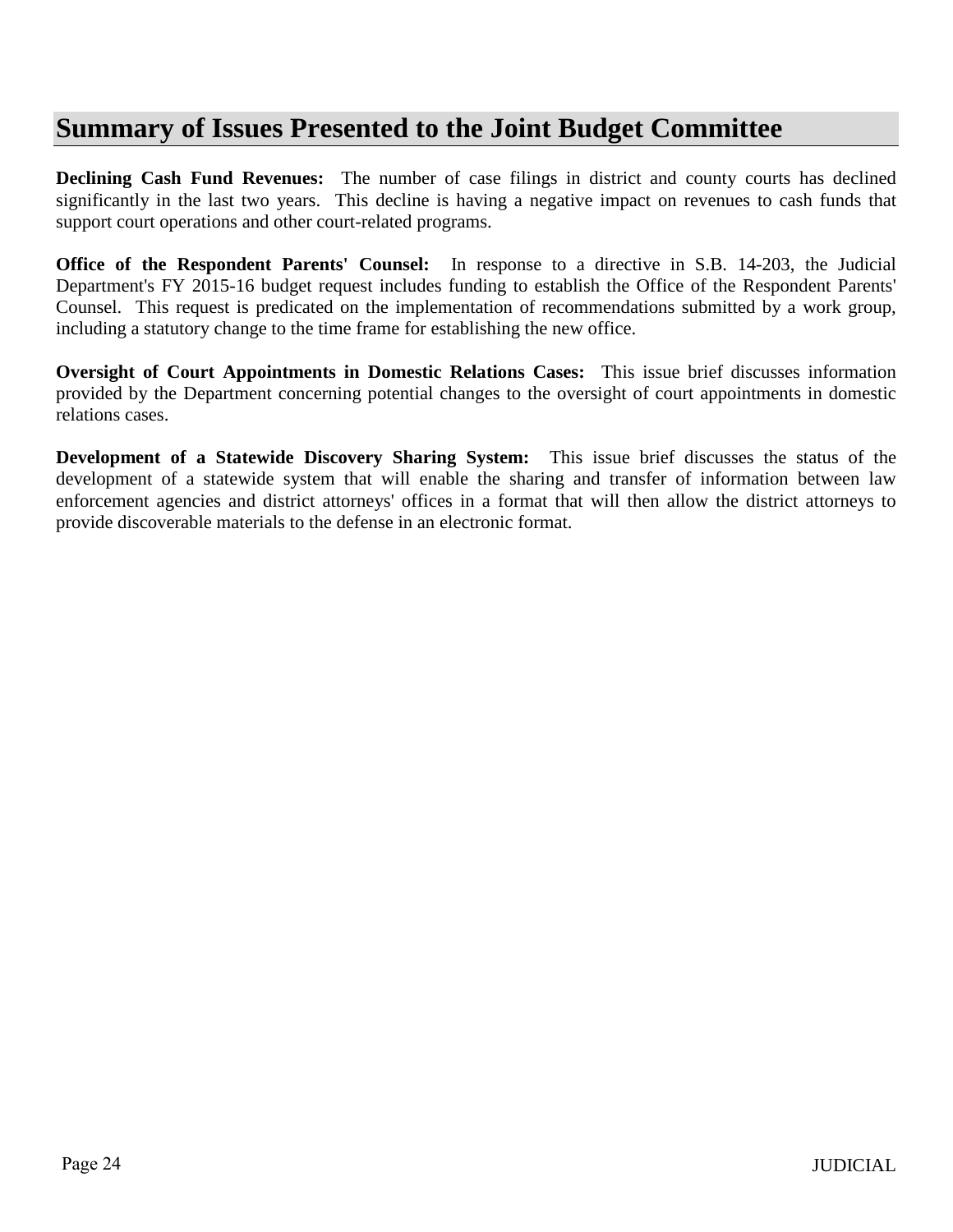# *Department of Labor and Employment*

The Department of Labor and Employment is responsible for administering unemployment insurance programs, enforcement of the state's labor laws, inspections of a variety of industries from retail fuel locations to amusement park rides. The Department's FY 2014-15 appropriation represents 0.7 percent of statewide operating appropriations and less than 0.1 percent of statewide General Fund appropriations.

# **FY 2014-15 Appropriation and FY 2015-16 Request**

|                                                     | <b>Department of Labor and Employment</b> |                        |                      |                                |                         |            |  |  |
|-----------------------------------------------------|-------------------------------------------|------------------------|----------------------|--------------------------------|-------------------------|------------|--|--|
|                                                     | <b>Total</b><br><b>Funds</b>              | <b>General</b><br>Fund | Cash<br><b>Funds</b> | Reappropriated<br><b>Funds</b> | Federal<br><b>Funds</b> | <b>FTE</b> |  |  |
| FY 2014-15 Appropriation                            |                                           |                        |                      |                                |                         |            |  |  |
| HB 14-1336 (Long Bill)                              | \$167,047,063                             | \$259,785              | \$66,014,571         | \$650,740                      | \$100,121,967           | 1,016.0    |  |  |
| Other Legislation                                   | 390,068                                   | 377,568                | 12,500               | $\overline{0}$                 | $\overline{0}$          | 0.5        |  |  |
| <b>TOTAL</b>                                        | \$167,437,131                             | \$637,353              | \$66,027,071         | \$650,740                      | \$100,121,967           | 1,016.5    |  |  |
|                                                     |                                           |                        |                      |                                |                         |            |  |  |
| FY 2015-16 Requested Appropriation                  |                                           |                        |                      |                                |                         |            |  |  |
| FY 2014-15 Appropriation                            | \$167,437,131                             | 637,353                | \$66,027,071         | \$650,740                      | \$100,121,967           | 1,016.5    |  |  |
| R1 Unemployment insurance<br>automation initiatives | 6,565,464                                 | $\Omega$               | 6,565,464            | $\overline{0}$                 | $\Omega$                | 0.0        |  |  |
| NP1 Annual fleet request                            | 13,550                                    | $\Omega$               | 10,217               | $\theta$                       | 3,333                   | 0.0        |  |  |
| Annualize prior year budget actions                 | 2,190,659                                 | 2,790                  | 936,381              | 12,583                         | 1,238,905               | 0.0        |  |  |
| Centrally appropriated line items                   | 895,448                                   | 174,133                | 647,995              | 87,117                         | (13,797)                | 0.0        |  |  |
| Annualize prior year legislation                    | 408,671                                   | 400,874                | 7.797                | $\overline{0}$                 | $\overline{0}$          | 7.0        |  |  |
| Technical adjustment                                | 39,705                                    | 39,349                 | 33,451               | $\overline{0}$                 | (33,095)                | 0.0        |  |  |
| Indirect cost assessment adjustment                 | (135,378)                                 | $\overline{0}$         | (88,083)             | $\overline{0}$                 | (47,295)                | 0.0        |  |  |
| <b>TOTAL</b>                                        | \$177,415,250                             | \$1,254,499            | \$74,140,293         | \$750,440                      | \$101,270,018           | 1,023.5    |  |  |
| Increase/(Decrease)                                 | \$9,978,119                               | \$617,146              | \$8,113,222          | \$99,700                       | \$1,148,051             | 7.0        |  |  |
| Percentage Change                                   | 6.0%                                      | 96.8%                  | 12.3%                | 15.3%                          | 1.1%                    | 0.7%       |  |  |

### **Summary of Issues Presented to the Joint Budget Committee**

**WyCAN System Development and R1 Unemployment Insurance Automation Initiatives:** The Department of Labor and Employment has requested a total increase of \$6,565,464 cash fund spending authority to continue its efforts leading the multi-state WyCAN Consortium, which is developing a customizable technology solution that will replace the aging Unemployment Insurance legacy mainframe system.

**Natural Gas Retail Fuel Licensing:** One of the many odd duties performed by the Department of Labor and Employment is inspecting gasoline retail fuel pumps. Pursuant to H.B. 13-1110 (Fischer/Jones), the Division of Oil and Public Safety expanded its compliance and inspection section to include licensing and inspections of natural gas retail fuel stations for use with alternative fuel vehicles.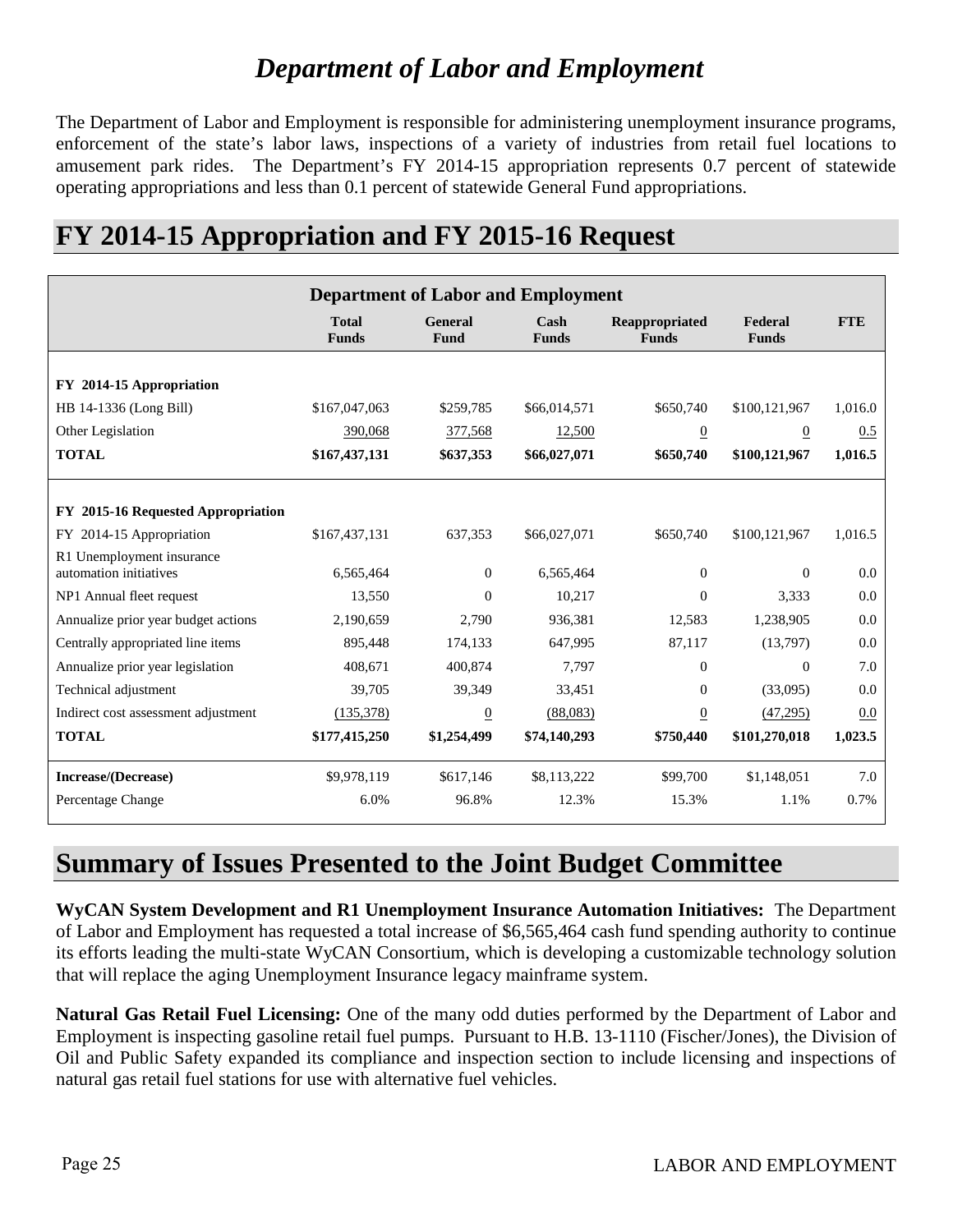# *Department of Law*

The Attorney General is one of five independently elected constitutional officers of the State. As the chief executive officer of the Department of Law, the Attorney General represents and defends the legal interests of the people of the State of Colorado and serves as the legal counsel and advisor to state agencies. The Department's FY 2014-15 appropriation represents 0.3 percent of statewide operating appropriations and 0.2 percent of statewide General Fund appropriations.

### **FY 2014-15 Appropriation and FY 2015-16 Request**

| <b>Department of Law</b>                                      |                              |                               |                      |                                |                         |            |
|---------------------------------------------------------------|------------------------------|-------------------------------|----------------------|--------------------------------|-------------------------|------------|
|                                                               | <b>Total</b><br><b>Funds</b> | <b>General</b><br><b>Fund</b> | Cash<br><b>Funds</b> | Reappropriated<br><b>Funds</b> | Federal<br><b>Funds</b> | <b>FTE</b> |
| FY 2014-15 Appropriation                                      |                              |                               |                      |                                |                         |            |
| HB 14-1336 (Long Bill)                                        | \$69,567,702                 | \$12,917,348                  | \$12,369,385         | \$42,532,558                   | \$1,748,411             | 454.9      |
| Other Legislation                                             | 4,398,629                    | 616,952                       | 3,283,194            | 498,483                        | $\overline{0}$          | 9.5        |
| <b>TOTAL</b>                                                  | \$73,966,331                 | \$13,534,300                  | \$15,652,579         | \$43,031,041                   | \$1,748,411             | 464.4      |
| FY 2015-16 Requested Appropriation                            |                              |                               |                      |                                |                         |            |
| FY 2014-15 Appropriation<br>R1 Violent Crimes Assistance Team | \$73,966,331                 | 13,534,300                    | \$15,652,579         | \$43,031,041                   | \$1,748,411             | 464.4      |
| <b>FTE</b>                                                    | 266,520                      | 266,520                       | $\overline{0}$       | $\theta$                       | $\Omega$                | 1.8        |
| R2 CORA and open meetings attorney                            | 109,631                      | 109,631                       | $\Omega$             | $\Omega$                       | $\Omega$                | 0.9        |
| R3 Tobacco litigation legal assistant                         | 80,389                       | $\Omega$                      | 80,389               | $\Omega$                       | $\Omega$                | 1.0        |
| R4 Contract administrator 1/2 FTE                             | 55,114                       | $\Omega$                      | $\Omega$             | 55,114                         | $\Omega$                | 0.0        |
| R5 CP & AT operating and litigation                           | 167,823                      | 64.547                        | 83,911               | 19,365                         | $\Omega$                | 0.0        |
| NP1 Vehicle lease payment                                     | 12,694                       | 17,039                        | (9, 842)             | 2,198                          | 3,299                   | 0.0        |
| Centrally appropriated line item<br>adjustments               | 2,403,286                    | 785,317                       | 143,891              | 1,430,418                      | 43,660                  | 0.0        |
| Annualize prior year legislation                              | 36,886                       | 9,195                         | 141,959              | (114, 268)                     | $\Omega$                | 0.1        |
| FTE adjustments                                               | $\overline{0}$               | $\theta$                      | $\Omega$             | $\Omega$                       | $\Omega$                | 0.4        |
| Move POST FTE to Administration                               | $\overline{0}$               | $\overline{0}$                | (46,935)             | 46,935                         | $\Omega$                | 0.0        |
| Fund source adjustments                                       | $\theta$                     | 229,929                       | (852, 588)           | 622,659                        | $\Omega$                | 0.0        |
| Annualize prior year budget actions                           | (414, 216)                   | (101,076)                     | (394, 234)           | 81,249                         | (155)                   | 0.1        |
| Indirect cost assessment adjustments                          | (236,966)                    | $\mathbf{0}$                  | 1,164,321            | (1,387,139)                    | (14, 148)               | 0.0        |
| Change in anticipated grant funding                           | (11,100)                     | $\overline{0}$                | $\underline{0}$      | (11,100)                       | $\overline{0}$          | (0.5)      |
| <b>TOTAL</b>                                                  | \$76,436,392                 | \$14,915,402                  | \$15,963,451         | \$43,776,472                   | \$1,781,067             | 468.2      |
| Increase/(Decrease)                                           | \$2,470,061                  | \$1,381,102                   | \$310,872            | \$745,431                      | \$32,656                | 3.8        |
| Percentage Change                                             | 3.3%                         | 10.2%                         | 2.0%                 | 1.7%                           | 1.9%                    | 0.8%       |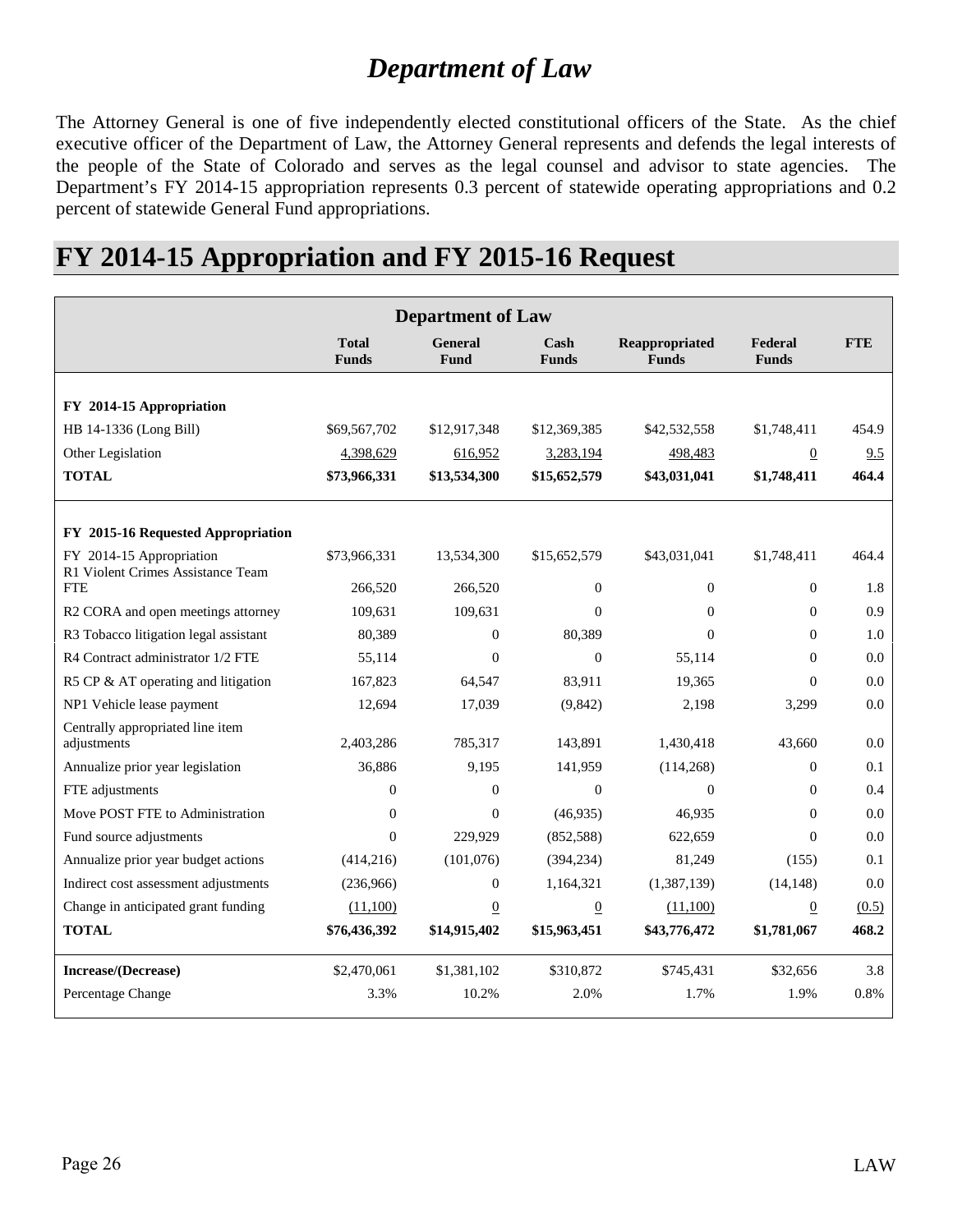# **Summary of Issues Presented to the Joint Budget Committee**

**Major Litigation Pending Against the State:** This issue brief provides a summary of legal cases involving the State that could have a significant financial impact.

**Violent Crimes Assistance Team FTE:** The Department is requesting an increase of \$266,520 General Fund and 1.8 attorney FTE in FY 2015-16 to expand the Violent Crimes Assistance Team in response to increasing workload supporting local district attorneys in the prosecution of homicides.

**Colorado Open Records Act Attorney:** The Department is requesting \$109,631 General Fund and 0.9 FTE for FY 2015-16 to hire an attorney in response to increasing workload, both within the Department and in client agencies, associated with the Colorado Open Records Act and the Open Meetings Law.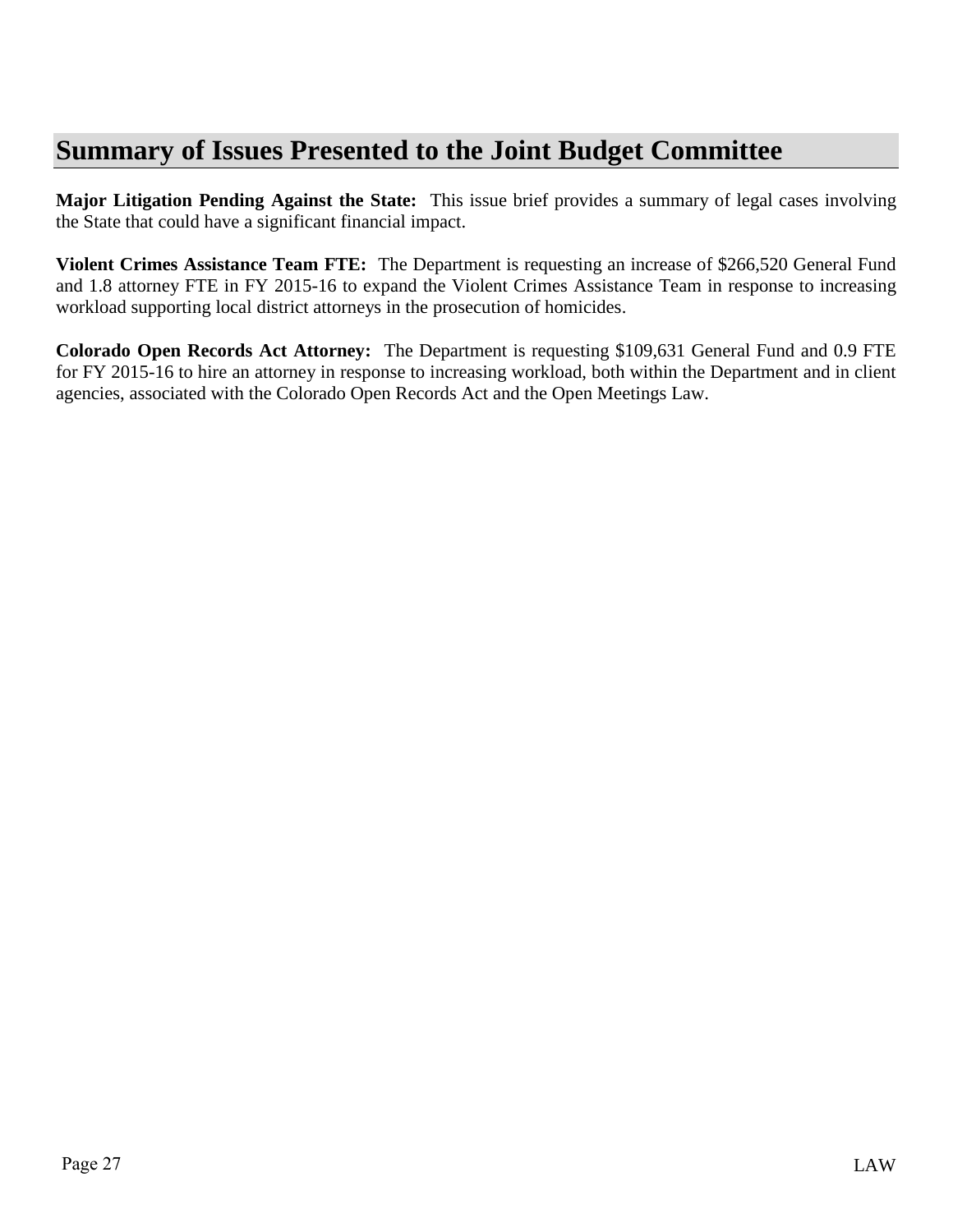### *Department of Local Affairs*

The Department of Local Affairs is responsible for building community and local government capacity by providing training, technical, and financial assistance to localities. The Department's FY 2014-15 appropriation represents 1.3 percent of statewide operating appropriations and 0.2 percent of statewide General Fund appropriations.

### **FY 2014-15 Appropriation and FY 2015-16 Request**

| <b>Department of Local Affairs</b>                           |                              |                        |                      |                                |                         |            |  |  |  |
|--------------------------------------------------------------|------------------------------|------------------------|----------------------|--------------------------------|-------------------------|------------|--|--|--|
|                                                              | <b>Total</b><br><b>Funds</b> | <b>General</b><br>Fund | Cash<br><b>Funds</b> | Reappropriated<br><b>Funds</b> | Federal<br><b>Funds</b> | <b>FTE</b> |  |  |  |
| FY 2014-15 Appropriation                                     |                              |                        |                      |                                |                         |            |  |  |  |
| HB 14-1336 (Long Bill)                                       | \$308,503,775                | \$20,751,294           | \$209,046,471        | \$8,410,418                    | \$70,295,592            | 167.8      |  |  |  |
| Other legislation                                            | 1,754,143                    | 904,145                | (352)                | 850,350                        | $\overline{0}$          | 0.6        |  |  |  |
| <b>TOTAL</b>                                                 | \$310,257,918                | \$21,655,439           | \$209,046,119        | \$9,260,768                    | \$70,295,592            | 168.4      |  |  |  |
|                                                              |                              |                        |                      |                                |                         |            |  |  |  |
| FY 2015-16 Requested Appropriation                           |                              |                        |                      |                                |                         |            |  |  |  |
| FY 2014-15 Appropriation                                     | \$310,257,918                | 21,655,439             | \$209,046,119        | \$9,260,768                    | \$70,295,592            | 168.4      |  |  |  |
| R1 Building Regulation Fund<br>structural deficit resolution | 250,000                      | 250,000                | $\overline{0}$       | $\theta$                       | $\theta$                | 0.0        |  |  |  |
| R <sub>2</sub> Colorado Main Street Program                  | 462,500                      | $\mathbf{0}$           | $\overline{0}$       | 462,500                        | $\Omega$                | 0.0        |  |  |  |
| R3 Improve statutory compliance                              | 61,150                       | 61,150                 | $\overline{0}$       | $\Omega$                       | $\Omega$                | 0.9        |  |  |  |
| R4 Housing development grants                                | 3,420,000                    | 3,420,000              | $\Omega$             | $\Omega$                       | $\Omega$                | 0.0        |  |  |  |
| Centrally appropriated line items                            | 888,002                      | 433,691                | 49.255               | 287.881                        | 117,175                 | 0.0        |  |  |  |
| Annualize prior year legislation<br>and requests             | 134,031                      | 8,498                  | 38,313               | 99,731                         | (12,511)                | 0.4        |  |  |  |
| NP1 Annual fleet request                                     | 11,315                       | 10,184                 | $\overline{0}$       | 1,131                          | $\boldsymbol{0}$        | 0.0        |  |  |  |
| <b>TOTAL</b>                                                 | \$315,484,916                | \$25,838,962           | \$209,133,687        | \$10,112,011                   | \$70,400,256            | 169.7      |  |  |  |
| Increase/(Decrease)                                          | \$5,226,998                  | \$4,183,523            | \$87,568             | \$851,243                      | \$104,664               | 1.3        |  |  |  |
| Percentage Change                                            | 1.7%                         | 19.3%                  | 0.0%                 | 9.2%                           | 0.1%                    | 0.8%       |  |  |  |

Summary of Issues Presented to the Joint Budget Committee

**Request R1 - Building Regulation Fund Deficit:** The Department of Local Affairs requests \$250,000 General Fund in FY 2015-16 and approximately \$64,000 General Fund in FY 2014-15 to address a structural deficit in the Building Regulation Fund (Fund). This Fund supports the Department's inspection and certification of factory-built residential and commercial structures. Since statute requires that the Fund cover the program's direct and indirect costs, a statutory change would be required. Alternatively, the General Assembly could repay the Fund for moneys transferred to the General Fund in FY 2008-09.

**Affordable Housing Programs:** The Department of Local Affairs provides gap-financing for affordable housing projects from state and federal sources and administers affordable housing vouchers that subsidize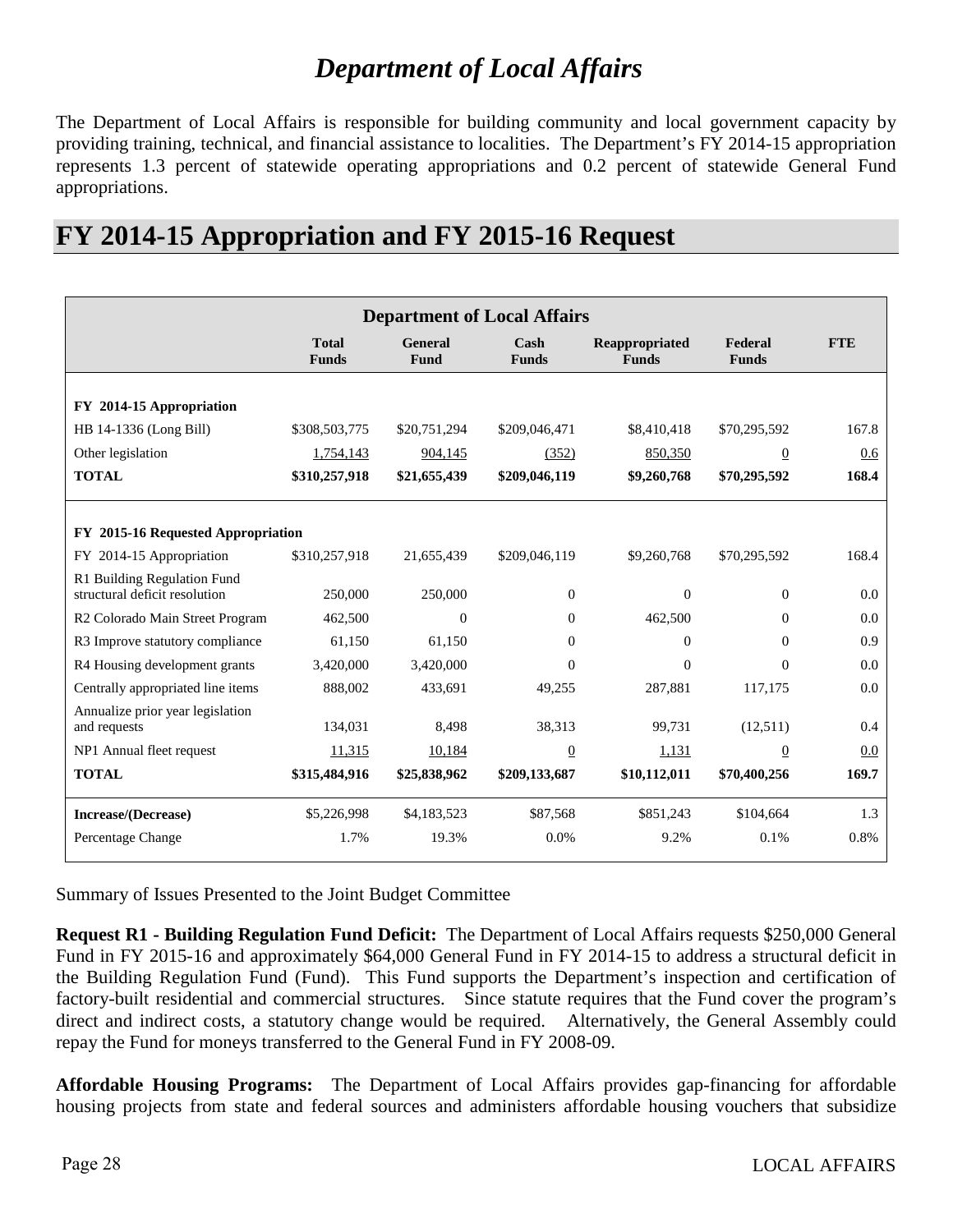tenant rents in apartments statewide. This support represents only a small piece of the statewide affordable housing landscape. Most affordable housing support is administered at the local level.

**Request R-4 - Housing Development Grants:** The Department of Local Affairs requests an increase of \$3.4 million General Fund in its Affordable Housing Grants and Loans line item. This would bring state assistance in this line item up to \$11.6 million General Fund for FY 2015-16. The Department proposes to use the additional funding to support 300 new affordable housing units and 200 rental vouchers.

**Local Government Severance and Federal Mineral Lease Funding:** The Department of Local Affairs oversees direct distributions and grant allocations to local governments from severance tax and federal mineral lease revenues. This includes an estimated \$231 million in direct distributions and new grants anticipated to be awarded in FY 2014-15 and an estimated \$203 million in direct distributions and new grant awards in FY 2015- 16.

**Roan Plateau Settlement:** The Governor's Office is requesting \$8.0 million General Fund be set aside for legislation to backfill anticipated reductions in Federal Mineral Lease (FML) Revenue. The oil and gas industry, environmental groups, and the federal Bureau of Land Management are in the process of settling a longstanding legal dispute over drilling on the Roan Plateau. As part of the anticipated settlement, a portion of the FML bonus payments received by Colorado in FY 2008-09 would be refunded to leaseholders. The Governor's request is to ensure that local governments that benefit from FML allocations are not negatively affected by the refund.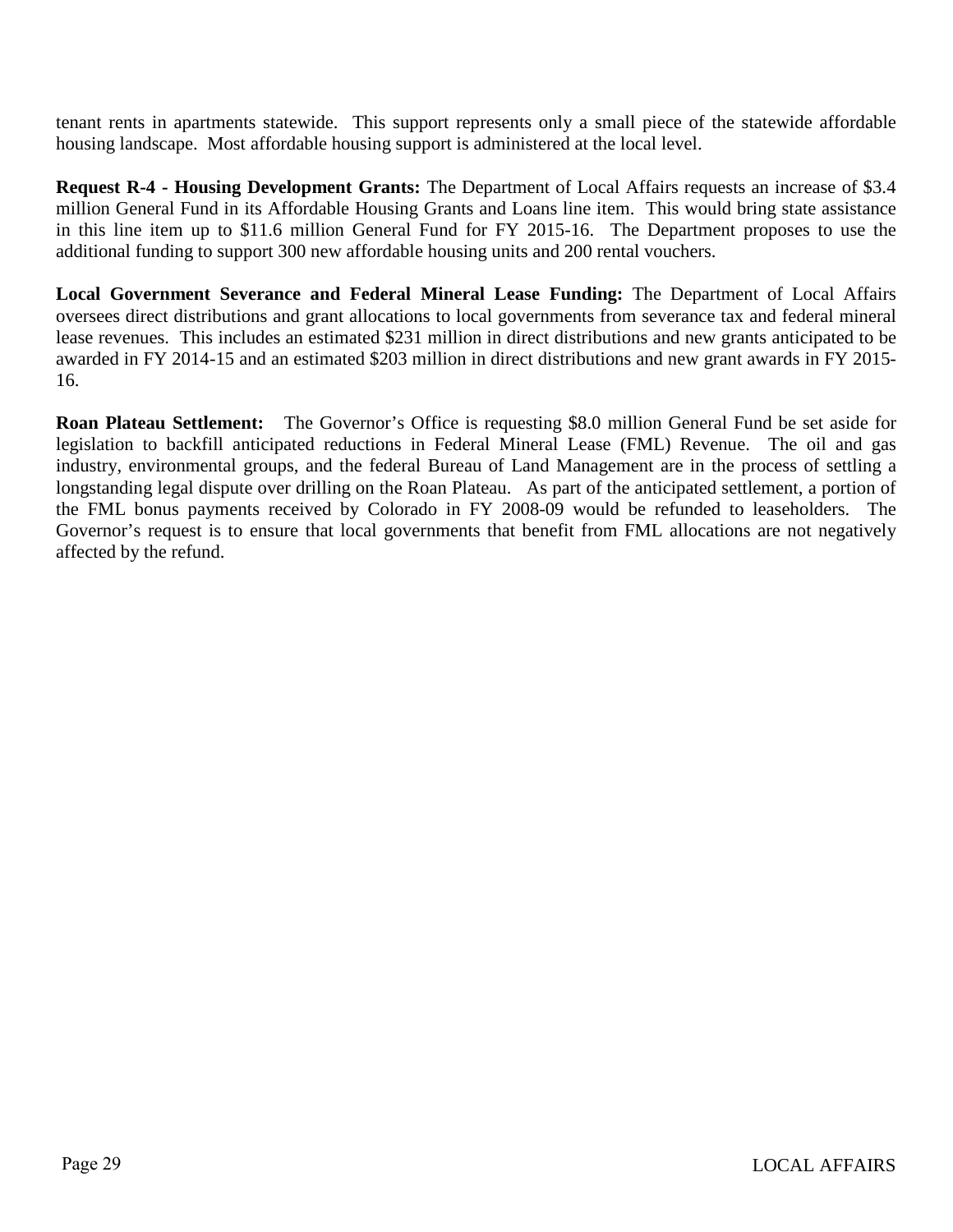# *Department of Military and Veterans Affairs*

The Department of Military and Veterans Affairs is responsible for providing trained and ready military forces for the U.S. active armed services, preserving life and property during natural disasters and civil emergencies in Colorado, and assisting veterans with benefits claims. The Department's FY 2014-15 appropriation represents approximately 1.0 percent of statewide operating appropriations and 0.1 percent of statewide General Fund appropriations.

| <b>Department of Military and Veterans Affairs</b>    |                              |                        |                                 |                                |                         |            |  |  |
|-------------------------------------------------------|------------------------------|------------------------|---------------------------------|--------------------------------|-------------------------|------------|--|--|
|                                                       | <b>Total</b><br><b>Funds</b> | <b>General</b><br>Fund | $\mathbf{Cash}$<br><b>Funds</b> | Reappropriated<br><b>Funds</b> | Federal<br><b>Funds</b> | <b>FTE</b> |  |  |
| FY 2014-15 Appropriation                              |                              |                        |                                 |                                |                         |            |  |  |
| H.B. 14-1336 (Long Bill)                              | \$224,704,185                | \$7,885,530            | \$1,282,783                     | \$800,000                      | \$214,735,872           | 1,390.8    |  |  |
| Other legislation                                     | 600,000                      | 300,000                | $\overline{0}$                  | 300,000                        | $\overline{0}$          | 0.4        |  |  |
| <b>TOTAL</b>                                          | \$225,304,185                | \$8,185,530            | \$1,282,783                     | \$1,100,000                    | \$214,735,872           | 1,391.2    |  |  |
| FY 2015-16 Requested Appropriation                    |                              |                        |                                 |                                |                         |            |  |  |
| FY 2014-15 Appropriation                              | \$225,304,185                | 8,185,530              | \$1,282,783                     | \$1,100,000                    | \$214,735,872           | 1,391.2    |  |  |
| R1 Process Improvement and safety<br>champion         | 76,707                       | 76,707                 | $\boldsymbol{0}$                | $\boldsymbol{0}$               | $\overline{0}$          | 0.9        |  |  |
| R2 County veteran service officer<br>payment increase | 466,626                      | 466,626                | $\mathbf{0}$                    | $\theta$                       | $\overline{0}$          | 0.0        |  |  |
| R3 State protocol vehicle                             | 3.146                        | 3.146                  | $\mathbf{0}$                    | $\theta$                       | $\Omega$                | 0.0        |  |  |
| NP1 Annual fleet vehicle request                      | (578)                        | (578)                  | $\Omega$                        | $\Omega$                       | $\Omega$                | 0.0        |  |  |
| Centrally appropriated line items                     | 38,358                       | (178,074)              | 667                             | $\Omega$                       | 215,765                 | 0.0        |  |  |
| Annualize prior year legislation                      | (600,000)                    | (300,000)              | $\Omega$                        | (300,000)                      | $\Omega$                | 0.1        |  |  |
| Annualize prior year funding                          | (1,022)                      | (1,023)                | $\boldsymbol{0}$                | $\overline{0}$                 | 1                       | 0.1        |  |  |
| <b>TOTAL</b>                                          | \$225,287,422                | \$8,252,334            | \$1,283,450                     | \$800,000                      | \$214,951,638           | 1,392.3    |  |  |
| Increase/(Decrease)                                   | (\$16,763)                   | \$66,804               | \$667                           | $(\$300,000)$                  | \$215,766               | 1.1        |  |  |
| Percentage Change                                     | $(0.0\%)$                    | 0.8%                   | 0.1%                            | (27.3%)                        | 0.1%                    | 0.1%       |  |  |

## **FY 2014-15 Appropriation and FY 2015-16 Request**

### **Summary of Issues Presented to the Joint Budget Committee**

**Process improvement and safety champion:** The decision item includes a request for an appropriation of \$76,707 General Fund and 0.9 FTE in FY 2015-16 for the creation of a position in the EDO dedicated to strategic planning, process improvement, and safety review. The request would annualize in FY 2016-17 to \$78,262 General Fund and 1.0 FTE.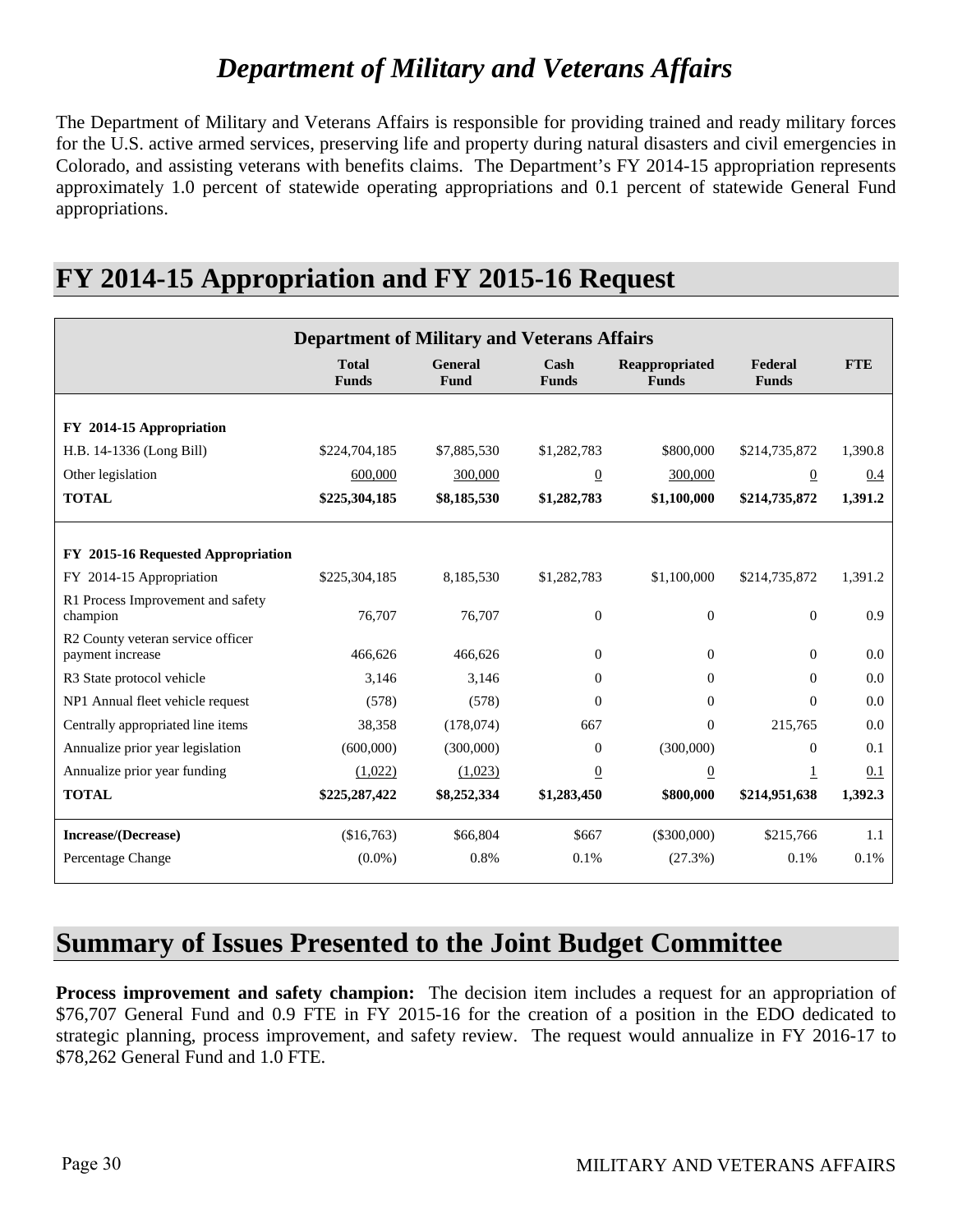**County veteran services officer payments increase:** The decision item includes a request for an appropriation of \$466,626 General Fund in FY 2015-16 and ongoing to increase the payments to counties in support of their Count Veterans Services Officer (CVSO) program.

**State protocol vehicle:** The decision item includes a request for an appropriation of \$3,146 General Fund to the Vehicle Lease Payments line item in the EDO for FY 2015-16 for the lease of a permanent vehicle for the Department's Protocol Office. The request would annualize in FY 2016-17 to \$9,438.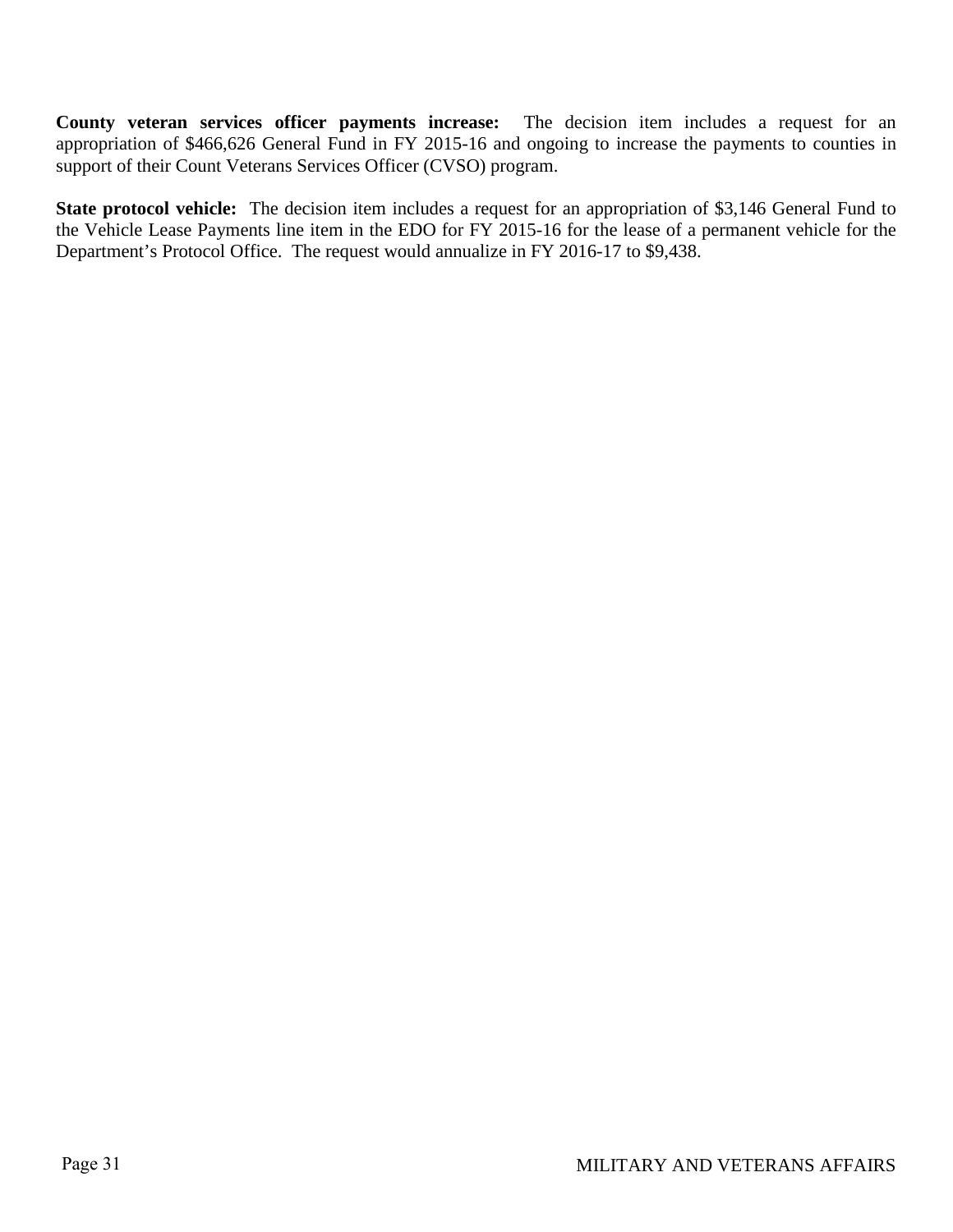## *Department of Natural Resources*

The Department of Natural Resources is responsible for developing, protecting, and enhancing Colorado's natural resources for the use and enjoyment of present and future residents and visitors. The Department's FY 2014-15 appropriation represents 1.0 percent of statewide operating appropriations and 0.3 percent of statewide General Fund appropriations. The Department is comprised of the following divisions: the Executive Director's Office; the Division of Reclamation, Mining, and Safety; the Oil and Gas Conservation Commission; the State Board of Land Commissioners; the Division of Parks and Wildlife; the Colorado Water Conservation Board; and the Water Resources Division.

| <b>Department of Natural Resources</b>                                         |                              |                        |                                       |                                |                         |            |  |  |
|--------------------------------------------------------------------------------|------------------------------|------------------------|---------------------------------------|--------------------------------|-------------------------|------------|--|--|
|                                                                                | <b>Total</b><br><b>Funds</b> | <b>General</b><br>Fund | $\operatorname{Cash}$<br><b>Funds</b> | Reappropriated<br><b>Funds</b> | Federal<br><b>Funds</b> | <b>FTE</b> |  |  |
|                                                                                |                              |                        |                                       |                                |                         |            |  |  |
| FY 2014-15 Appropriation                                                       |                              |                        |                                       |                                |                         |            |  |  |
| HB 14-1336 (Long Bill)                                                         | \$244,161,842                | \$26,226,310           | \$181,018,196                         | \$8,026,022                    | \$28,891,314            | 1,443.1    |  |  |
| Other legislation                                                              | 11,960,425                   | $\overline{0}$         | 11,960,425                            | $\overline{0}$                 | $\overline{0}$          | 0.9        |  |  |
| <b>TOTAL</b>                                                                   | \$256,122,267                | \$26,226,310           | \$192,978,621                         | \$8,026,022                    | \$28,891,314            | 1,444.0    |  |  |
|                                                                                |                              |                        |                                       |                                |                         |            |  |  |
| FY 2015-16 Requested Appropriation                                             |                              |                        |                                       |                                |                         |            |  |  |
| FY 2014-15 Appropriation                                                       | \$256,122,267                | 26,226,310             | \$192,978,621                         | \$8,026,022                    | \$28,891,314            | 1,444.0    |  |  |
| R1 Additional staffing for field                                               |                              |                        |                                       |                                |                         |            |  |  |
| operations and hearings                                                        | 403,450                      | $\Omega$               | 403,450                               | $\theta$                       | $\Omega$                | 2.0        |  |  |
| R2 Enhanced water administration                                               | 213,140                      | 213.140                | $\theta$                              | $\mathbf{0}$                   | $\overline{0}$          | 2.4        |  |  |
| R <sub>3</sub> Colorado Avalanche Information<br>Center administrative changes | 189,926                      | (28, 210)              | 28,210                                | 189,926                        | $\Omega$                | 1.4        |  |  |
| R4 Reauthorize funding to reclaim                                              |                              |                        |                                       |                                |                         |            |  |  |
| forfeited mine sites                                                           | 127,000                      | $\mathbf{0}$           | 127,000                               | $\boldsymbol{0}$               | $\mathbf{0}$            | 0.0        |  |  |
| NP1 Annual Fleet vehicle request                                               | (29,212)                     | (4,783)                | (20, 184)                             | 3.319                          | (7,564)                 | 0.0        |  |  |
| Centrally appropriated line items                                              | 1,096,384                    | 1,790,447              | 472,542                               | (1,316,909)                    | 150,304                 | 0.0        |  |  |
| Indirect cost assessment                                                       | 415,438                      | (1,765,987)            | 486,573                               | 1,765,987                      | (71, 135)               | 0.0        |  |  |
| Annualize prior year funding                                                   | (12,061,593)                 | (5,890)                | (12,055,703)                          | $\overline{0}$                 | $\overline{0}$          | 0.3        |  |  |
| <b>TOTAL</b>                                                                   | \$246,476,800                | \$26,425,027           | \$182,420,509                         | \$8,668,345                    | \$28,962,919            | 1,450.1    |  |  |
| Increase/(Decrease)                                                            | $(\$9,645,467)$              | \$198,717              | (\$10,558,112)                        | \$642,323                      | \$71,605                | 6.1        |  |  |
| Percentage Change                                                              | $(3.8\%)$                    | 0.8%                   | $(5.5\%)$                             | 8.0%                           | 0.2%                    | 0.4%       |  |  |

### **FY 2014-15 Appropriation and FY 2015-16 Request**

### **Summary of Issues Presented to the Joint Budget Committee**

**Status of the Severance Tax Operational Fund:** Projected severance tax revenues based on the September 2014 Legislative Council Staff forecast are sufficient to support authorized expenditures from the Severance Tax Operational Fund in FY 2014-15 and FY 2015-16 without requiring proportional reductions to Tier II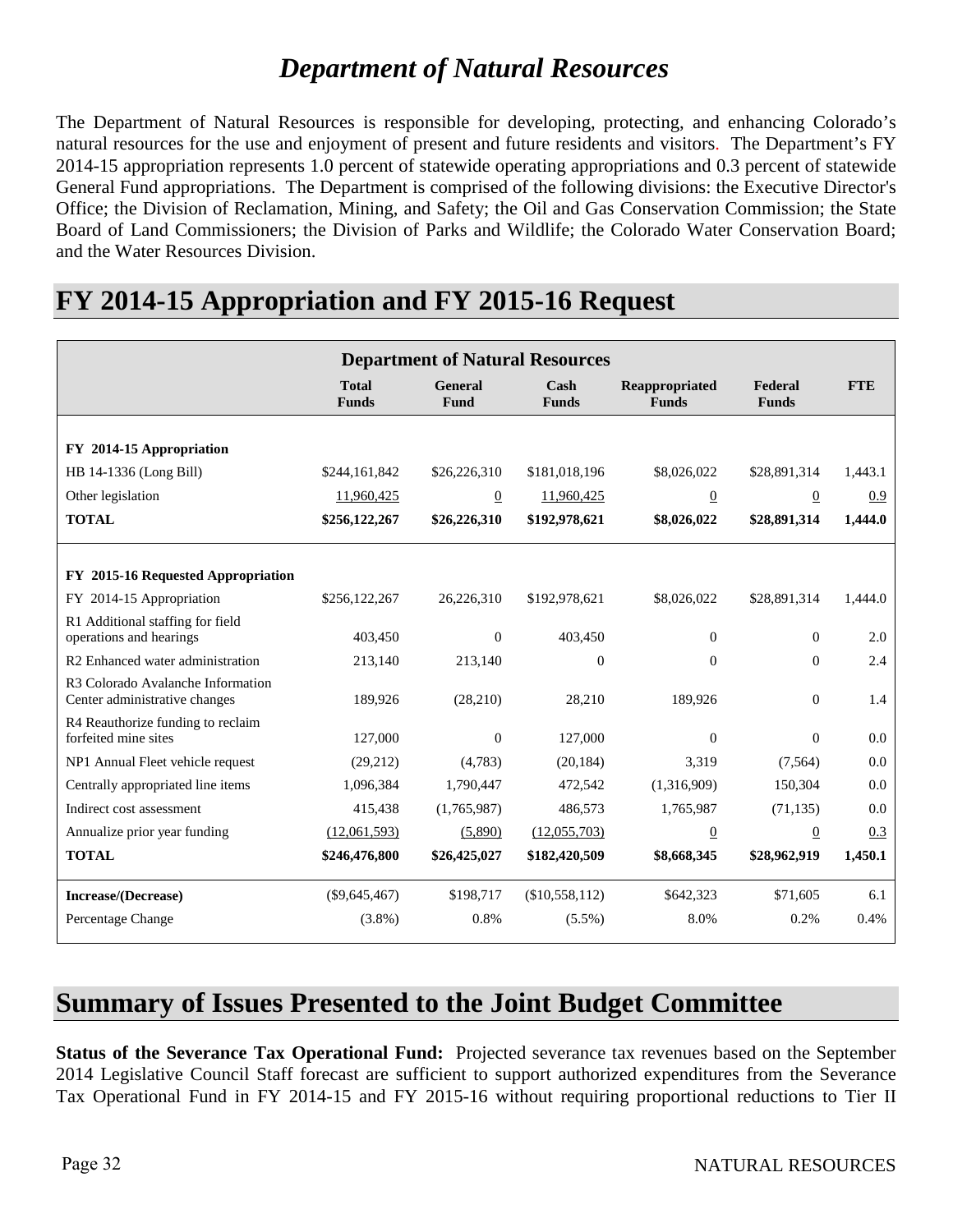programs. However, the recent decline in oil prices will likely impact revenue projections in the forthcoming December 2014 forecast, which could limit available revenue for future Tier II expenditures.

**Funding for the Reclamation of Forfeited Mine Sites:** The Department's FY 2015-16 budget request includes: (1) a reauthorization of \$127,000 cash funds from the Severance Tax Operational Fund for the Division of Reclamation, Mining, and Safety to reclaim forfeited post-law mine sites with insufficient bonds; and (2) a net-zero transfer of 0.3 FTE to the Reclamation of Forfeited Mine Sites line item to more accurately reflect staff time required to manage reclamation projects.

**OGCC Permitting and Hearings Unit FTE Request:** The Department's FY 2015-16 budget request includes an increase of \$403,450 cash funds from the Oil and Gas Conservation and Environmental Response Fund and 2.0 FTE to expand the Oil and Gas Conservation Commission's (OGCC) permitting and hearings staff, purchase contract services, and fund additional leased space.

**DWR Water Administration and Coordination Staff:** The Department's FY 2015-16 budget request includes an increase of \$213,140 General Fund and 2.4 FTE to hire deputy well and water commissioners in response to increasing water administration responsibilities in the Arkansas and Yampa River basins, and to fund a statewide coordinator to support the Water Rights Tabulation and Diversion Records teams.

**Colorado Avalanche Information Center Request:** The Department's FY 2015-16 budget request includes an increase of \$189,926 total funds and 1.4 FTE for the Colorado Avalanche Information Center to support two new forecasters, and to provide administrative assistance, equipment, and leased space for the program.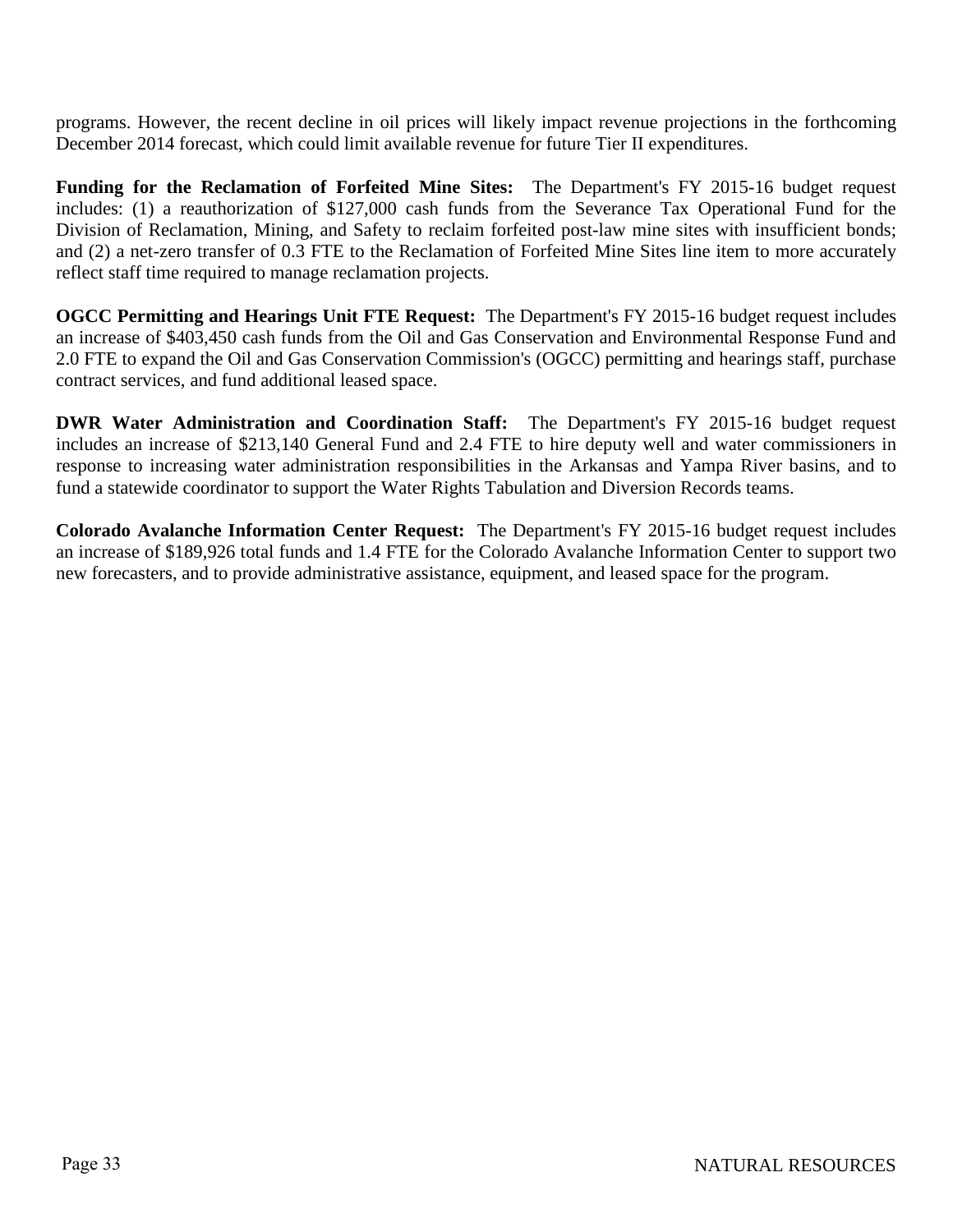### *Department of Personnel*

The Department of Personnel is responsible for administering the state personnel system, which includes approximately 31,000 full time equivalent (FTE) staff, excluding the Department of Higher Education. In addition, the Department provides general support services for state agencies. These functions include: control of the State's purchasing activities; oversight of state financial activities; maintenance of state archives and public records; maintenance of the buildings in the Capitol complex and two other campuses; provision of central services to agencies in the Denver metropolitan area; provision of administrative law judge services; coordination of capital construction and controlled maintenance projects; management of the State's motor vehicle fleet; centralized lease management for state agencies; administration of the State's personnel selection, classification, and compensation programs; administration of the State's employee benefit programs; and oversight of the State's liability, property, and workers' compensation insurance programs. The Department's FY 2014-15 appropriation represents 0.7 percent of statewide operating appropriations and 0.1 percent of statewide General Fund appropriations.

| <b>Department of Personnel</b>                  |                              |                               |                      |                                       |                         |            |  |
|-------------------------------------------------|------------------------------|-------------------------------|----------------------|---------------------------------------|-------------------------|------------|--|
|                                                 | <b>Total</b><br><b>Funds</b> | <b>General</b><br><b>Fund</b> | Cash<br><b>Funds</b> | <b>Reappropriated</b><br><b>Funds</b> | Federal<br><b>Funds</b> | <b>FTE</b> |  |
|                                                 |                              |                               |                      |                                       |                         |            |  |
| FY 2014-15 Appropriation                        |                              |                               |                      |                                       |                         |            |  |
| HB 14-1336 (Long Bill)                          | \$173,191,421                | \$6,642,176                   | \$13,231,074         | \$153,318,171                         | \$0                     | 393.6      |  |
| Other Legislation                               | 163,518                      | 125,000                       | $\overline{0}$       | 38,518                                | $\overline{0}$          | 0.0        |  |
| <b>TOTAL</b>                                    | \$173,354,939                | \$6,767,176                   | \$13,231,074         | \$153,356,689                         | \$0                     | 393.6      |  |
|                                                 |                              |                               |                      |                                       |                         |            |  |
| FY 2015-16 Requested Appropriation              |                              |                               |                      |                                       |                         |            |  |
| FY 2014-15 Appropriation                        | \$173,354,939                | 6,767,176                     | \$13,231,074         | \$153,356,689                         | \$0                     | 393.6      |  |
| R1 Address Confidentiality Program<br>Resources | 50,902                       | 50,902                        | $\Omega$             | $\mathbf{0}$                          | $\overline{0}$          | 1.4        |  |
| R2 Private Collection Agency Fees               | 78,584                       | $\overline{0}$                | 78,584               | $\mathbf{0}$                          | $\Omega$                | 0.0        |  |
| R3 Consolidate Training Services into           |                              |                               |                      |                                       |                         |            |  |
| Program Line                                    | $\overline{0}$               | $\mathbf{0}$                  | $\theta$             | $\mathbf{0}$                          | $\mathbf{0}$            | 0.0        |  |
| R4 Annual Fleet Request                         | (98, 868)                    | $\theta$                      | $\mathbf{0}$         | (98, 868)                             | $\Omega$                | 0.0        |  |
| CP Risk Mgt Base Adjustment                     | (1,428,884)                  | $\Omega$                      | $\mathbf{0}$         | (1,428,884)                           | $\Omega$                | 0.0        |  |
| CP Capitol Complex Base Adjustment              | 18,255                       | $\Omega$                      | 22,863               | (4,608)                               | $\Omega$                | 0.0        |  |
| NP1 Annual Fleet Request                        | 28,641                       | $\Omega$                      | $\mathbf{0}$         | 28,641                                | $\Omega$                | 0.0        |  |
| <b>NP Fleet Vehicles</b>                        | 27,010                       | $\Omega$                      | $\theta$             | 27,010                                | $\Omega$                | 0.0        |  |
| Centrally Appropriated Line Items               | 1,809,915                    | 717,119                       | 186,499              | 906,297                               | $\Omega$                | 0.0        |  |
| Statewide IT Adjustment                         | 1,492,240                    | 528,278                       | 408,504              | 555,458                               | $\Omega$                | 0.0        |  |
| <b>Indirect Cost Assessment Adjustment</b>      | (1,067,052)                  | $\overline{0}$                | (84,062)             | (982,990)                             | $\Omega$                | 0.0        |  |
| Annualize Prior Year Funding                    | (577, 685)                   | (504, 683)                    | (110, 306)           | 37,304                                | $\Omega$                | (5.5)      |  |
| Fund Source Adjustment                          | $\overline{0}$               | 889,917                       | 37,104               | (927, 021)                            | $\overline{0}$          | 0.0        |  |

### **FY 2014-15 Appropriation and FY 2015-16 Request**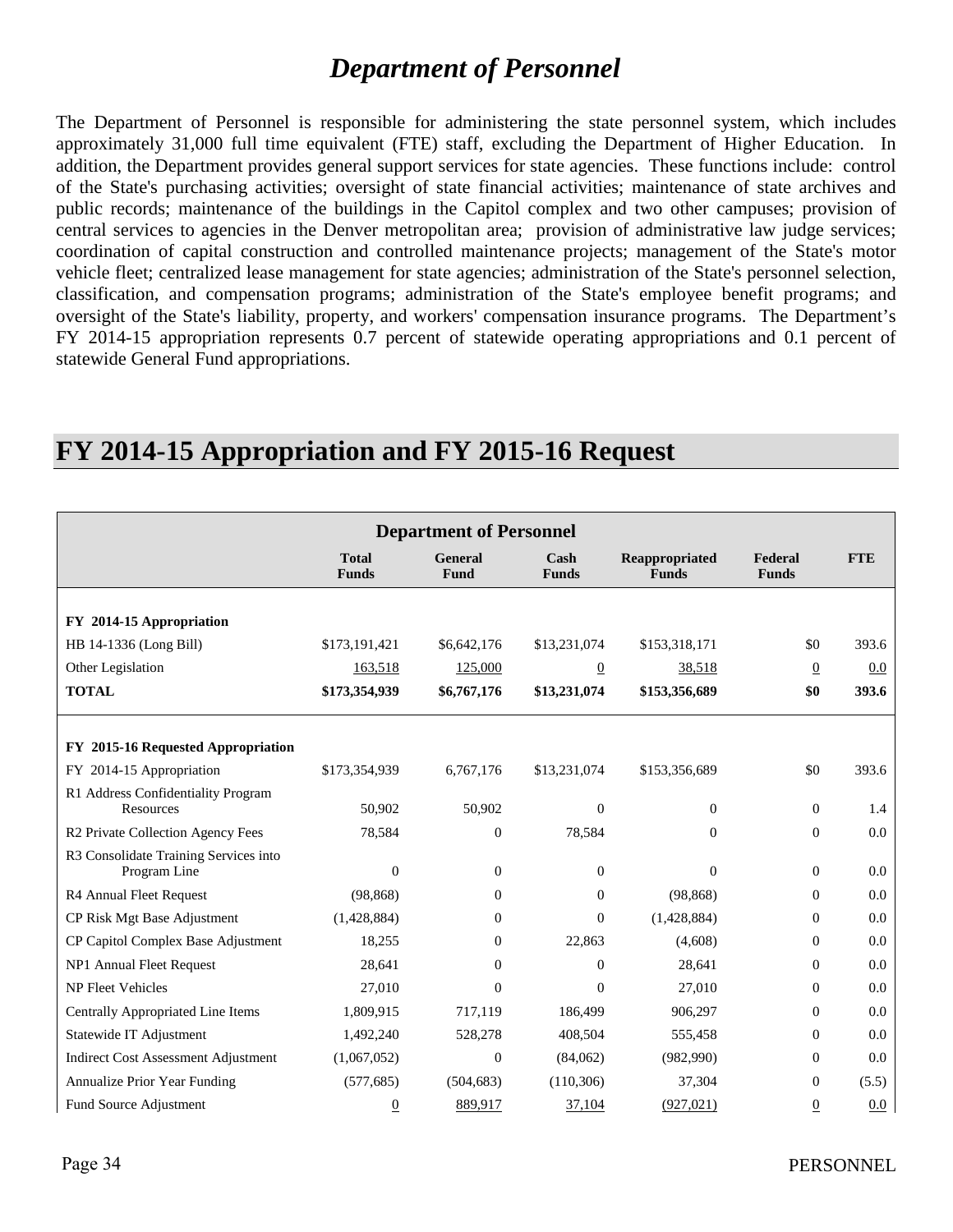| <b>TOTAL</b>        | \$173,687,997 | \$8,448,709 | \$13,770,260 | \$151,469,028 | \$0     | 389.5     |
|---------------------|---------------|-------------|--------------|---------------|---------|-----------|
| Increase/(Decrease) | \$333,058     | \$1,681,533 | \$539.186    | (\$1,887,661) | \$0     | (4.1)     |
| Percentage Change   | 0.2%          | 24.8%       | 4.1%         | $(1.2\%)$     | $0.0\%$ | $(1.0\%)$ |

### **Summary of Issues Presented to the Joint Budget Committee**

**Fleet Management CNG Break-even Analysis:** The Department of Personnel requests replacement of 751 vehicles, including 301 designated as potential compressed natural gas (CNG) vehicles in FY 2015-16. Since FY 2013-14, the fleet replacement request has emphasized the purchase of CNG vehicles to maximize CNG vehicles in the statewide fleet to encourage the statewide development of CNG filling station infrastructure. It is unclear that state agency actual usage of CNG fuel in CNG vehicles justifies the additional cost and meets the statutory requirement for the purchase of alternative fuel vehicles that life-cycle cost equal no more than base vehicle life-cycle cost plus ten percent.

**Cash Funds Excess Uncommitted Reserves Policy:** The annual report on cash funds excess uncommitted reserves from the Office of the State Controller and audit from the Office of the State Auditor continue to identify cash funds in violation for more than one year. Amendments to statutory policy should improve compliance and improve JBC and General Assembly monitoring and oversight of cash-funded program revenue management.

**Total Comp Request Overview:** This issue brief provides an overview of the total compensation request for FY 2015-16.

**PERA Update:** This issue brief provides an overview on PERA that includes updates regarding the Colorado Supreme Court opinion on cost-of-living adjustments, PERA's unfunded liabilities and funded status, PERA's investment returns, and PERA's reduction in the assumed investment rate of return and discount rate.

**Statewide Indirect Cost Plan for Figure Setting:** This issue brief presents the Statewide Indirect Cost Plan prepared by the State Controller's Office for FY 2015-16 and recommends adoption of the plan for figure setting.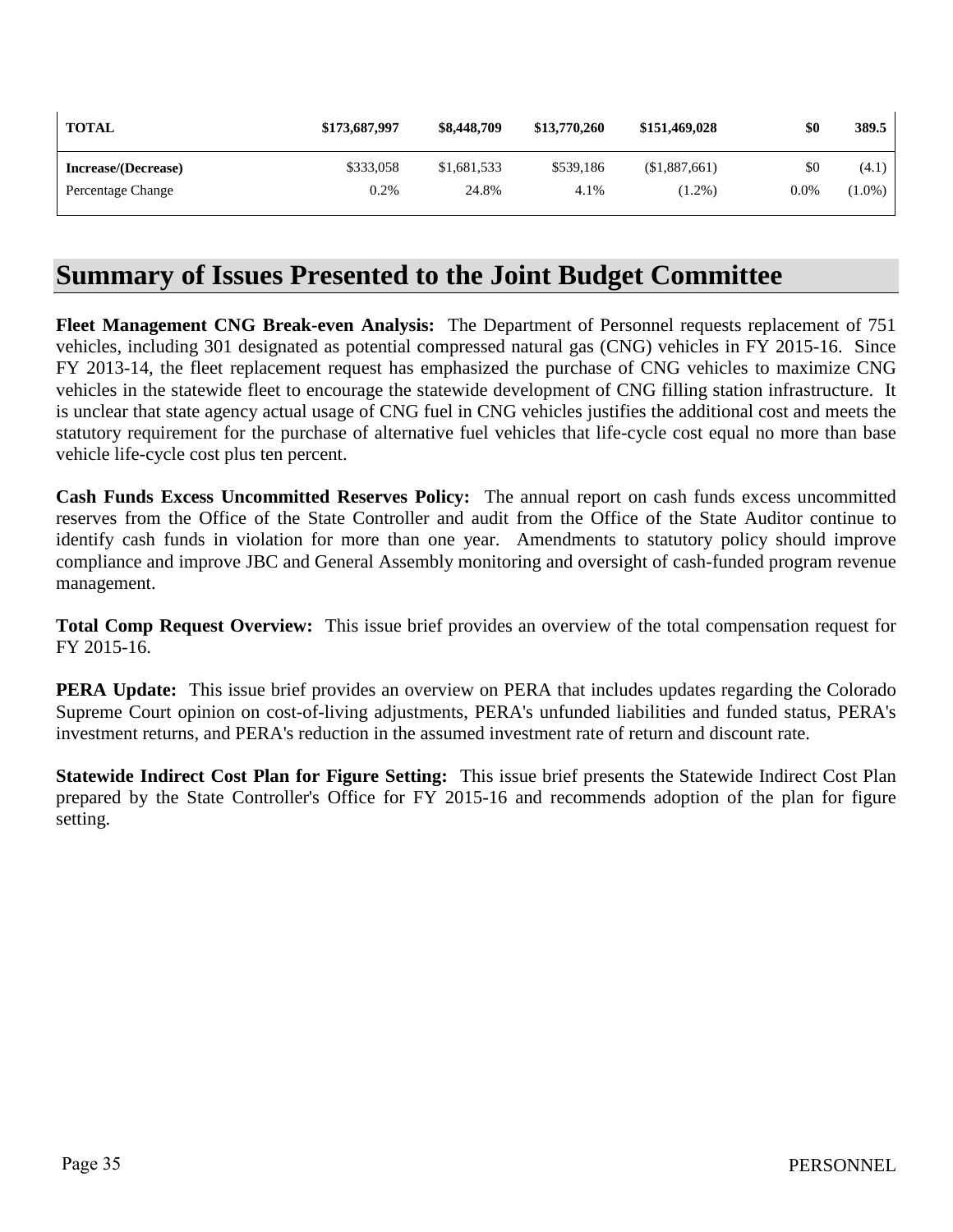# *Department of Public Health and Environment*

The Department of is responsible for protecting and improving the health of the people of Colorado and ensuring the quality of Colorado's environment. The Department's FY 2014-15 appropriation represents 2.2 percent of statewide operating appropriations and 0.7 percent of statewide General Fund appropriations.

### **FY 2014-15 Appropriation and FY 2015-16 Request**

| <b>Department of Public Health and Environment</b>    |                              |                               |                                       |                                       |                         |            |  |  |
|-------------------------------------------------------|------------------------------|-------------------------------|---------------------------------------|---------------------------------------|-------------------------|------------|--|--|
|                                                       | <b>Total</b><br><b>Funds</b> | General<br>Fund <sup>/1</sup> | $\operatorname{Cash}$<br><b>Funds</b> | <b>Reappropriated</b><br><b>Funds</b> | Federal<br><b>Funds</b> | <b>FTE</b> |  |  |
|                                                       |                              |                               |                                       |                                       |                         |            |  |  |
| FY 2014-15 Appropriation                              |                              |                               |                                       |                                       |                         |            |  |  |
| HB 14-1336 (Long Bill)                                | \$525,821,265                | \$45,995,844                  | \$153,043,361                         | \$35,464,429                          | \$291,317,631           | 1,251.8    |  |  |
| SB 14-215 (Disposition of Legal<br>Marijuana Revenue) | 6,587,169                    | $\boldsymbol{0}$              | 6,587,169                             | $\boldsymbol{0}$                      | $\boldsymbol{0}$        | 5.2        |  |  |
| HB 14-1002 (Water Natural Disaster<br>Grant Fund)     | 17,000,000                   | 17,000,000                    | $\overline{0}$                        | $\mathbf{0}$                          | $\overline{0}$          | 1.0        |  |  |
| Other legislation                                     | 1,897,033                    | 973,133                       | 813,900                               | 110,000                               | $\boldsymbol{0}$        | 7.0        |  |  |
| <b>TOTAL</b>                                          | \$551,305,467                | \$63,968,977                  | \$160,444,430                         | \$35,574,429                          | \$291,317,631           | 1,265.0    |  |  |
|                                                       |                              |                               |                                       |                                       |                         |            |  |  |
| FY 2015-16 Requested Appropriation                    |                              |                               |                                       |                                       |                         |            |  |  |
| FY 2014-15 Appropriation                              | \$551,305,467                | \$63,968,977                  | \$160,444,430                         | \$35,574,429                          | \$291,317,631           | 1,265.0    |  |  |
| R1 Family planning funding                            | 5,000,000                    | 5,000,000                     | $\theta$                              | $\boldsymbol{0}$                      | $\Omega$                | 0.0        |  |  |
| R2 Air inspection and permitting                      | 989,393                      | $\theta$                      | 989,393                               | $\mathbf{0}$                          | $\mathbf{0}$            | 11.0       |  |  |
| R3 Primary care workforce and data                    | 1,752,451                    | 1,752,451                     | $\theta$                              | $\Omega$                              | $\theta$                | 2.7        |  |  |
| R4 Food safety programs                               | 530,036                      | $\overline{0}$                | 530,036                               | $\Omega$                              | $\Omega$                | 2.0        |  |  |
| R5 Solid waste landfill study                         | 261,000                      | $\overline{0}$                | 261,000                               | $\theta$                              | $\theta$                | 0.0        |  |  |
| R6 CIIS optimization and sustainability               | 379,021                      | 379,021                       | $\overline{0}$                        | $\overline{0}$                        | $\overline{0}$          | 2.7        |  |  |
| R7 Assisted living survey staffing                    | 249,407                      | $\theta$                      | 249.407                               | $\Omega$                              | $\Omega$                | 3.0        |  |  |
| R8 Divisional indirects                               | 15,126,539                   | 0                             | $\theta$                              | 15,126,539                            | $\theta$                | 0.0        |  |  |
| R9 EPR General Fund stabilization                     | $\Omega$                     | $\Omega$                      | $\theta$                              | $\theta$                              | $\theta$                | 0.0        |  |  |
| Non-prioritized requested changes                     | 531,763                      | $\theta$                      | 21,647                                | 515,122                               | (5,006)                 | 0.0        |  |  |
| Centrally appropriated line items                     | 4,425,882                    | 886,078                       | 1,249,378                             | 787,029                               | 1,503,397               | 0.0        |  |  |
| Annualize prior year legislation                      | (5,561,218)                  | (20, 883, 414)                | (1,598,864)                           | (78,940)                              | $\boldsymbol{0}$        | (1.7)      |  |  |
| Annualize prior year budget actions                   | (26,361,374)                 | (5,459,822)                   | (3,913,071)                           | 11,519                                | $\overline{0}$          | (6.0)      |  |  |
| <b>TOTAL</b>                                          | \$548,628,367                | \$45,643,291                  | \$158,233,356                         | \$51,935,698                          | \$292,816,022           | 1,278.7    |  |  |
| Increase/(Decrease)                                   | $(\$2,677,100)$              | (\$18,325,686)                | $(\$2,211,074)$                       | \$16,361,269                          | \$1,498,391             | 13.7       |  |  |
| Percentage Change                                     | $(0.5\%)$                    | (28.6%)                       | $(1.4\%)$                             | 46.0%                                 | 0.5%                    | 1.1%       |  |  |

# **Summary of Issues Presented to the Joint Budget Committee**

**Family Planning Program Funding:** The Department is requesting \$5.0 million General Fund to continue the work of the Colorado Family Planning Initiative which provides long acting reversible contraceptives to women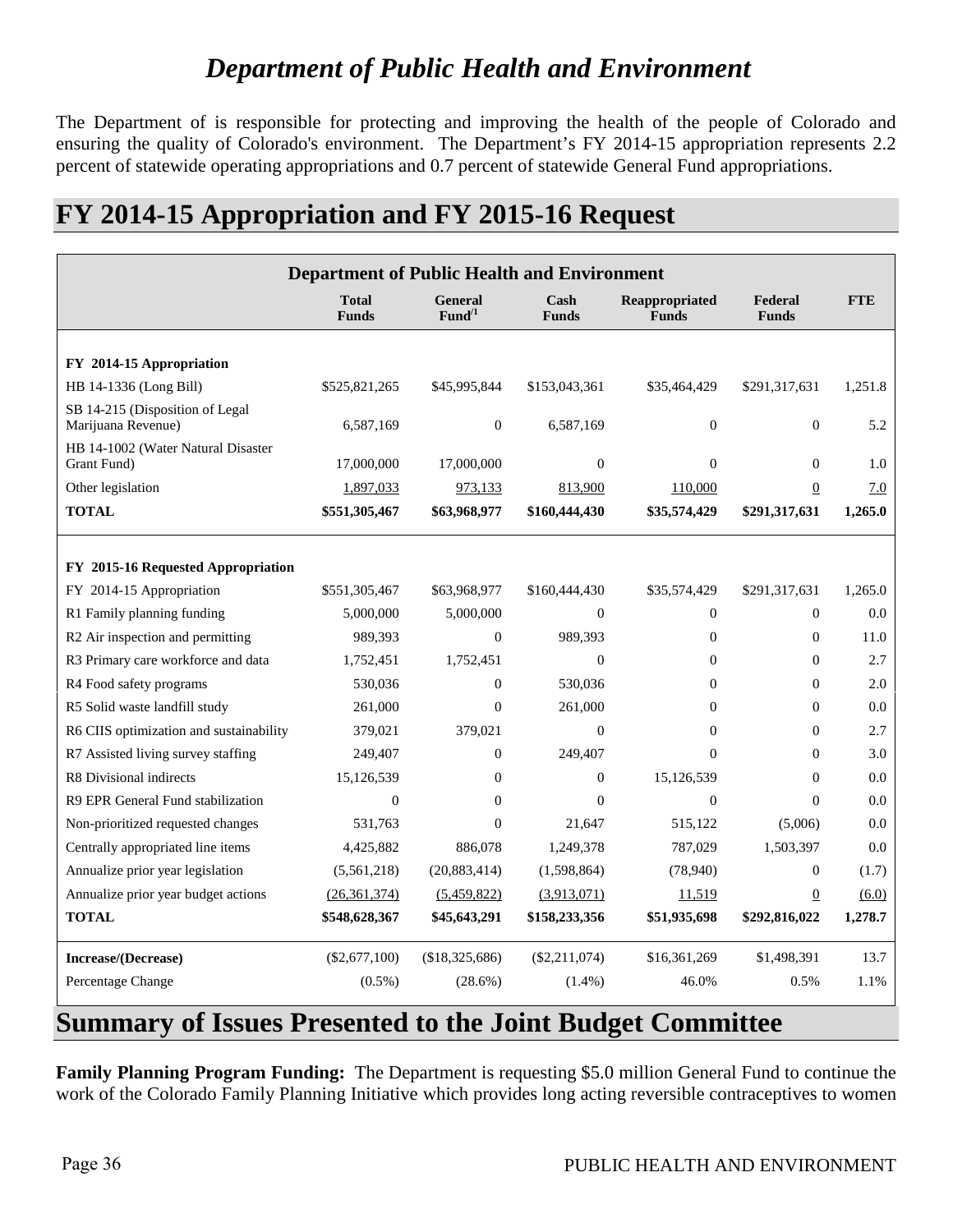in need of family planning services. Based on the results of the Colorado Family Planning Initiative, and a similar initiative in St. Louis Missouri called the Contraceptive CHOICE Project, providing long acting reversible contraceptives has been shown to be one of the most effective methods at preventing unintended pregnancies in teens and young women.

**Air Pollution Control Division Staffing:** Colorado's Front Range has been, and continues to be, out of compliance with the federal ozone standard of 75 parts per billion. The Environmental Protection Agency is required to issue a preliminary ozone standard on December 1, 2014 and a final standard on October 1, 2015. This new standard will be lower than the current standard, thereby requiring the State to develop and implement additional emissions controls. In an effort to improve air quality through a reduction of emissions by the oil and gas sector and Title V facilities (large emission facilities) the Department is requesting the conversion of five term-limited staff to permanent staff for the infrared camera program, and the addition of six staff for Title V permits.

**Colorado Health Service Corps Program:** The Colorado Health Service Corps Program provides loan repayments for health care providers who agree to work in designated health professional shortage areas for a minimum of three years. The Program is administered by the Primary Care Office is requesting \$1.7 million General Fund for FY 2015-16, of which \$1.5 million would be used to award an additional forty-two providers with loan repayment contracts.

**Food Safety Programs and Adding a State Directed Wholesale Food Manufacturing Program**: The Food Safety Programs are comprised of the Wholesale Food Manufacturing Program, the Retail Food Program, and the Milk and Dairy Program. The Department is requesting funding to purchase new milk testing equipment, create a centralized database for the Retail Food Program, and establish a state directed Wholesale Food Manufacturing Program. Based on the structure of other states, Colorado is at a food safety disadvantage by not having a state directed program which is evident by the fact that 90.0 percent of food manufactures are not inspected, and the high number of food borne illness outbreaks in Colorado.

**CIIS and Efficiency in State Vaccine Purchases:** The Colorado Immunization Program and the Colorado Immunization Information System (CIIS) is in need of additional funding due to the increase vaccine provider demand to submit vaccination information electronically which has driven the Program's technical assistance workload and strained the structural capacity of CIIS. The diversion of staff resources to technical assistance has delayed the development of a state program similar to the federal Vaccines for Children. Development of this program would result in a 30.0 to 35.0 percent savings for the Children's Health Plan Plus which is administered by the Department of Health Care Policy and Financing.

**Amendment 35 Revenue:** Revenue from the Amendment 35 tobacco tax has steadily declined since 2004 when it was enacted. The slow but steady decline of Amendment 35 revenue will eventually reach a revenue point low enough that the administration of the programs funded primarily with Amendment 35 revenue becomes unsustainable. The General Assembly will need to decide if the programs should continue and if so, what the appropriate funding source is. The administrative caps and revenue declines have resulted in inefficiencies in how the Department utilizes the funds for program related activities.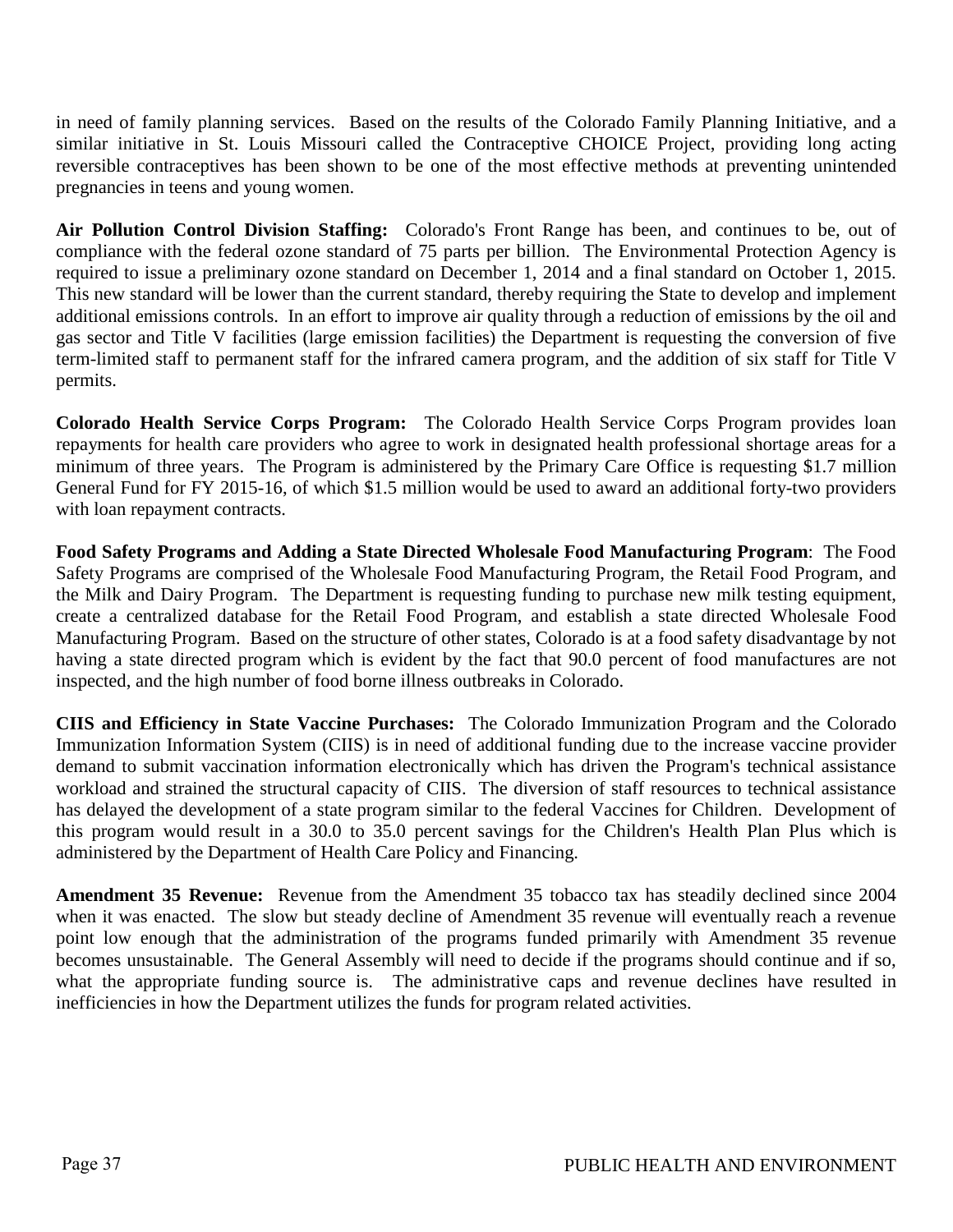# *Department of Public Safety*

The Department of Public Safety consists of the Executive Director's Office, which houses central functions and the Colorado Integrated Criminal Justice Information System, and the following divisions:

The Colorado State Patrol, which promotes safety and protects human life by enforcing traffic laws on state highways. In support of its highway safety plan, the State Patrol coordinates the "Alive at 25" defensive driving training program for students ages 15 to 24, and operates a free hotline for motorists to report aggressive drivers, drunk drivers, and other hazards.

The Division of Fire Prevention and Control, which is tasked with fire code enforcement, training, certification, and wildfire preparedness, response, suppression, coordination, and management.

The Division of Criminal Justice, which assists with policy formation, conducts criminal justice research, administers grants for law enforcement and community crime control programs, addresses the needs of crime victims, manages community corrections programs, and sets standards for the treatment of sex and domestic violence offenders.

The Colorado Bureau of Investigation, which assists state and local law enforcement in investigating crime and enforcing criminal laws, investigates organized crime, maintains fingerprint records and DNA profiles, operates the statewide crime reporting program, and arranges for scientific laboratory services and facilities.

The Division of Homeland Security and Emergency Management, which consists of three offices: Office of Emergency Management, Office of Prevention and Security, and Office of Preparedness. The Division is tasked with consolidating and restructuring the state's homeland security and disaster preparedness and response functions through better coordination of emergency management, homeland security, and public health entities in the state.

The Department's FY 2014-15 appropriation represents 1.6 percent of statewide operating appropriations and 1.5 percent of statewide General Fund appropriations.

| <b>Department of Public Safety</b>                                |                              |                        |                      |                                |                         |            |
|-------------------------------------------------------------------|------------------------------|------------------------|----------------------|--------------------------------|-------------------------|------------|
|                                                                   | <b>Total</b><br><b>Funds</b> | <b>General</b><br>Fund | Cash<br><b>Funds</b> | Reappropriated<br><b>Funds</b> | Federal<br><b>Funds</b> | <b>FTE</b> |
| FY 2014-15 Appropriation                                          |                              |                        |                      |                                |                         |            |
| HB 14-1336 (Long Bill)                                            | 396,860,817                  | 130, 120, 718          | 175,068,422          | 33,235,792                     | 58,435,885              | 1,657.2    |
| Other legislation                                                 | 4,343,096                    | 3,477,682              | 816,738              | 48,676                         | $\Omega$                | 31.1       |
| <b>TOTAL</b>                                                      | \$401,203,913                | \$133,598,400          | \$175,885,160        | \$33,284,468                   | \$58,435,885            | 1,688.3    |
| FY 2015-16 Requested<br>Appropriation<br>FY 2014-15 Appropriation | \$401,203,913                | 133,598,400            | \$175,885,160        | \$33,284,468                   | \$58,435,885            | 1,688.3    |
| R1 (CBI) Operating and Maintenance<br>for New CBI Facilities      | 264,754                      | 264,754                | $\theta$             | $\theta$                       | $\overline{0}$          | $0.0\,$    |
| R <sub>2</sub> (DFPC) Fire Equipment Purchasing<br>Agent          | 36,371                       | 36,371                 | $\boldsymbol{0}$     | $\boldsymbol{0}$               | $\theta$                | 0.5        |
| R3 (DHSEM) Public Safety<br>Intelligence Support                  | 138,012                      | $\overline{0}$         | 138.012              | $\theta$                       | $\overline{0}$          | 2.0        |

# **FY 2014-15 Appropriation and FY 2015-16 Request**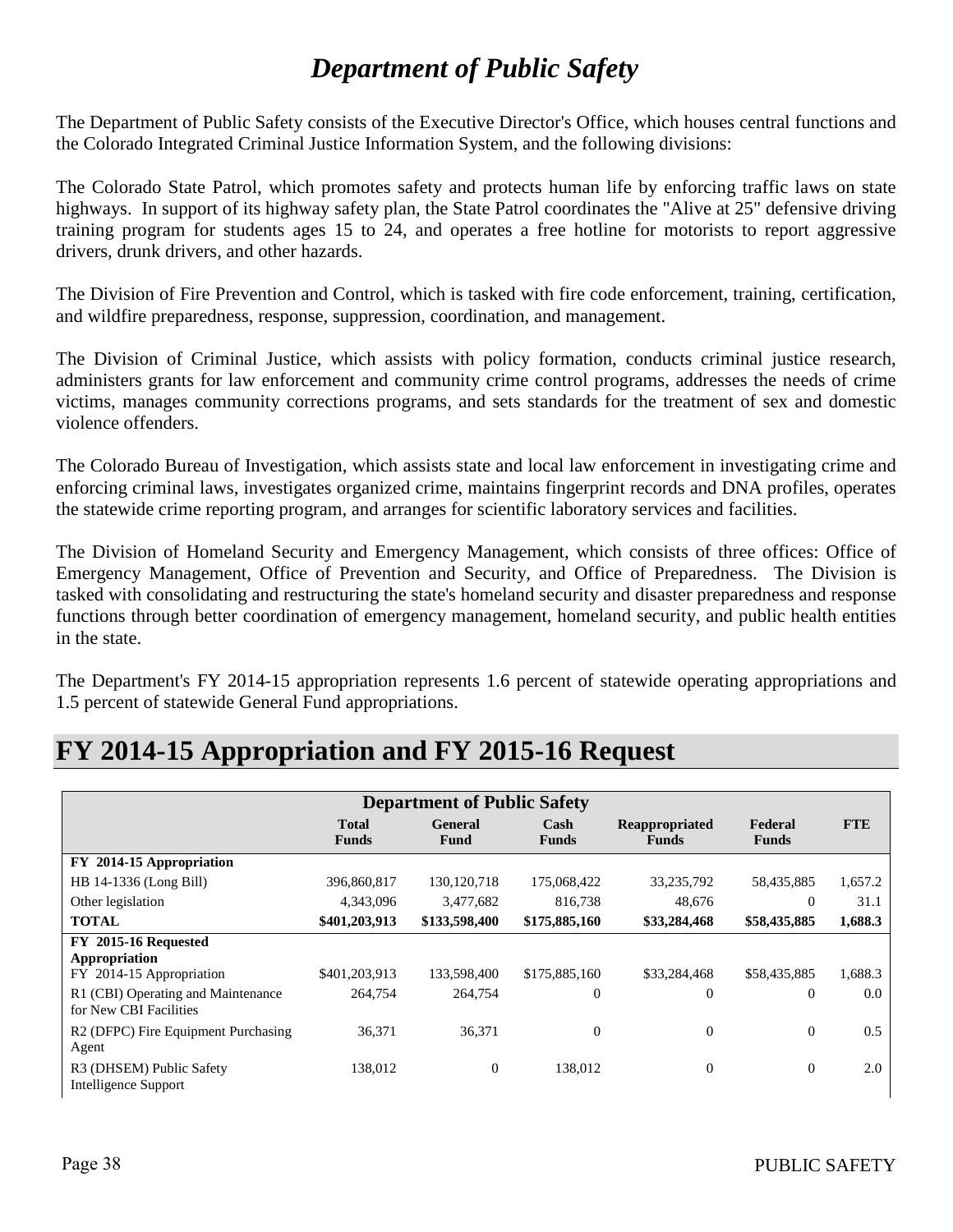| <b>Department of Public Safety</b>                              |                              |                        |                      |                                |                         |            |
|-----------------------------------------------------------------|------------------------------|------------------------|----------------------|--------------------------------|-------------------------|------------|
|                                                                 | <b>Total</b><br><b>Funds</b> | <b>General</b><br>Fund | Cash<br><b>Funds</b> | Reappropriated<br><b>Funds</b> | Federal<br><b>Funds</b> | <b>FTE</b> |
| R4 (DCJ) Juvenile Justice Specialist<br>Funding                 | 67,363                       | 67,363                 | $\overline{0}$       | $\Omega$                       | $\Omega$                | $0.0\,$    |
| R5 (DCJ) Community Corrections<br><b>Provider Rate Increase</b> | 659,252                      | 659,252                | $\overline{0}$       | $\theta$                       | $\overline{0}$          | $0.0\,$    |
| NPR1 Fleet Vehicle Lease                                        | 1,550,044                    | (118,674)              | 1,385,186            | 236,062                        | 47,470                  | 0.0        |
| Centrally appropriated line items                               | 3,434,456                    | (992, 253)             | 3,608,920            | 581,497                        | 236,292                 | 0.0        |
| Annualize prior year legislation                                | (6,597,789)                  | (11,228,320)           | 4,630,531            | 0                              | $\Omega$                | 18.9       |
| Annualize prior year funding                                    | (1,506,539)                  | 10,044                 | (1,516,583)          | 0                              | $\Omega$                | 1.2        |
| <b>Technical Adjustments</b>                                    |                              | 0                      | 193,843              | (191, 581)                     | (2,262)                 | 0.0        |
| Indirect cost assessment                                        |                              |                        | $\Omega$             | 0                              | $\Omega$                | $0.0\,$    |
| <b>TOTAL</b>                                                    | \$399,249,837                | \$122,296,937          | \$184,325,069        | \$33,910,446                   | \$58,717,385            | 1,710.9    |
| Increase/(Decrease)                                             | (\$1,954,076)                | $(\$11,301,463)$       | \$8,439,909          | \$625,978                      | \$281,500               | 22.6       |
| Percentage Change                                               | $(0.5\%)$                    | $(8.5\%)$              | 4.8%                 | 1.9%                           | 0.5%                    | 1.3%       |

### **Summary of Issues Presented to the Joint Budget Committee**

**Fire Equipment Purchasing Agent (R2):** The Department is requesting \$36,371 General Fund and 0.5 FTE in FY 2015-16 and \$36,300 General Fund and 0.5 FTE in FY 2016-17 and beyond to fund a Fire Equipment Purchasing Agent.

**Public Safety Intelligence Support (R3):** The Department is requesting \$138,012 Marijuana Tax Cash Fund spending authority and 2.0 FTE for FY 2015-16 and \$129,434 and 2.0 FTE in FY 2016-17 and beyond to provide information and analysis about the diversion of marijuana to illicit markets.

**State Facility Security Fund:** The Department is requesting a JBC bill proposing a statutory change to the State Facility Security Fund (SFSF) and will be submitting a budget amendment to request a \$425,000 General Fund and 1.0 FTE continuous appropriation for the Fund for implementation of an Emergency Notification System.

**Update on Community Corrections Rates:** During the last two sessions, the General Assembly has substantially raised community corrections rates, introducing a new two-tier payment system that helps smaller community corrections providers proportionately more than larger providers. Though most providers seem content with the new system, at least one is experiencing difficulties. There is also a need to raise the outpatient therapeutic community rate.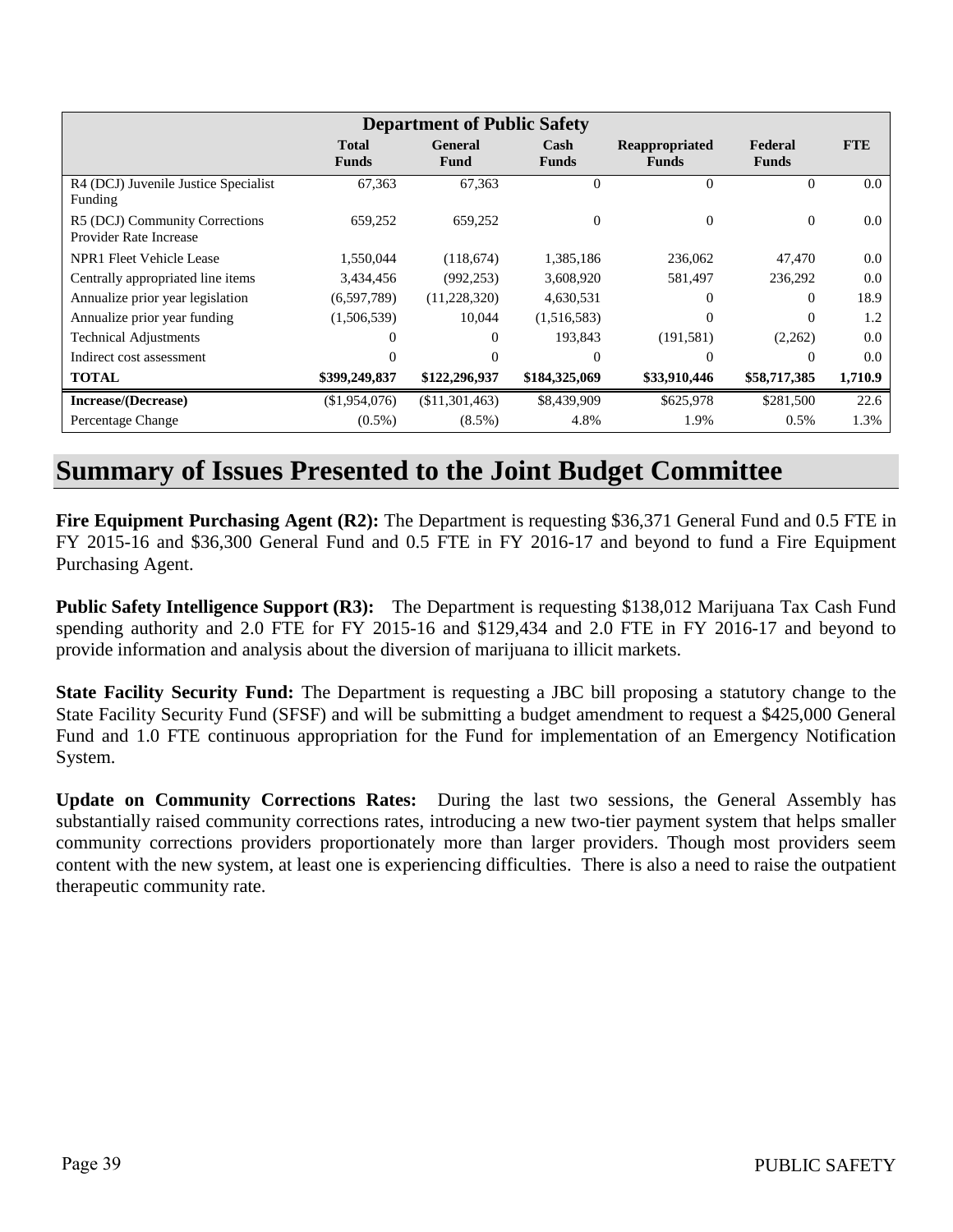### *Department of Regulatory Agencies*

The Department of Regulatory Agencies is responsible for consumer protection carried out through regulatory programs that license, establish standards, approve rates, investigate complaints, and conduct enforcement through over 40 boards, commissions, and advisory committees across more than 50 professions, occupations, programs, and institutions. The Department is organized in the following 10 predominantly cash-funded divisions: (1) Executive Director's Office; (2) Banking; (3) Civil Rights; (4) Consumer Counsel; (5) Financial Services; (6) Insurance; (7) Public Utilities Commission; (8) Real Estate; (9) Professions and Occupations; and (10) Securities. The Department's FY 2014-15 appropriation represents 0.4 percent of statewide operating appropriations and 0.02 percent of statewide General Fund appropriations.

### **FY 2014-15 Appropriation and FY 2015-16 Request**

|                                    | <b>Department of Regulatory Agencies</b> |                        |                      |                                |                         |            |  |
|------------------------------------|------------------------------------------|------------------------|----------------------|--------------------------------|-------------------------|------------|--|
|                                    | <b>Total</b><br><b>Funds</b>             | <b>General</b><br>Fund | Cash<br><b>Funds</b> | Reappropriated<br><b>Funds</b> | Federal<br><b>Funds</b> | <b>FTE</b> |  |
| FY 2014-15 Appropriation           |                                          |                        |                      |                                |                         |            |  |
| H.B. 14-1336 (Long Bill)           | \$85,864,050                             | \$1,882,646            | \$77,871,913         | \$4,722,507                    | \$1,386,984             | 580.6      |  |
| Other legislation                  | 802,770                                  | $\overline{0}$         | 802,770              | $\overline{0}$                 | $\overline{0}$          | 7.0        |  |
| <b>TOTAL</b>                       | \$86,666,820                             | \$1,882,646            | \$78,674,683         | \$4,722,507                    | \$1,386,984             | 587.6      |  |
|                                    |                                          |                        |                      |                                |                         |            |  |
| FY 2015-16 Requested Appropriation |                                          |                        |                      |                                |                         |            |  |
| 2014-15 Appropriation<br>FY.       | \$86,666,820                             | 1,882,646              | \$78,674,683         | \$4,722,507                    | \$1,386,984             | 587.6      |  |
| R1 DPO personal services reduction | (250,000)                                | $\Omega$               | (250,000)            | $\Omega$                       | $\Omega$                | (3.5)      |  |
| NP1 Annual fleet vehicle request   | 1,445                                    | $\Omega$               | 1,445                | $\overline{0}$                 | $\Omega$                | 0.0        |  |
| Centrally appropriated line items  | 1,144,756                                | 102,648                | 971,621              | 37,637                         | 32,850                  | 0.0        |  |
| Indirect cost assessment           | 59,684                                   | $\mathbf{0}$           | 52,945               | 3,868                          | 2,871                   | 0.0        |  |
| <b>Technical changes</b>           | $\Omega$                                 | 5,800                  | (3,660)              | (2,140)                        | $\Omega$                | 0.0        |  |
| Annualize prior year legislation   | (259, 018)                               | $\overline{0}$         | (259, 018)           | $\overline{0}$                 | $\Omega$                | (0.5)      |  |
| Annualize prior year funding       | (72, 485)                                | (2,526)                | (58,608)             | (11,575)                       | 224                     | 0.0        |  |
| <b>TOTAL</b>                       | \$87,291,202                             | \$1,988,568            | \$79,129,408         | \$4,750,297                    | \$1,422,929             | 583.6      |  |
| Increase/(Decrease)                | \$624,382                                | \$105,922              | \$454,725            | \$27,790                       | \$35,945                | (4.0)      |  |
| Percentage Change                  | 0.7%                                     | 5.6%                   | 0.6%                 | 0.6%                           | 2.6%                    | $(0.7\%)$  |  |

### **Summary of Issues Presented to the Joint Budget Committee**

**Department's Lease Expiration:** The Department of Regulatory Agencies is currently pursuing lease options because their lease for the 1560 Broadway office space expires June 30, 2016.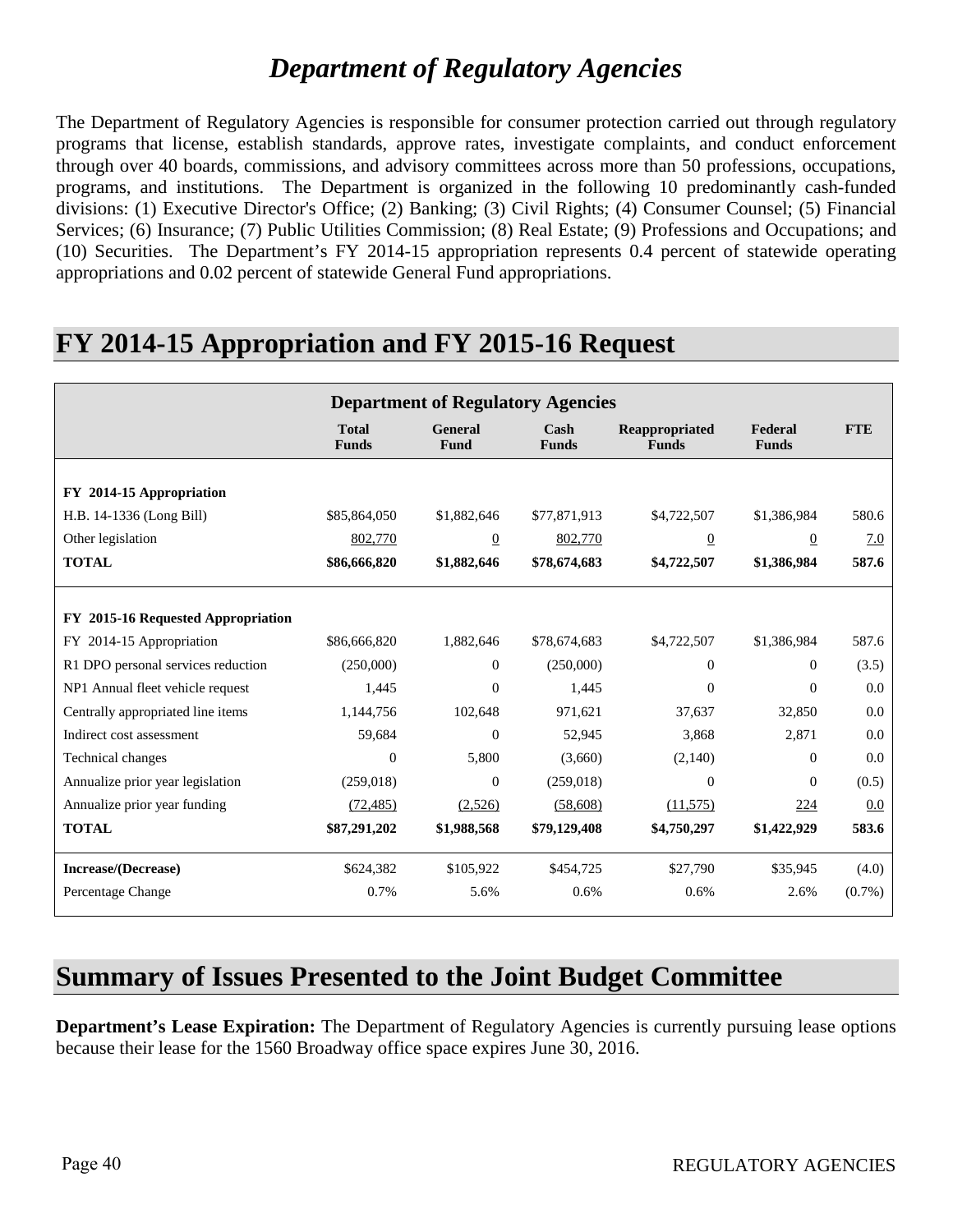**Colorado Credit Unions Serving the Marijuana Industry:** The Department of Regulatory Agencies' Division of Financial Services has oversight of credit unions, as well as several other types of financial institutions, and is currently addressing the issue of access to financial institutions by the state's marijuana industry.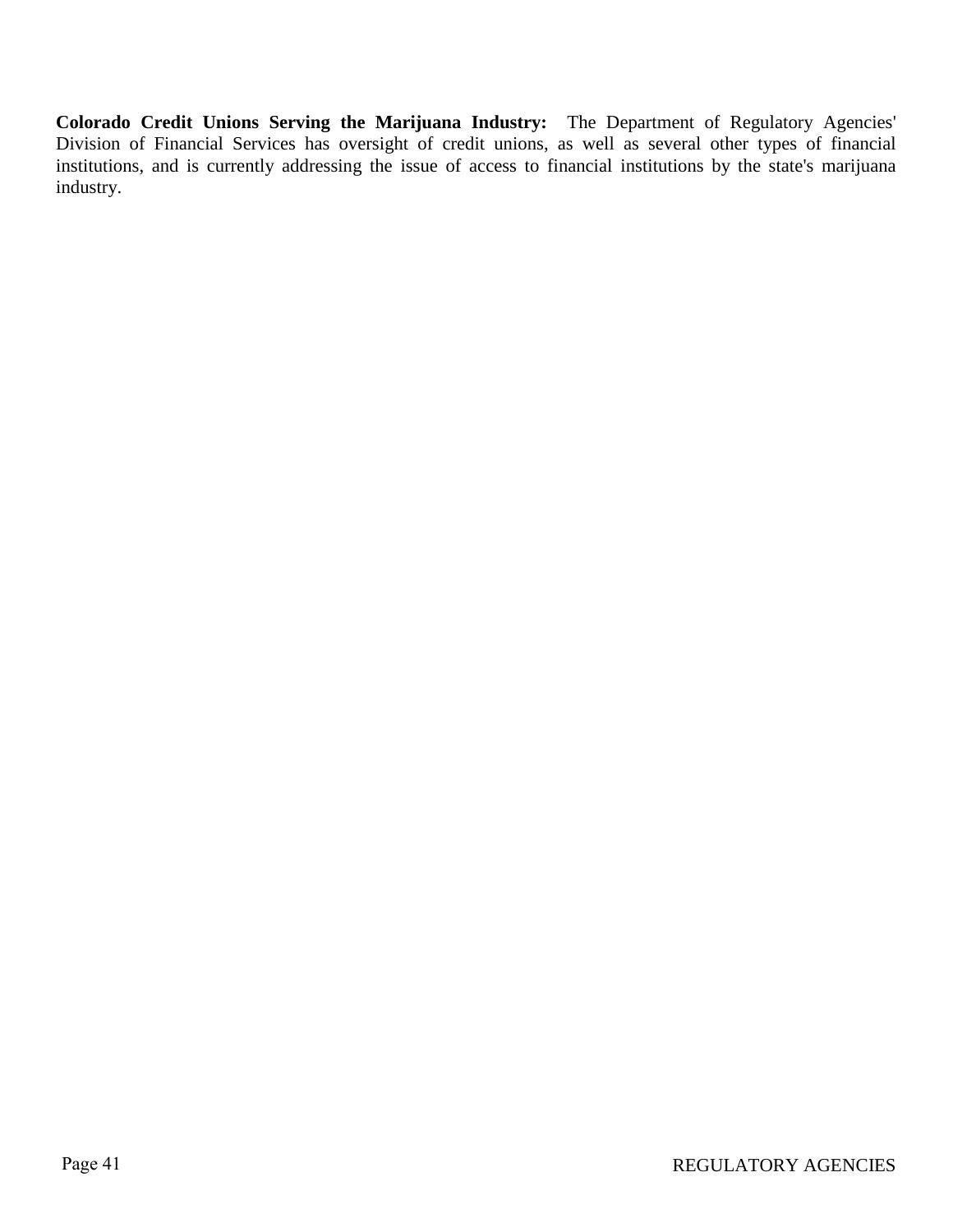## *Department of Revenue*

The Department has three functional groups: Taxation Business Group; Division of Motor Vehicles; and Enforcement Business Group. The Taxation Business Group collects revenue for the state and for many local governments and assists taxpayers in tax related matters; the Division of Motor Vehicles regulates motor vehicle safety, issues personal identification documents, and regulates commercial vehicles; and the Enforcement Business Group regulates alcohol, tobacco, marijuana, horse racing and off-track betting, limited gaming, and automobile dealers and sales persons. The three functional areas are supported by the Executive Director's Office and Information Technology Divisions. The Department also operates the State Lottery, a TABOR enterprise supported by lottery ticket sales. The Department's FY 2014-15 appropriation represents 1.3 percent of statewide operating appropriations and 1.1 percent of statewide General Fund appropriations.

### **FY 2014-15 Appropriation and FY 2015-16 Request**

| <b>Department of Revenue</b>           |                              |                 |                      |                                |                         |            |  |
|----------------------------------------|------------------------------|-----------------|----------------------|--------------------------------|-------------------------|------------|--|
|                                        | <b>Total</b><br><b>Funds</b> | General<br>Fund | Cash<br><b>Funds</b> | Reappropriated<br><b>Funds</b> | Federal<br><b>Funds</b> | <b>FTE</b> |  |
| FY 2014-15 Appropriation               |                              |                 |                      |                                |                         |            |  |
| HB 14-1336 (Long Bill)                 | \$323,518,116                | \$98,459,137    | \$218,700,134        | \$5,534,457                    | \$824,388               | 1,316.7    |  |
| Other legislation                      | 3,561,951                    | 3,209,053       | 352,898              | $\overline{0}$                 | $\overline{0}$          | 5.3        |  |
| <b>TOTAL</b>                           | \$327,080,067                | \$101,668,190   | \$219,053,032        | \$5,534,457                    | \$824,388               | 1,322.0    |  |
|                                        |                              |                 |                      |                                |                         |            |  |
| FY 2015-16 Requested Appropriation     |                              |                 |                      |                                |                         |            |  |
| FY 2014-15 Appropriation               | \$327,080,067                | 101,668,190     | \$219,053,032        | \$5,534,457                    | \$824,388               | 1,322.0    |  |
| R2 CATS Maintenance and Support        | 179,010                      | 179,010         | $\mathbf{0}$         | $\overline{0}$                 | $\Omega$                | 0.0        |  |
| R1 DMV Funding Deficit                 | $\overline{0}$               | 4,199,062       | (4,199,062)          | $\overline{0}$                 | $\Omega$                | 0.0        |  |
| R3 DMV long Bill Technical Adjustments | $\Omega$                     | $\Omega$        | $\Omega$             | $\Omega$                       | $\Omega$                | 0.0        |  |
| Annualize prior year budget actions    | (5,178,417)                  | (7,628,990)     | 2,530,809            | (80, 236)                      | $\Omega$                | 0.3        |  |
| Technical adjustments                  | (3,348,755)                  | (3,348,755)     | $\Omega$             | $\Omega$                       | $\Omega$                | 0.0        |  |
| Annualize prior year legislation       | (1,137,477)                  | (204, 557)      | (932, 920)           | $\Omega$                       | $\Omega$                | 6.3        |  |
| Centrally appropriated line items      | (679, 325)                   | (310,515)       | (228,759)            | (140,051)                      | $\Omega$                | 0.0        |  |
| Non-prioritized requested changes      | (21,630)                     | (5,386)         | (16, 244)            | $\overline{0}$                 | $\overline{0}$          | 0.0        |  |
| <b>TOTAL</b>                           | \$316,893,473                | \$94,548,059    | \$216,206,856        | \$5,314,170                    | \$824,388               | 1,328.6    |  |
| Increase/(Decrease)                    | (\$10,186,594)               | $(\$7,120,131)$ | $(\$2,846,176)$      | $(\$220, 287)$                 | \$0                     | 6.6        |  |
| Percentage Change                      | $(3.1\%)$                    | $(7.0\%)$       | $(1.3\%)$            | $(4.0\%)$                      | 0.0%                    | 0.5%       |  |

### **Summary of Issues Presented to the Joint Budget Committee**

**Statewide Marijuana Tax Cash Fund Requests and Proposition AA TABOR Refund:** The Department of Revenue collects taxes imposed on legal marijuana activities. This issue provides an overview of tax revenue derived from those activities, the potential TABOR refund in FY2015-16, and the Governor's request from the Marijuana Tax Cash Fund.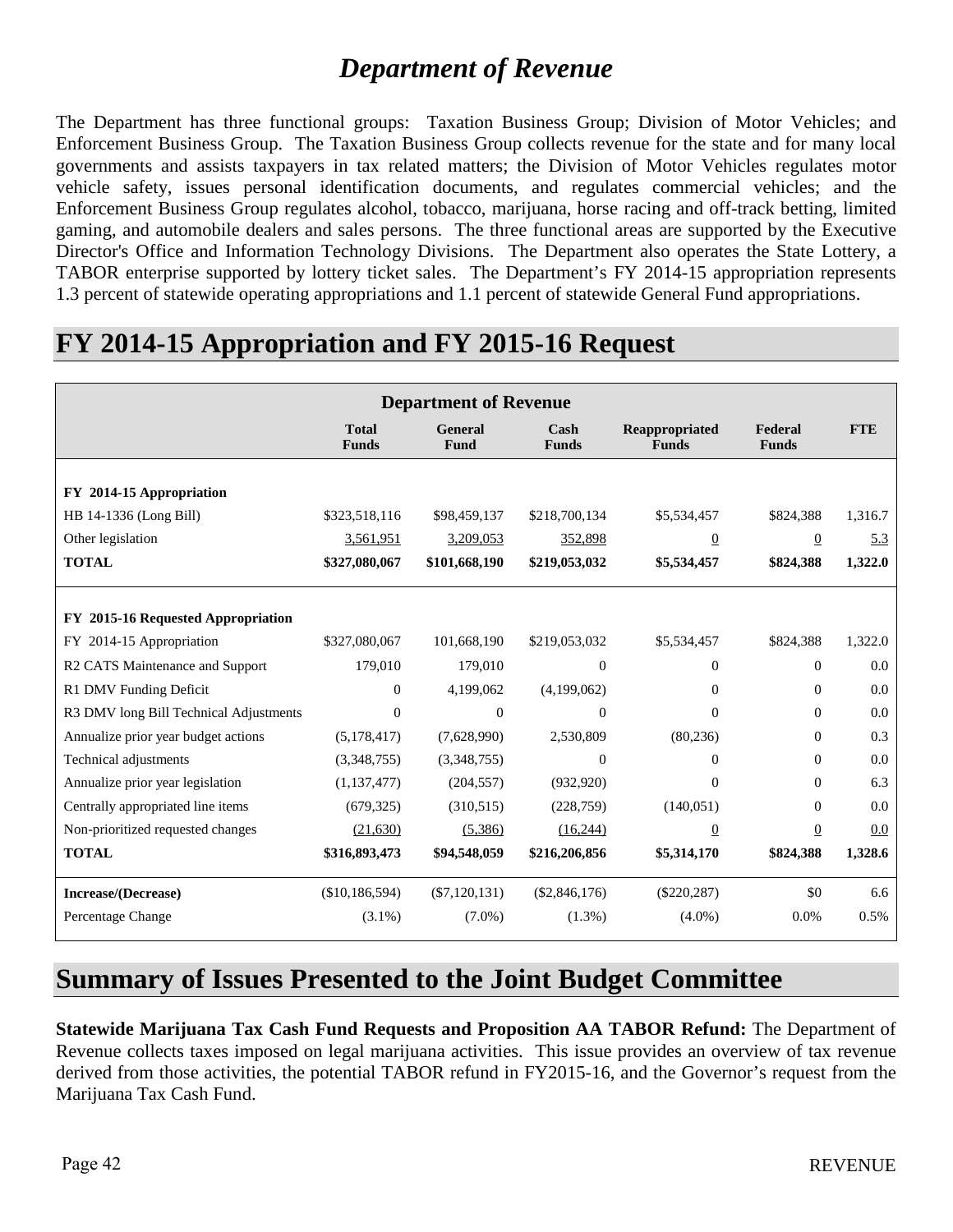**R1 DMV Funding Deficit:** The Department of Revenue requests \$4.2 million General Fund and a corresponding reduction in its appropriation from the Licensing Services Cash Fund to address a deficit between the appropriation needed to maintain operations and revenue deposited into the Licensing Services Cash Fund.

**R2 Colorado Automated Testing System (CATS) Maintenance and Support:** The Department is requesting \$179,010 General Fund, which annualizes to \$179,010 General Fund to provide ongoing hardware and software maintenance, licenses, remote hosting services on the Colorado Automated Testing System (CATS), which the Department utilizes to administer commercial driver's licensing and regular driver's licensing knowledge tests.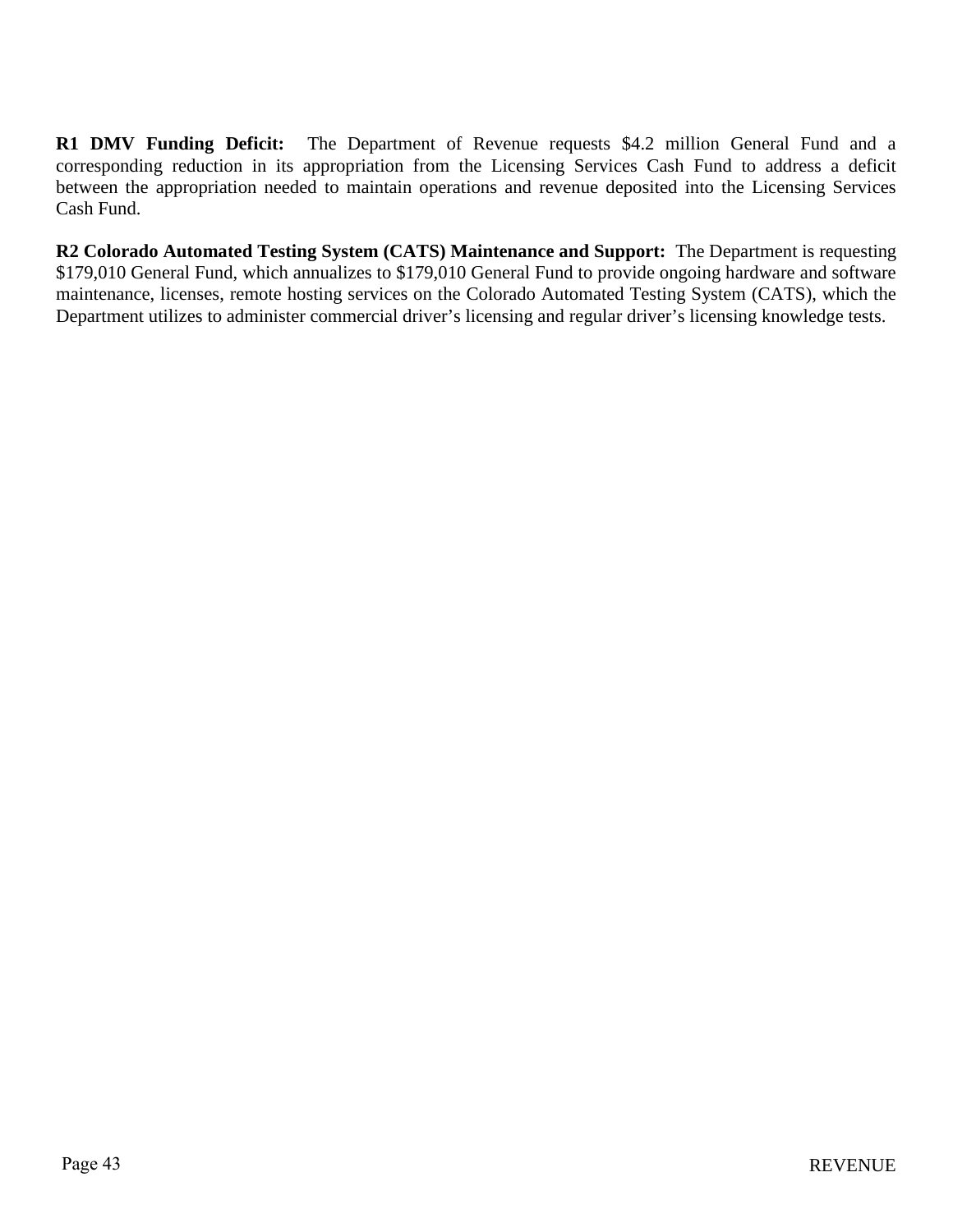# *Department of State*

The Department of State administers statutory provisions that pertain to elections; manages the statewide voter registration database; implements the Help America Vote Act (HAVA); oversees campaign finance reporting; registers lobbyists and monitors the filing of required disclosures; collects, maintains, and provides public access to business filings; regulates charities and charitable gaming; and certifies notaries public. The Department's FY 2014-15 appropriation represents 0.1 percent of statewide operating appropriations and does include any General Fund appropriations.

| <b>Department of State</b>                  |                              |                 |                      |                                |                         |            |
|---------------------------------------------|------------------------------|-----------------|----------------------|--------------------------------|-------------------------|------------|
|                                             | <b>Total</b><br><b>Funds</b> | General<br>Fund | Cash<br><b>Funds</b> | Reappropriated<br><b>Funds</b> | Federal<br><b>Funds</b> | <b>FTE</b> |
| FY 2014-15 Appropriation                    |                              |                 |                      |                                |                         |            |
| HB 14-1336 (Long Bill)                      | \$21,893,762                 | \$0             | \$21,893,762         | \$0                            | \$0                     | 137.2      |
| Other legislation                           | 243,113                      | $\overline{0}$  | 243,113              | $\overline{0}$                 | $\overline{0}$          | 0.1        |
| <b>TOTAL</b>                                | \$22,136,875                 | \$0             | \$22,136,875         | \$0                            | \$0                     | 137.3      |
| FY 2015-16 Requested Appropriation          |                              |                 |                      |                                |                         |            |
| FY 2014-15 Appropriation                    | \$22,136,875                 | $\overline{0}$  | \$22,136,875         | \$0                            | \$0                     | 137.3      |
| R1 Local Election Reimbursement             | 495,964                      | $\overline{0}$  | 495,964              | $\mathbf{0}$                   | $\Omega$                | 0.0        |
| R2 Business Intelligence Center             | 775,000                      | $\mathbf{0}$    | 775,000              | $\mathbf{0}$                   | $\mathbf{0}$            | 0.0        |
| R3 Elections Division Operating<br>Expenses | 70,265                       | $\mathbf{0}$    | 70,265               | $\theta$                       | $\theta$                | 0.0        |
| Centrally appropriated line items           | 320,590                      | $\Omega$        | 320,590              | $\mathbf{0}$                   | $\Omega$                | 0.0        |
| Indirect cost assessment                    | 27,325                       | $\mathbf{0}$    | 27,325               | $\mathbf{0}$                   | $\Omega$                | 0.0        |
| Annualize prior year funding                | (1,715,794)                  | $\overline{0}$  | (1,715,794)          | $\overline{0}$                 | $\overline{0}$          | 0.0        |
| <b>TOTAL</b>                                | \$22,110,225                 | \$0             | \$22,110,225         | \$0                            | \$0                     | 137.3      |
| Increase/(Decrease)                         | $(\$26,650)$                 | \$0             | $(\$26,650)$         | \$0                            | \$0                     | 0.0        |
| Percentage Change                           | $(0.1\%)$                    | 0.0%            | $(0.1\%)$            | 0.0%                           | 0.0%                    | 0.0%       |

# **FY 2014-15 Appropriation and FY 2015-16 Request**

### **Summary of Issues Presented to the Joint Budget Committee**

**Elections Division Requests for Local Election Reimbursements and Operating Expenses:** The Department requests an increase of \$495,964 cash funds for local election reimbursements, and an increase of \$70,265 cash funds to meet the growing need for training and certifying local elections officials, elections observation and oversight, and the provision of support to counties.

**Overview of Business Intelligence Center Request:** The Department requests an increase of \$775,000 cash funds to continue funding for personal services and operating expenses for the Business Intelligence Center program, and provide funding for the Department to host the Go Code Colorado statewide application challenge event on an annual basis.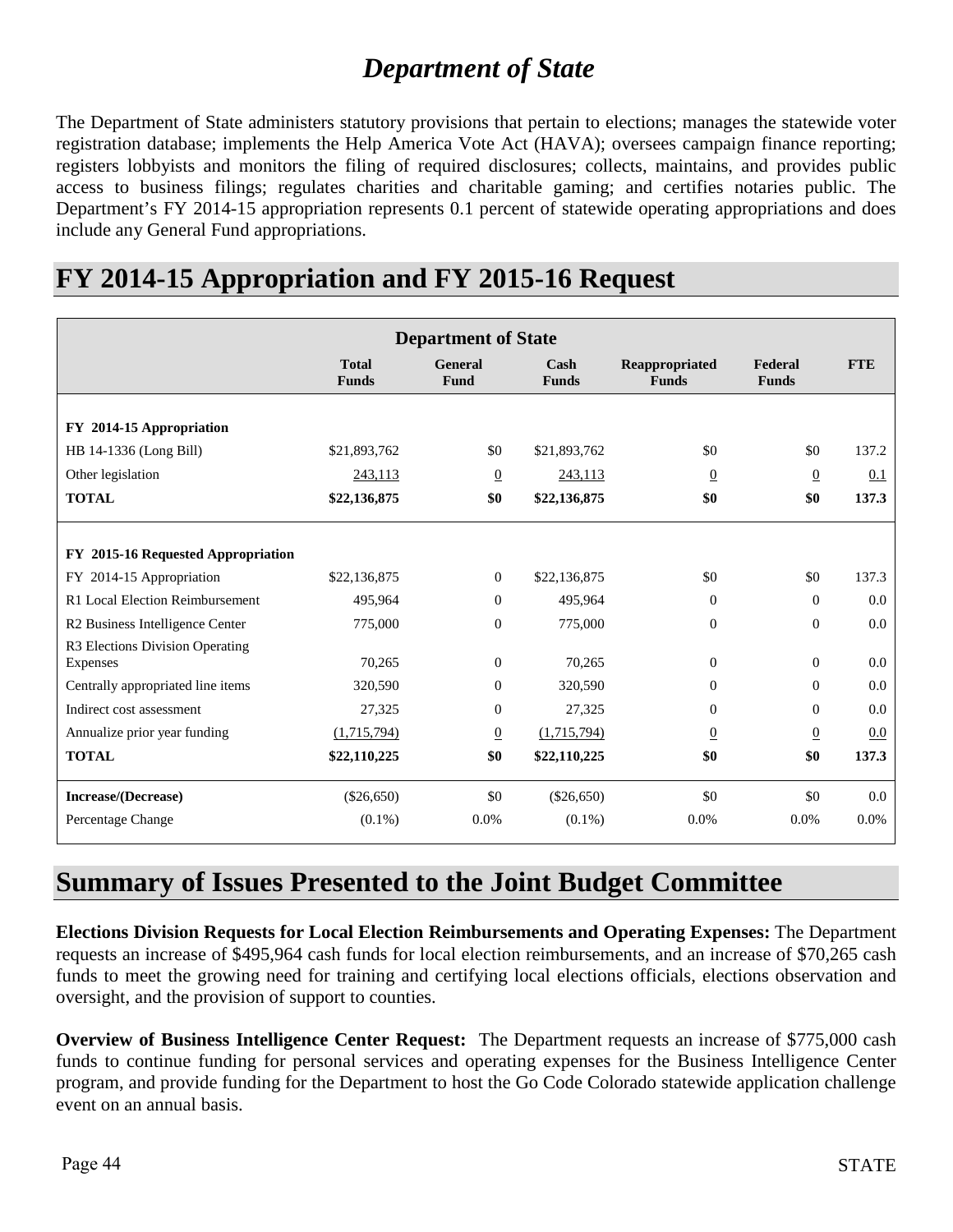**Determining the Financial Status of the Department of State:** The Department has reported issues with personnel, record-keeping, and the new statewide CORE system that are currently preventing access to historical and current financial data necessary for budgetary and financial decision-making.

**Comparison of Business Filing Fees:** All states charge fees for business filings, but there is significant variation in both the amount charged and how states use fee revenue. Colorado's business filing fees, revenues, and expenditures are unique in comparison to policies and practices in other states.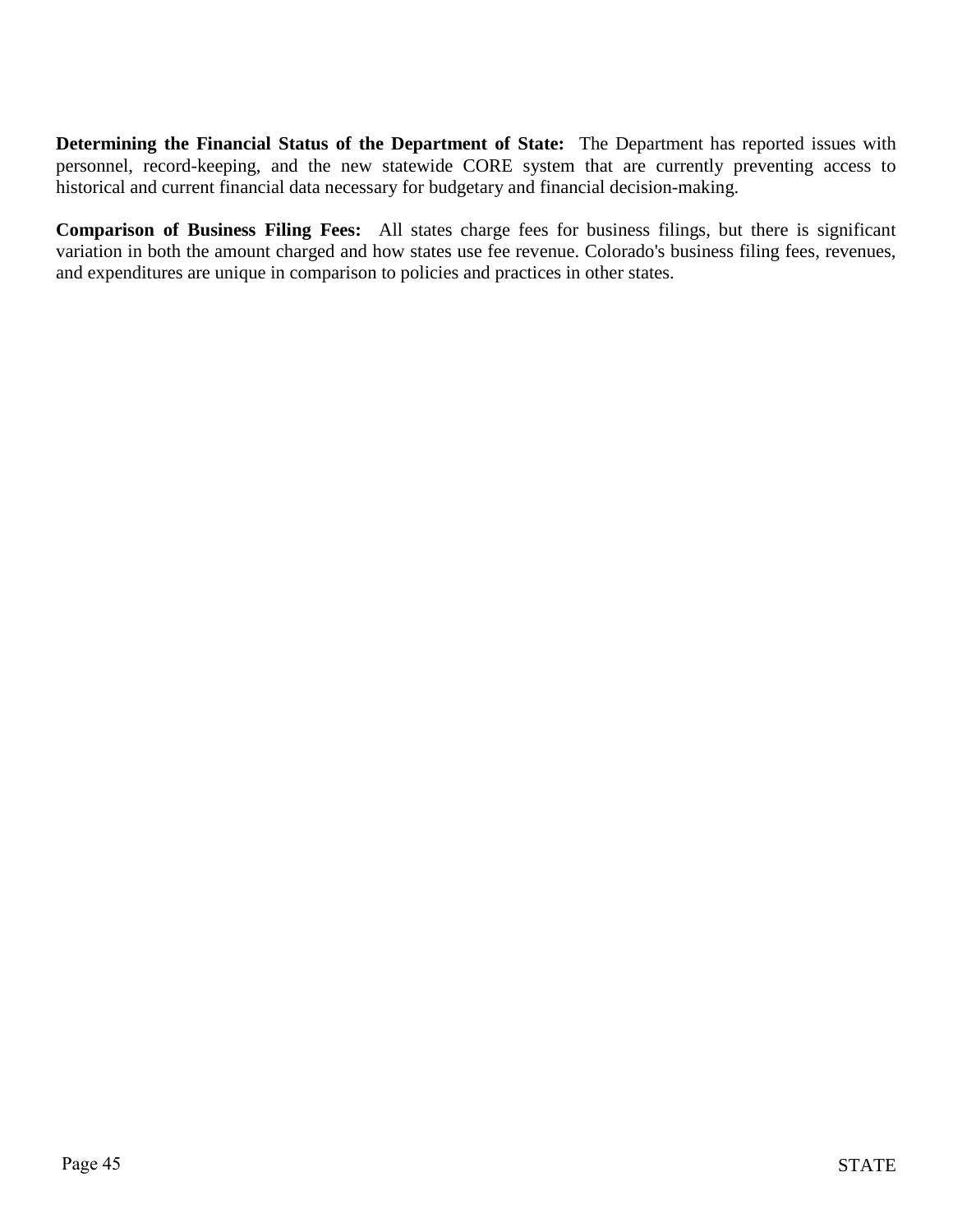# *Department of Transportation*

The Department of Transportation is responsible for operating and maintaining Colorado's 9,156-mile state highway system under the policy direction of the eleven-member Transportation Commission, and maintaining the statewide aviation plan. These responsibilities include managing highway construction projects, implementing the state's Highway Safety Plan, repairing and maintaining roads, providing technical support to local airports regarding aviation safety, and administering reimbursement of aviation fuel tax revenues and discretionary grants to local airports. The Department's FY 2014-15 appropriation represents 5.2 percent of statewide operating appropriations and 0.0 percent of statewide General Fund appropriations.

### **Department of Transportation Total Funds General Fund Cash Funds Reappropriated Funds Federal Funds FTE FY 2014-15 Appropriation** HB 14-1336 (Long Bill) \$1,282,492,152 \$0 \$748,358,535 \$19,773,476 \$514,360,141 3,326.8 Other legislation  $\frac{705,279}{205,279}$   $\frac{700,000}{5,279}$   $\frac{6}{20}$   $\frac{0.1}{20}$ **TOTAL \$1,283,197,431 \$700,000 \$748,363,814 \$19,773,476 \$514,360,141 3,326.9 FY 2015-16 Requested Appropriation** FY 2014-15 Appropriation \$1,283,197,431 \$700,000 \$748,363,814 \$19,773,476 \$514,360,141 3,326.9 R1 Marijuana Impaired Driving Program Funding 450,000 0 450,000 0 0 0.0 Updated revenue projections 144,798,503 0 86,061,758 0 58,736,745 0.0 Centrally appropriated line items 0 0 34,811 0 (34,811) 0.0 Annualize Prior Year Legislation (705,279) (700,000) (5,279) 0 0 (0.1) **TOTAL \$1,427,740,655 \$0 \$834,905,104 \$19,773,476 \$573,062,075 3,326.8 Increase/(Decrease)** \$144,543,224 (\$700,000) \$86,541,290 \$0 \$58,701,934 (0.1) Percentage Change 2013 11.3% (100.0%) 11.6% 0.0% 11.4% (0.0%)

# **FY 2014-15 Appropriation and FY 2015-16 Request**

### **Summary of Issues Presented to the Joint Budget Committee**

**"Drive High, Get a DUI":** The Department of Transportation is requesting \$450,000 in cash funds from the Marijuana Tax Cash Fund for the "Drive High, Get a DUI" public education campaign. The first year was funded through an MOU with CDPHE.

**S.B. 09-228, TABOR, and HUTF Transfer:** Senate Bill 09-228 General Fund transfers are expected in FY 2015-16, along with a rise in the TABOR surplus. This information issue brief provides an overview of the anticipated S.B. 09-228 transfers and the interaction with TABOR limit.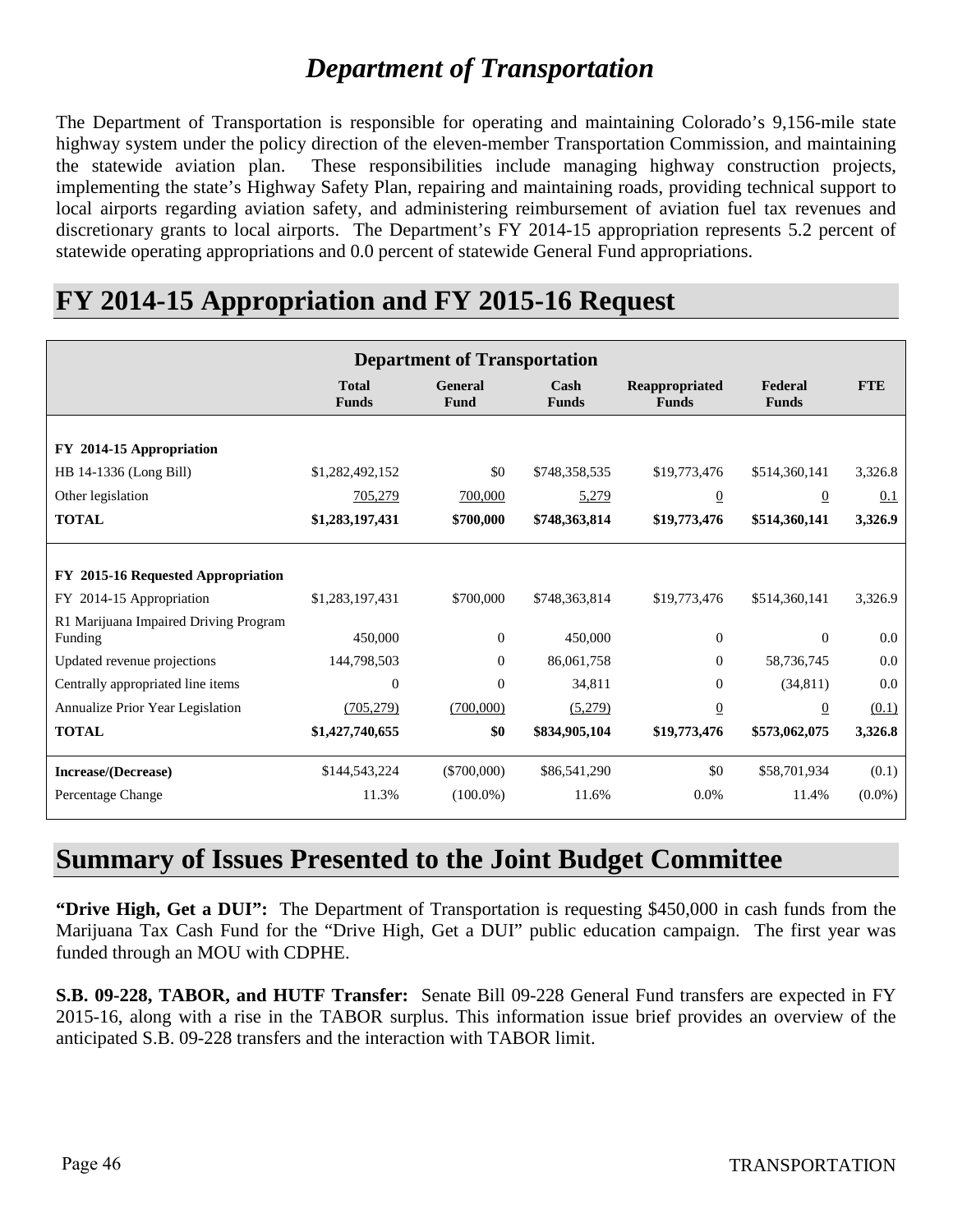### *Department of the Treasury*

The Department of the Treasury is responsible for the following duties: (1) acts as the state's banker and investment officer, providing investment, accounting, and cash management services and preparing related reports; (2) administers the Unclaimed Property Program and transfers moneys from the Unclaimed Property Trust Fund to the Adult Dental Fund; (3) disburses Senior Citizen and Disabled Veteran Property Tax Exemption payments to local governments; (4) provides short-term interest-free financing to school districts by issuing tax and revenue anticipation notes and making loans from the General Fund; (5) assists charter schools with long-term financing by making direct bond payments; (6) distributes Highway Users Tax Fund (HUTF) revenues to counties and municipalities; (7) distributes federal "mineral leasing funds" received for the state's share of sales, bonuses, royalties, and rentals of public lands within Colorado; and (8) pursuant to S.B. 12-150, manages certain state public financing transactions. The Department's FY 2014-15 appropriation represents 1.9 percent of statewide operating appropriations and 1.4 percent of statewide General Fund appropriations.

### **FY 2014-15 Appropriation and FY 2015-16 Request**

| <b>Department of the Treasury</b>                                        |                              |                 |                                       |                                |                         |            |
|--------------------------------------------------------------------------|------------------------------|-----------------|---------------------------------------|--------------------------------|-------------------------|------------|
|                                                                          | <b>Total</b><br><b>Funds</b> | General<br>Fund | $\operatorname{Cash}$<br><b>Funds</b> | Reappropriated<br><b>Funds</b> | Federal<br><b>Funds</b> | <b>FTE</b> |
| FY 2014-15 Appropriation                                                 |                              |                 |                                       |                                |                         |            |
| HB 14-1336 (Long Bill)                                                   | \$436,549,308                | \$119,404,248   | \$317,145,060                         | \$0                            | \$0                     | 31.9       |
| Other Legislation (HB 14-1001)                                           | 2,221,828                    | 2,221,828       | $\overline{0}$                        | $\overline{0}$                 | $\overline{0}$          | 0.0        |
| <b>TOTAL</b>                                                             | \$438,771,136                | \$121,626,076   | \$317,145,060                         | \$0                            | \$0                     | 31.9       |
|                                                                          |                              |                 |                                       |                                |                         |            |
| FY 2015-16 Requested Appropriation                                       |                              |                 |                                       |                                |                         |            |
| FY 2014-15 Appropriation                                                 | \$438,771,136                | \$121,626,076   | \$317,145,060                         | \$0                            | \$0                     | 31.9       |
| Highway Users Tax Fund adjustment                                        | 17,221,898                   | $\mathbf{0}$    | 17,221,898                            | $\mathbf{0}$                   | $\Omega$                | 0.0        |
| Senior Citizen and Disabled Veteran<br>Property Tax Exemption adjustment | 3,100,000                    | 3,100,000       | $\boldsymbol{0}$                      | $\boldsymbol{0}$               | $\mathbf{0}$            | 0.0        |
| Compensation-related common policy<br>adjustments                        | 62,619                       | 62,173          | 446                                   | $\boldsymbol{0}$               | $\Omega$                | 0.0        |
| Operating common policy adjustments                                      | 27,001                       | 28,295          | (1,294)                               | $\mathbf{0}$                   | $\Omega$                | 0.0        |
| OIT common policy adjustments                                            | (36, 722)                    | (36, 722)       | $\overline{0}$                        | $\overline{0}$                 | $\overline{0}$          | 0.0        |
| <b>TOTAL</b>                                                             | \$459,145,932                | \$124,779,822   | \$334,366,110                         | \$0                            | \$0                     | 31.9       |
| Increase/(Decrease)                                                      | \$20,374,796                 | \$3,153,746     | \$17,221,050                          | \$0                            | \$0                     | 0.0        |
| Percentage Change                                                        | 4.6%                         | 2.6%            | 5.4%                                  | <b>NA</b>                      | NA                      | 0.0%       |

### **Summary of Issues Presented to the Joint Budget Committee**

**The Unclaimed Property Program, Research Service Implementation Update:** The implementation of the Unclaimed Property Program research service is pending the execution of the contract. The Department has discovered that though the service will improve business processes, the program's current technology platform is out of date and allows for data retrieval with no audit trail. The Department reports finding an upgraded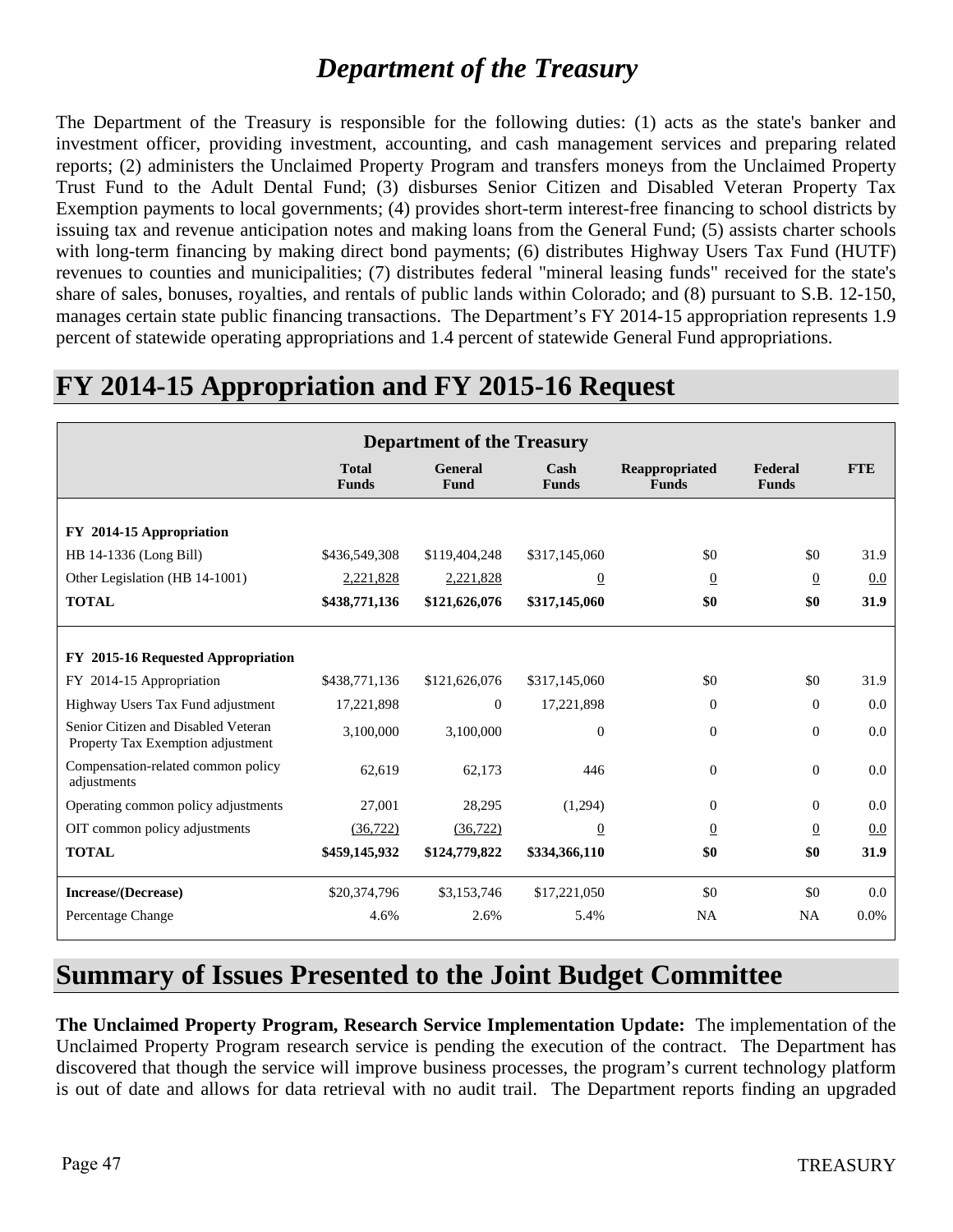unclaimed property management system for state governments that includes technology upgrades that will help ensure the safety and security of information.

**Investment of State of Colorado Revenue:** The Department of the Treasury is responsible for ensuring the safekeeping and management of public funds by depositing all funds received by state agencies. This informational briefing provides a summary of the five investment portfolios managed by Department investment officers.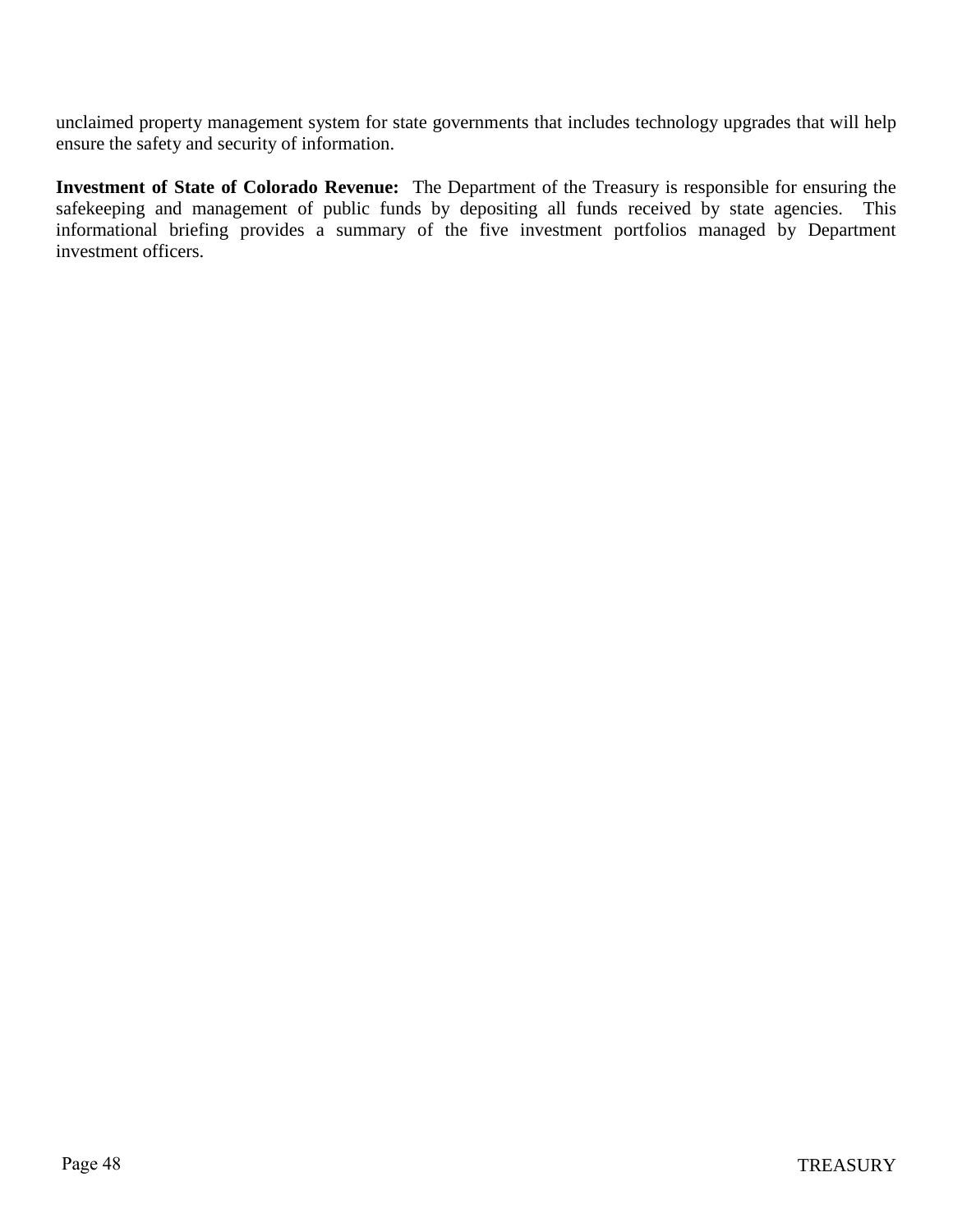# *Capital Construction*

The capital construction section of the Long Bill includes funding appropriated to state departments and higher education institutions for capital construction, controlled maintenance, and capital lease purchase payments. Capital construction appropriations are primarily supported by General Fund transferred to the Capital Construction Fund. The FY 2014-15 General Fund transfer to the Capital Construction Fund (\$225.5 million) represents 2.4 percent of FY 2014-15 General Fund revenues, based on the September 2014 Legislative Council Staff forecast. The Capital Development Committee is responsible for reviewing all capital requests and making capital funding recommendations to the Joint Budget Committee.

### **FY 2014-15 Appropriation and FY 2015-16 Request**

| <b>Capital Construction - OSPB Request</b>                                |                              |                                        |                      |                                |                         |            |  |
|---------------------------------------------------------------------------|------------------------------|----------------------------------------|----------------------|--------------------------------|-------------------------|------------|--|
|                                                                           | <b>Total</b><br><b>Funds</b> | Capital<br>Construction<br><b>Fund</b> | Cash<br><b>Funds</b> | Reappropriated<br><b>Funds</b> | Federal<br><b>Funds</b> | <b>FTE</b> |  |
| FY 2014-15 Appropriation                                                  |                              |                                        |                      |                                |                         |            |  |
| HB 14-1336 (Long Bill)                                                    | \$492,833,491                | \$364,420,213                          | \$116,124,738        | \$8,566,515                    | \$3,722,025             | 0.0        |  |
| <b>TOTAL</b>                                                              | \$492,833,491                | \$364,420,213                          | \$116,124,738        | \$8,566,515                    | \$3,722,025             | 0.0        |  |
| FY 2015-16 Requested Appropriation                                        |                              |                                        |                      |                                |                         |            |  |
| FY 2014-15 Appropriation                                                  | \$492,833,491                | 364,420,213                            | \$116,124,738        | \$8,566,515                    | \$3,722,025             | 0.0        |  |
| Annualize FY 2014-15 appropriation                                        | (492, 833, 491)              | (364, 420, 213)                        | (116, 124, 738)      | (8,566,515)                    | (3,722,025)             | 0.0        |  |
| Requests Prioritized by OSPB*                                             |                              |                                        |                      |                                |                         |            |  |
| R1 HED: Anschutz Medical Campus<br><b>COP</b>                             | 14,289,937                   | 7,289,937                              | 7,000,000            | $\theta$                       | $\theta$                | 0.0        |  |
| R2 HED: Federal Mineral Lease COP                                         | 18,587,813                   | 18,587,813                             | $\boldsymbol{0}$     | $\mathbf{0}$                   | $\overline{0}$          | 0.0        |  |
| R3 DOC: CSP II COP                                                        | 20,254,768                   | 20,254,768                             | $\mathbf{0}$         | $\Omega$                       | $\theta$                | 0.0        |  |
| R4 Level 1 Controlled Maintenance                                         | 19,822,659                   | 19,822,659                             | $\mathbf{0}$         | $\mathbf{0}$                   | $\mathbf{0}$            | 0.0        |  |
| R5 HUM: MHI Suicide Risk Mitigation<br>Phase II                           | 4,556,369                    | 4,556,369                              | $\Omega$             | $\Omega$                       | $\theta$                | 0.0        |  |
| R6 HUM: DYC Facility Refurbishment<br>Phase II                            | 2,000,000                    | 2,000,000                              | $\overline{0}$       | $\theta$                       | $\theta$                | 0.0        |  |
| R7 HED: FLC Bernt Hall Continuation                                       | 10,409,332                   | 8,293,345                              | 2,115,987            | $\mathbf{0}$                   | $\boldsymbol{0}$        | 0.0        |  |
| R8 HED: CU Systems Biotech Bldg<br>Continuation                           | 28, 243, 179                 | 20,243,179                             | 8,000,000            | $\theta$                       | $\theta$                | 0.0        |  |
| R9 HED: UCCS Visual and Performing<br><b>Arts Coninuation</b>             | 20,588,699                   | 9,608,699                              | 10,980,000           | $\Omega$                       | $\theta$                | 0.0        |  |
| R <sub>10</sub> HED: CSU Chemistry Bldg<br><b>Addition Continuation</b>   | 29,094,678                   | 23,694,678                             | 5,400,000            | $\boldsymbol{0}$               | $\boldsymbol{0}$        | 0.0        |  |
| R11 HED: MSU Aviation, Aerospace,<br>and Adv. Manuf. Bldg. Continuation   | 31,125,032                   | 14,720,872                             | 16,404,160           | $\mathbf{0}$                   | $\mathbf{0}$            | 0.0        |  |
| R12 HED/HistCO: Georgetown Loop<br><b>Business Capitalization Program</b> | 400,000                      | 300,000                                | 100,000              | $\theta$                       | $\theta$                | 0.0        |  |
| R13 COR: CSP Close Custody Outdoor<br><b>Recreation Yards</b>             | 4,780,979                    | 4,780,979                              | $\overline{0}$       | $\theta$                       | $\theta$                | 0.0        |  |
| R14 HUM: Kipling Village Security<br>Perimeter                            | 730,510                      | 730,510                                | $\boldsymbol{0}$     | $\mathbf{0}$                   | $\boldsymbol{0}$        | 0.0        |  |
| R15 HUM: Wheat Ridge Regional                                             |                              |                                        |                      |                                |                         |            |  |
| <b>Center Capital Improvements</b>                                        | 937,841                      | 937,841                                | $\boldsymbol{0}$     | $\boldsymbol{0}$               | $\boldsymbol{0}$        | $0.0\,$    |  |
| R16 HUM: Pueblo Regional Center<br>Capital Improvements                   | 823,070                      | 823,070                                | $\theta$             | $\Omega$                       | $\theta$                | 0.0        |  |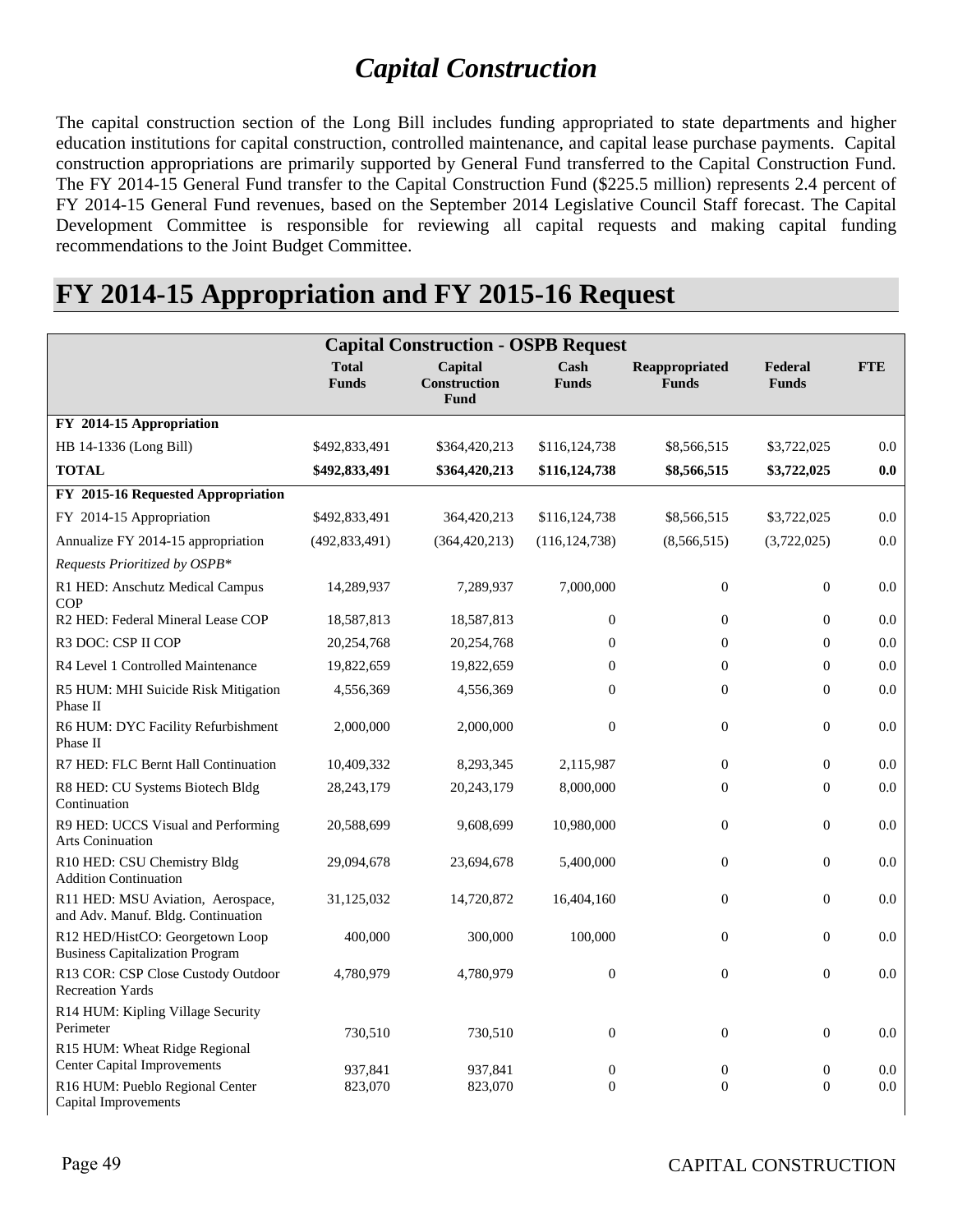| R17 HUM: CVCLC Safety and<br><b>Accessibility Improvements</b>               | 3,588,700                    | 3,588,700                   | $\Omega$                       | $\Omega$              | $\theta$                   | 0.0        |
|------------------------------------------------------------------------------|------------------------------|-----------------------------|--------------------------------|-----------------------|----------------------------|------------|
| R18 HED: CSM Heating Plant<br>Renovation                                     | 13,129,330                   | 6,564,665                   | 6,564,665                      | $\theta$              | $\overline{0}$             | 0.0        |
| R19 HUM: CMHIFL Campus Utility<br>Infrastructure                             | 3,289,760                    | 3,289,760                   | $\mathbf{0}$                   | $\mathbf{0}$          | $\overline{0}$             | 0.0        |
| R <sub>20</sub> COR: Limon CF Hot Water Loop<br>Replacement                  | 4,187,050                    | 4,187,050                   | $\overline{0}$                 | $\Omega$              | $\theta$                   | 0.0        |
| R <sub>21</sub> HUM: Master Plan                                             | 1,451,365                    | 1,451,365                   | $\overline{0}$                 | $\overline{0}$        | $\theta$                   | 0.0        |
| R22 HUM: Adams YSC Replacement                                               | 1,982,833                    | 1,982,833                   | $\Omega$                       | $\Omega$              | $\Omega$                   | 0.0        |
| R23 DPS: State Wildland Fire Engine<br>Replacement                           | 1,660,000                    | 1,660,000                   | $\Omega$                       | $\Omega$              | $\Omega$                   | 0.0        |
| R <sub>24</sub> MIL: Buckley P-4 Conservation<br>Easement                    | 5,000,000                    | 5,000,000                   | $\Omega$                       | $\Omega$              | $\theta$                   | 0.0        |
| R25 PER: Capitol Grounds Water<br>Conservation and Landscaping               |                              |                             |                                |                       |                            |            |
| Renovation                                                                   | 1,134,449                    | 1,134,449                   | $\Omega$                       | $\Omega$              | $\theta$                   | 0.0        |
| R26 DPS: Supplemental CBI Lab Space                                          | 2,522,576                    | 2,522,576                   | $\overline{0}$                 | $\overline{0}$        | $\overline{0}$             | 0.0        |
| Subtotal - Prioritized Requests                                              | \$244,590,929                | \$188,026,117               | \$56,564,812                   | \$0                   | \$0                        | 0.0        |
| Subtotal - Non-prioritized Requests<br>[100% cash and federally-funded] - 11 |                              |                             |                                |                       |                            |            |
| projects                                                                     | 37,241,698                   | $\overline{0}$              | 36,443,137                     | $\overline{0}$        | 798,561                    | 0.0        |
| Subtotal - Information Technology<br>Prioritized Requests - 16 projects**    |                              |                             |                                |                       |                            |            |
| <b>TOTAL</b>                                                                 | 112,735,491<br>\$394,568,118 | 97,398,261<br>\$285,424,378 | $\overline{0}$<br>\$93,007,949 | $\overline{0}$<br>\$0 | 15,337,230<br>\$16,135,791 | 0.0<br>0.0 |
| Percentage Change                                                            | $(19.9\%)$                   | (21.7%)                     | $(19.9\%)$                     | $(100.0\%)$           | 333.5%                     | n/a        |

\*Reflect's OSPB's prioritization order. Higher Education projects are separately prioritized by CCHE. Higher Education cash-funded projects, which do not require appropriations from the General Assembly, are not included.

\*\* OSPB's prioritized list of IT projects reflects funding with General Fund. However the OPSB request includes the total state funding for IT projects in the amount requested as General Fund transfer to the Capital Construction Fund. This table reflects their inclusion in the capital budget with funding from the CCF consistent with the CCF transfer request and OSPB transmittal letter to the Joint Technology Committee.

### **Summary of Issues Presented to the Joint Budget Committee**

**Overview of Capital Construction Request:** The OSPB building capital prioritized request, submitted to the Capital Development Committee, includes \$285.4 million from the Capital Construction Fund. This would require an estimated transfer of \$281.6 million from the General Fund to the Capital Construction Fund.

**A Reconsideration of IT Capital Funding Source:** House Bill 14-1395 split consideration of information technology (IT capital) requests from building capital requests in the capital construction budget process. This also included changing the funding source for state-funded IT capital projects from the Capital Construction Fund to the General Fund. The IT capital request for FY 2015-16 includes ten projects that total \$97.4 million in state funds. If these projects are funded with General Fund, the projects will require an additional \$6.3 million to satisfy the 6.5 percent General Fund reserve.

**Planning Unit for the Office of the State Architect:** The lack of a centralized agency responsible for managing capital construction planning processes and the lack of planning expertise available at state agencies limit the effectiveness of and confidence in the capital construction decision-making process. Additionally, lack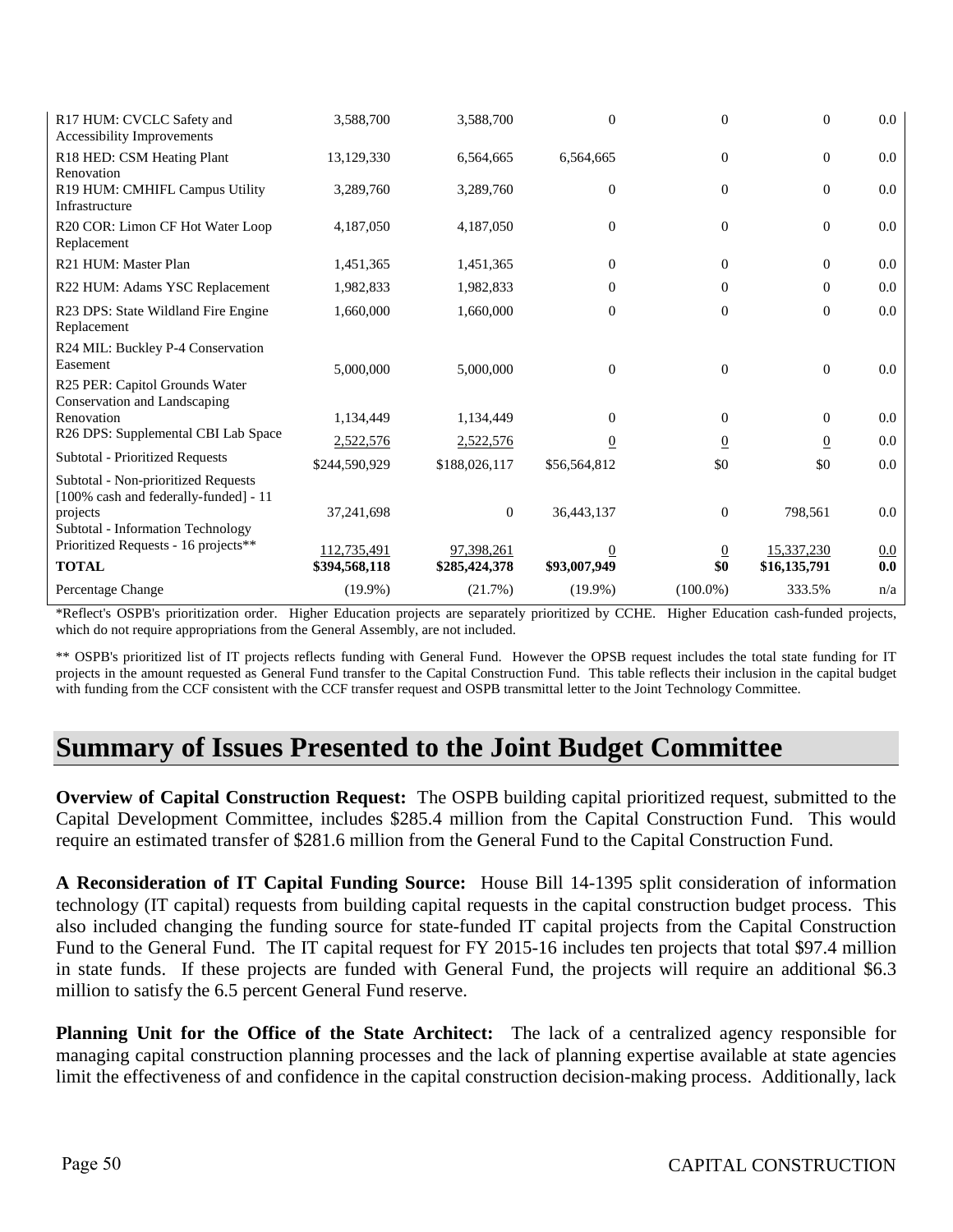of due diligence and planning may create legal liabilities for the State when incomplete project planning must be reconsidered after the issuance of a Certificate of Participation (COP).

**An Automatic Funding Mechanism for Controlled Maintenance and Capital Renewal:** The State has generally underfunded controlled maintenance in annual appropriations and lacks an automatic funding mechanism to provide for controlled maintenance. A depreciation-based capital recovery system would create a closed loop for capital construction funds and more effectively synchronize with federal treatment of capital assets and capital recovery.

**Transfer Recommendations for COP Payments Between Capital and Operating:** The Capital Development Committee (CDC) has requested that the JBC consider moving certificates of participation (COP) lease payments from the capital budget to the operating budget due to their routine, ongoing nature consistent with operating expenses as provided in Joint Rule 45.

**IT Capital Requests and Greater Justification for Projects:** Information technology budget (IT capital) requests may be more expensive when compared to building capital requests. A large IT capital project with an estimated obsolescence of 10 to 20 years can cost as much as a building with an estimated useful life of 40 years. Additionally, IT capital projects are higher risk projects relative to building capital projects in that failed or underperforming IT projects retain almost no asset value. Due to the higher cost and higher asset risk, IT capital projects should not be funded unless project planning clearly defines the operating efficiencies or program enhancements to be gained and clearly quantifies the benefits of a project relative to its costs.

**CORE Implementation Update:** • The Colorado Operations Resource Engine (CORE), also known as COFRS Modernization, went live on July 1st.